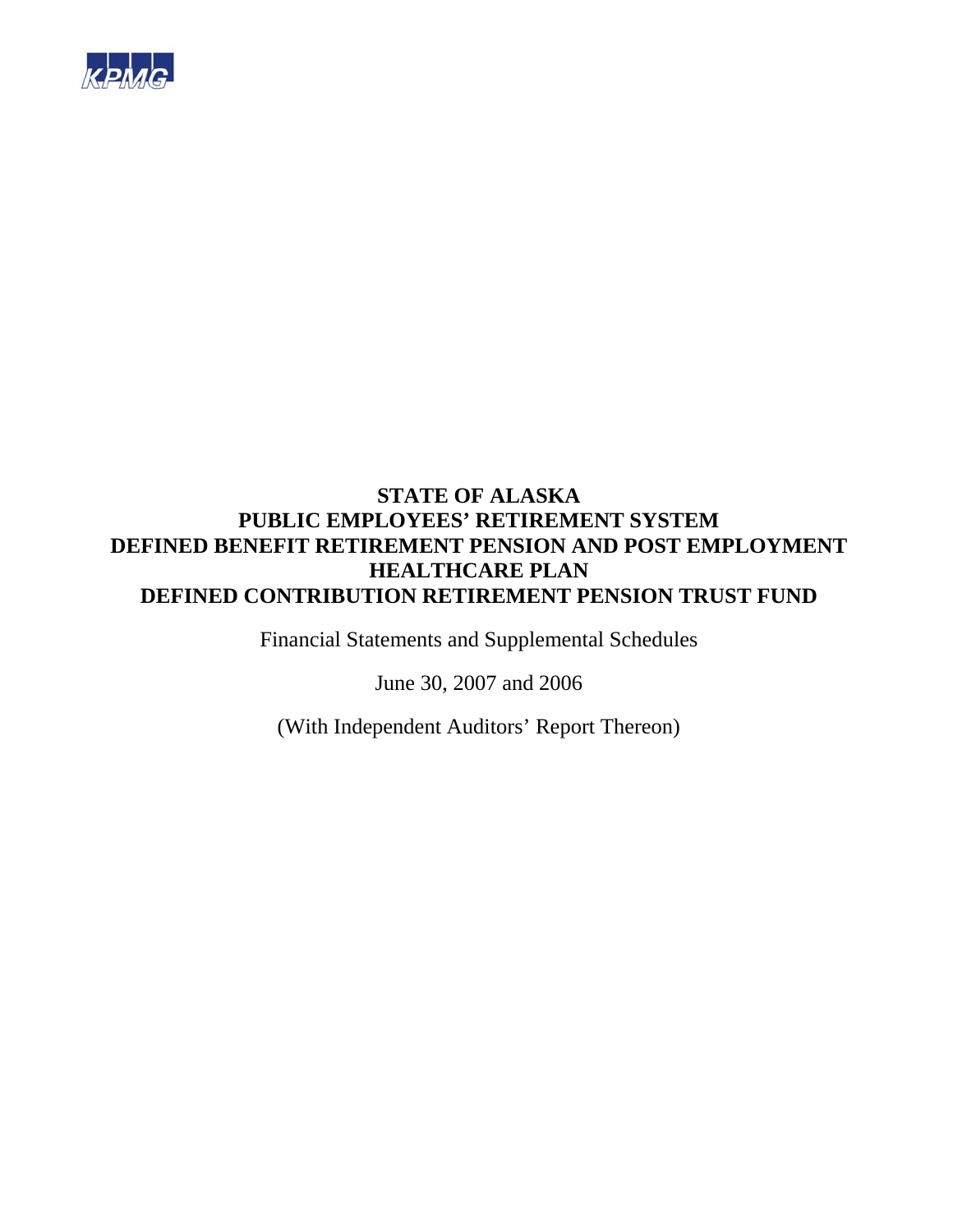June 30, 2007 and 2006

# **Table of Contents**

|                                                                                                                                                  | Pages     |
|--------------------------------------------------------------------------------------------------------------------------------------------------|-----------|
| <b>Independent Auditors' Report</b>                                                                                                              | $1 - 2$   |
| Management's Discussion and Analysis                                                                                                             | $3 - 11$  |
| <b>Basic Financial Statements:</b>                                                                                                               |           |
| <b>Statements of Net Assets</b>                                                                                                                  | 12        |
| <b>Statements of Changes in Net Assets</b>                                                                                                       | 13        |
| <b>Notes to Financial Statements</b>                                                                                                             | $14 - 52$ |
| <b>Required Supplementary Information:</b>                                                                                                       |           |
| GASB Statement No's. 25 and 43:                                                                                                                  |           |
| Schedule of Funding Progress – Defined Benefit Retirement Pension Benefits                                                                       | 53        |
| Schedule of Funding Progress - Defined Benefit Retirement Post employment Healthcare<br><b>Benefits</b>                                          | 54        |
| Schedule of Contributions from Employers and the State of Alaska – Defined Benefit<br>Retirement Pension and Post Employment Healthcare Benefits | 55        |
| Notes to Required Supplementary Information                                                                                                      | 56-60     |
| <b>Additional Information:</b>                                                                                                                   |           |
| Schedule of Administrative and Investment Deductions                                                                                             | 61        |
| Schedule of Payments to Consultants Other than Investment Advisors                                                                               | 62        |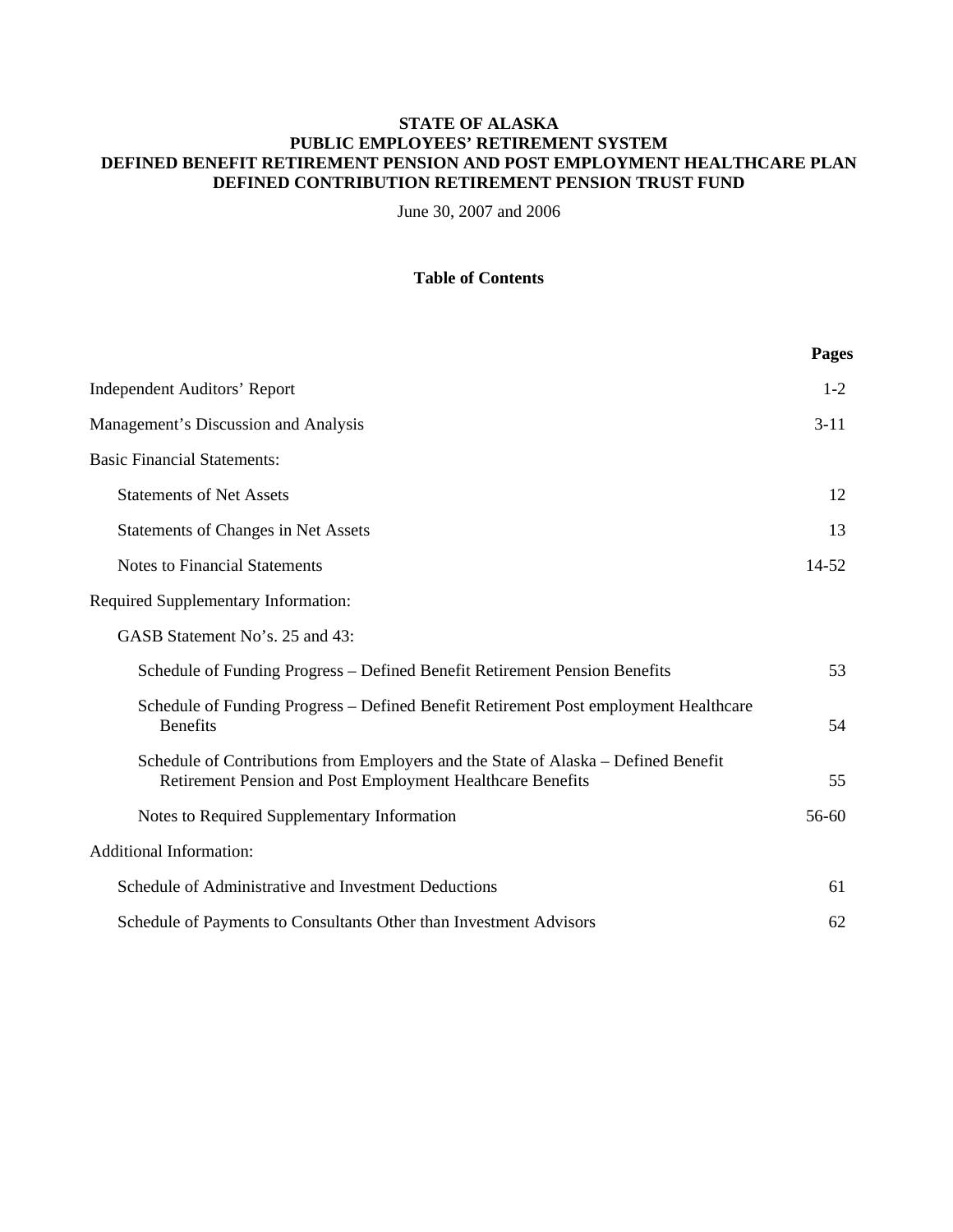

**KPMG LLP**  Suite 600 701 West Eighth Avenue Anchorage, AK 99501

# **Independent Auditors' Report**

Alaska Retirement Management Board and Division of Retirement and Benefits State of Alaska Public Employees' Retirement System Defined Benefit Retirement Pension and Post Employment Healthcare Plans Defined Contribution Retirement Pension Plan

We have audited the accompanying statements of net assets of the State of Alaska Public Employees' Retirement System's Defined Benefit Retirement Pension and Post Employment Healthcare Plan and Defined Contribution Retirement Pension Trust Fund, as of June 30, 2007 and 2006, and the related statements of changes in net assets for the years then ended. These financial statements are the responsibility of management. Our responsibility is to express an opinion on these financial statements based on our audits.

We conducted our audits in accordance with auditing standards generally accepted in the United States of America. Those standards require that we plan and perform the audit to obtain reasonable assurance about whether the financial statements are free of material misstatement. An audit includes consideration of internal control over financial reporting as a basis for designing audit procedures that are appropriate in the circumstances, but not for the purpose of expressing an opinion on the effectiveness of the internal control over financial reporting. Accordingly, we express no such opinion. An audit also includes examining, on a test basis, evidence supporting the amounts and disclosures in the financial statements, assessing the accounting principles used and significant estimates made by management, as well as evaluating the overall financial statement presentation. We believe that our audits provide a reasonable basis for our opinion.

As discussed in Note 1, the financial statements present only the Defined Benefits Retirement Pension and Post Employment Healthcare Plan and the Defined Contribution Retirement Pension Trust Fund and do not purport and do not present the net assets of the Public Employee Retirement System, a Component Unit of the State of Alaska, as of June 30, 2007 and 2006, and the changes in net assets for the years then ended in conformity with U.S. generally accepted accounting principles.

In our opinion, the financial statements referred to above present fairly, in all material respects, the net assets of the State of Alaska Public Employees' Retirement System's Defined Benefit Retirement Pension and Post Employment Healthcare Plan and Defined Contribution Retirement Pension Trust Fund, as of June 30, 2007 and 2006, and the changes in net assets for the years then ended in conformity with U.S. generally accepted accounting principles.

The accompanying required supplementary information of management's discussion and analysis on pages 3 to 11 and schedules of funding progress and employer contributions on pages 53 to 60 are not a required part of the basic financial statements but are supplementary information required by U.S. generally accepted accounting principles. We have applied certain limited procedures, which consisted principally of inquiries of management regarding the methods of measurement and presentation of the required supplementary information. However, we did not audit the information and express no opinion on it.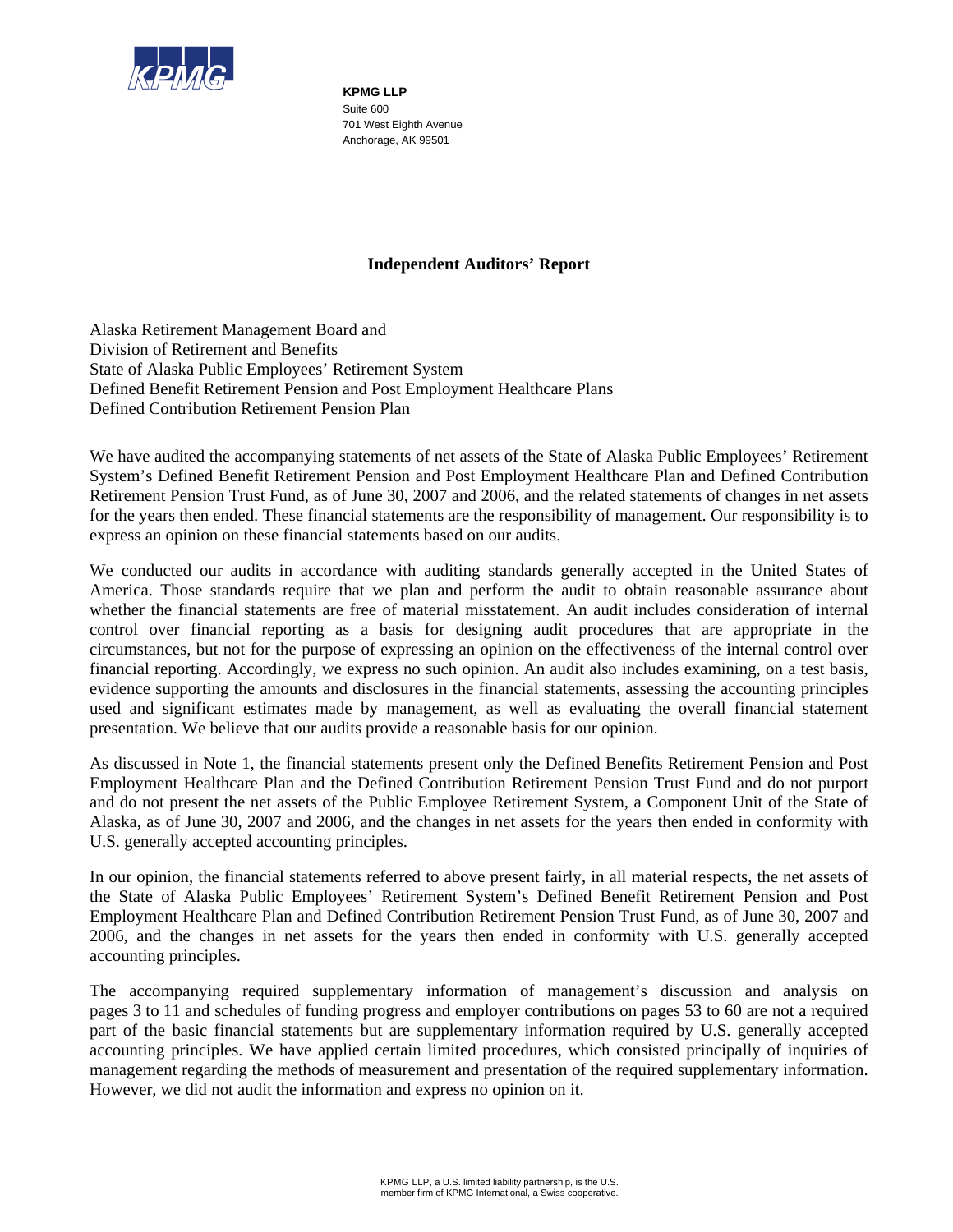

Our audits were conducted for the purpose of forming an opinion on the basic financial statements taken as a whole. Schedules 1 and 2 on pages 61 and 62 are presented for the purpose of additional analysis and are not a required part of the basic financial statements. This information is the responsibility of management, has been subjected to the auditing procedures applied in the audits of the basic financial statements and, in our opinion, is fairly stated in all material respects in relation to the basic financial statements taken as a whole.



November 30, 2007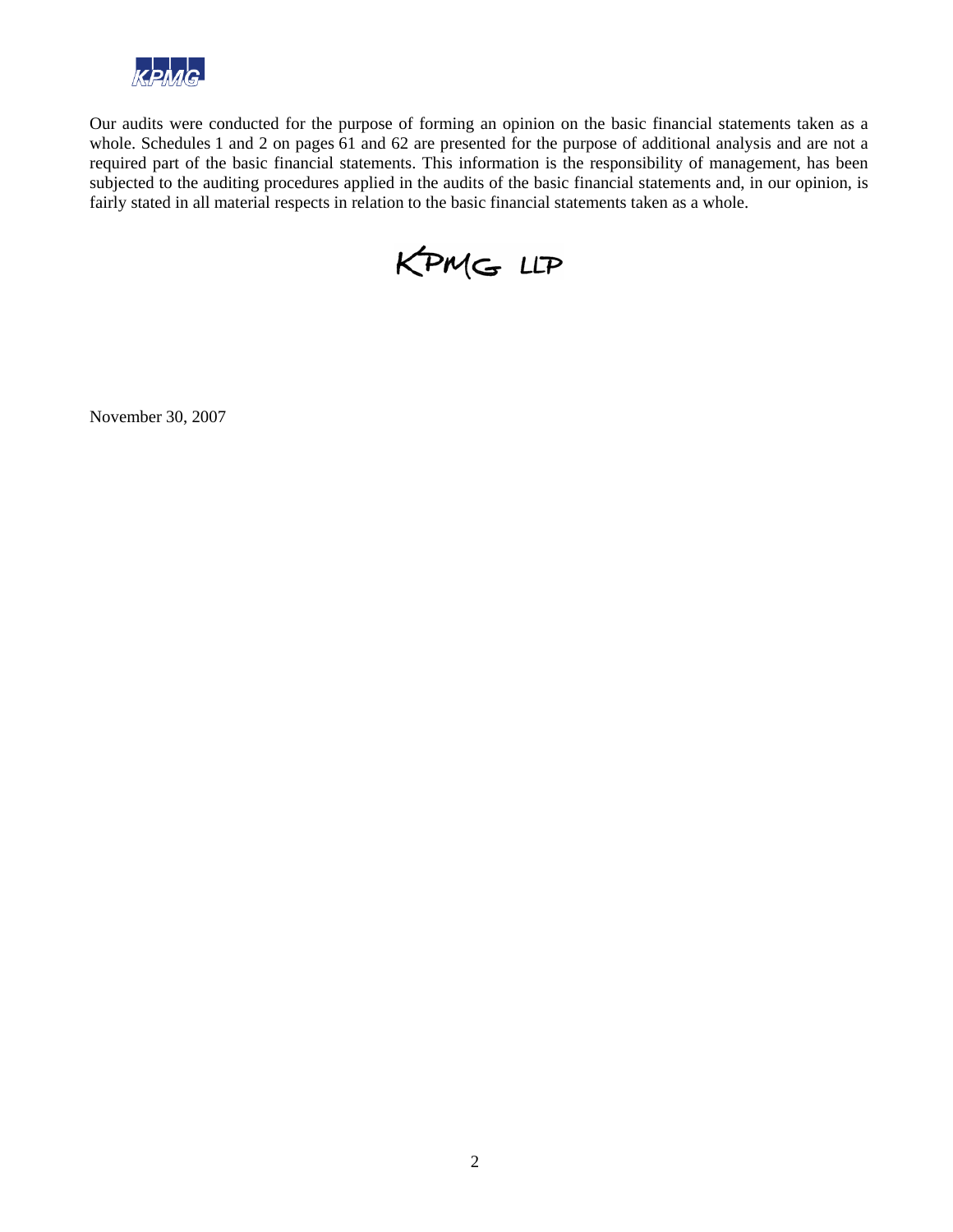Management's Discussion and Analysis

June 30, 2007 and 2006

This section presents management's discussion and analysis (MD&A) of the Public Employees' Retirement Systems' Defined Benefit Pension and Post Employment Healthcare Plan (DB) and the Defined Contribution Retirement Pension Trust Fund (DCR) financial position and performance for the years ended June 30, 2007 and 2006. The DCR plan was established July 1, 2006. This section is presented as a narrative overview and analysis. Please read the MD&A in conjunction with the financial statements, notes to the financial statements, required supplementary and additional information to better understand the financial condition and performance of the Plans during the fiscal years ended June 30, 2007 and 2006. Information for fiscal year 2005 is presented for comparative purposes.

# **Financial Highlights**

The DB Plan's total assets exceeded its total liabilities by \$10,929,964,000 and \$9,379,471,000 at the close of fiscal years 2007 and 2006, respectively. The DCR Pension Trust Fund's total assets exceeded its total liabilities by \$8,770,000 at the close of fiscal year 2007.

The DB Plan's "Net assets held in trust for pension and post employment healthcare benefits" as of June 30, 2007 and 2006 increased by \$1,550,493,000 or 16.5% and \$788,719,000 or 9.2% in fiscal years 2006 and 2005, respectively. The DCR Pension Trust Fund's "Net assets held in trust for pension and post employment healthcare benefits" as of June 30, 2007 totaled \$8,770,000.

The DB Plan's contributions received totaled \$474,981,000 and \$391,915,000 during fiscal years 2007 and 2006; an increase of \$83,066,000 and \$99,070,000 or 21.2% and 33.8% from fiscal years 2006 and 2005, respectively. The DCR Pension Trust Fund's contributions received totaled \$8,769,000 during fiscal year 2007.

The DB Plan's net investment income increased from \$974,006,000 in 2006 to \$1,731,393,000 in 2007 and from \$692,303,000 in 2005 to \$974,006,000 in 2006; reflecting an increase of \$77.8% and 40.7% from fiscal years 2006 and 2005, respectively. The DCR Pension Trust Fund's net investment income for fiscal year 2007 was \$364,000.

The DB Plan's pension benefit and post employment healthcare payments totaled \$635,098,000 and \$592,285,000 during fiscal years 2007 and 2006 reflecting an increase of \$42,813,000 and \$42,173,000 or 7.2% and 7.7% from fiscal years 2006 and 2005, respectively.

## **Overview of the Financial Statements**

This discussion and analysis is intended to serve as an introduction to the DB Plan's and DCR Pension Trust Fund's basic financial statements. The Plans basic financial statements are comprised of three components: (1) statement of net assets, (2) statement of changes in net assets, and (3) notes to financial statements. This report also contains required supplementary information in addition to the basic financial statements.

*Statements of Net Assets –* These statements present information regarding the assets, liabilities, and net assets of the DB Plan and DCR Pension Trust Fund. Net assets represent the total amount of assets less the total amount of liabilities.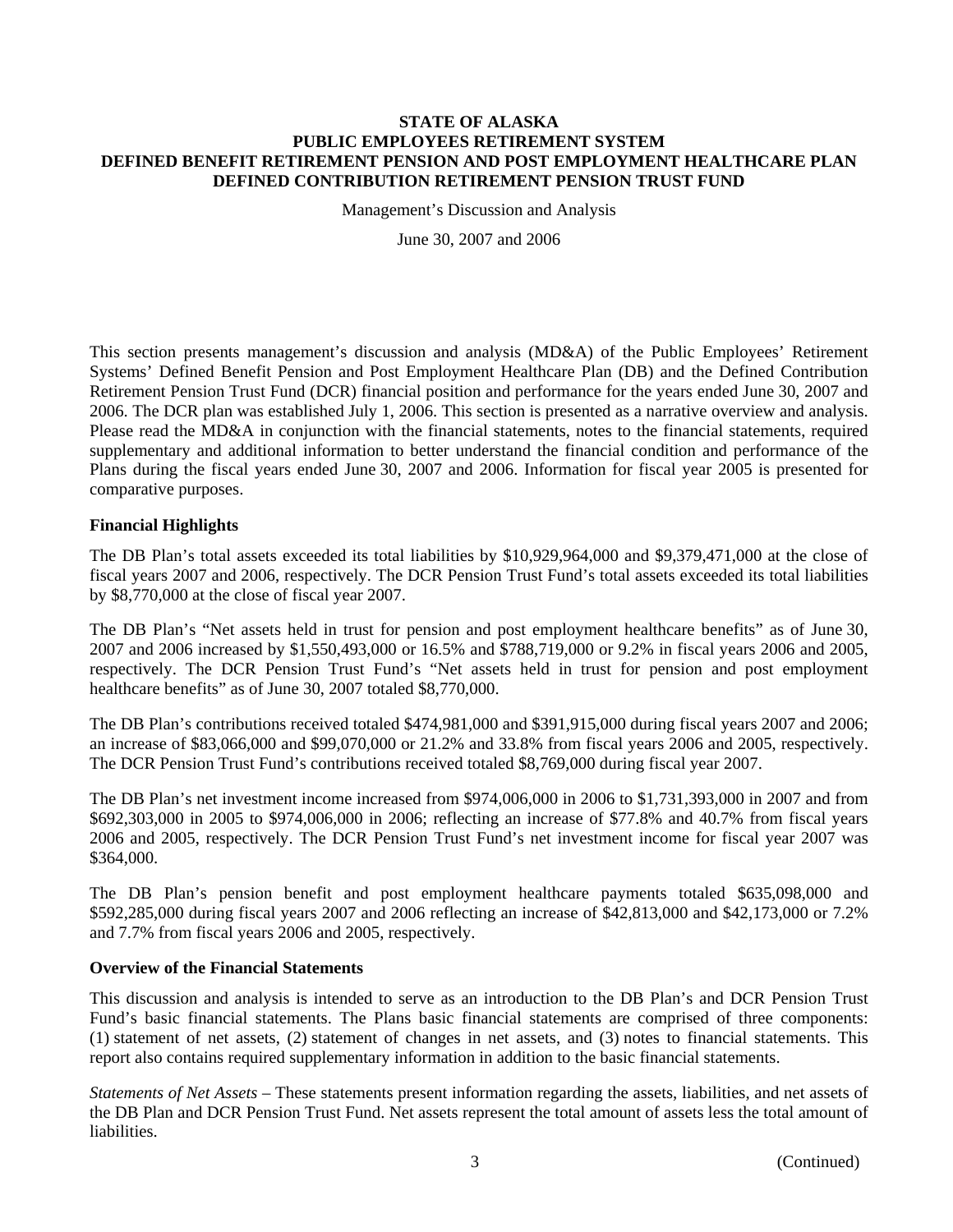Management's Discussion and Analysis

June 30, 2007 and 2006

# **Overview of the Financial Statements (Cont.)**

*Statements of Changes in Net Assets –* These statements present how the net assets changed during the fiscal year as a result of contributions, investment income, operating deductions, and transfers.

The above statements represent resources available for investment and payment of benefits as of the fiscal year-end and the sources and uses of those funds during the fiscal year.

*Notes to Financial Statements –* The notes to the financial statements are an integral part of the financial statements and provide additional detailed information and schedules to better understand the DB Plan and DCR Pension Trust Fund's financial statements.

*Required Supplementary Information –* The required supplementary information consists of three schedules and related notes concerning the funded status of the DB Plan and actuarial assumptions and methods used in the actuarial valuation.

*Other Supplementary Schedules –* Other supplementary schedules include detailed information on administrative and investment deductions incurred by the DB Plan and payments to consultants for professional services.

# **Condensed Financial Information**

**Net Assets (In thousands)**

|                                        |              |            | <b>Defined Benefit Plan</b> | Increase/(decrease) |                 | <b>Defined</b><br>Contribution<br><b>Pension Trust</b><br>Fund |
|----------------------------------------|--------------|------------|-----------------------------|---------------------|-----------------|----------------------------------------------------------------|
| <b>Description</b>                     | 2007         | 2006       | Amount                      | Percentage          | 2005            | 2007                                                           |
| Assets:                                |              |            |                             |                     |                 |                                                                |
| Cash, cash equivalents and receivables | \$<br>46,279 | 15,169     | 31,110                      | 205.1%              | $12,275$ \$     | 1,458                                                          |
| Securities lending collateral          | 1,191,168    | 929,519    | 261,649                     | 28.1                | 659,801         |                                                                |
| Investments, at fair value             | 10,890,861   | 9,372,102  | 1,518,759                   | 16.2                | 8,585,876       | 7,503                                                          |
| Other assets                           | 4            |            |                             |                     | 12              |                                                                |
| Total assets                           | 12,128,312   | 10,316,794 | 1,811,518                   | 17.6                | 9,257,964       | 8,961                                                          |
| Liabilities:                           |              |            |                             |                     |                 |                                                                |
| Accrued expenses                       | 7,180        | 7,329      | (149)                       | (2.0)               | 6,541           | 179                                                            |
| Securities lending collateral payable  | 1,191,168    | 929,519    | 261,649                     | 28.1                | 659,801         |                                                                |
| Other liabilities                      |              | 475        | (475)                       | (100.0)             | 870             | 12                                                             |
| <b>Total liabilities</b>               | 1,198,348    | 937,323    | 261,025                     | 27.8                | 667,212         | 191                                                            |
| Net assets                             | 10,929,964   | 9,379,471  | 1,550,493                   | 16.5%               | 8,590,752<br>-S | 8,770                                                          |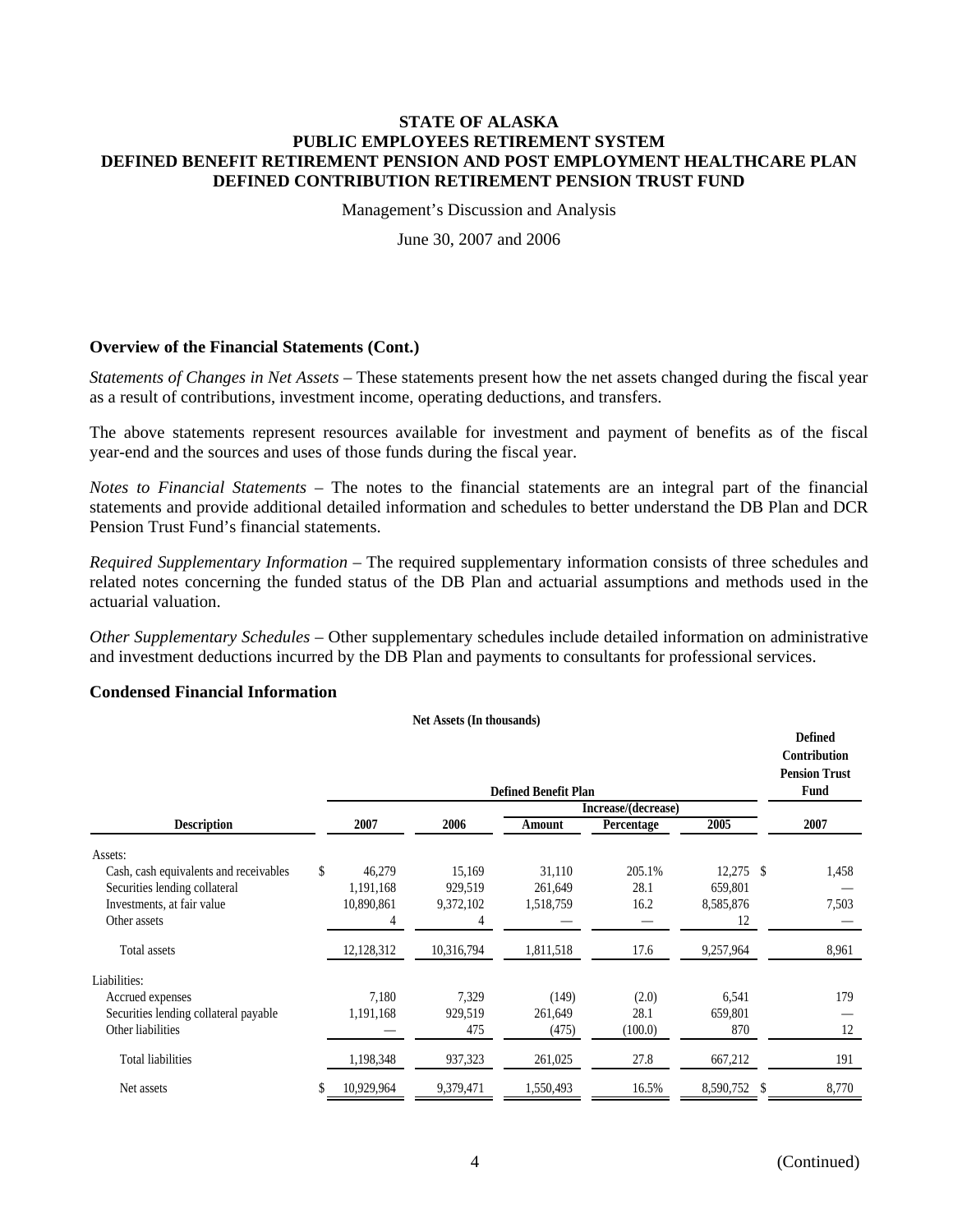Management's Discussion and Analysis

June 30, 2007 and 2006

**Changes in Net Assets (In thousands)**

## **Condensed Financial Information (Cont.)**

|                                   |                  |           | <b>Defined Benefit Plan</b> |            |                 | <b>Defined</b><br>Contribution<br><b>Pension Trust</b><br>Fund |
|-----------------------------------|------------------|-----------|-----------------------------|------------|-----------------|----------------------------------------------------------------|
|                                   |                  |           | Increase/(decrease)         |            |                 |                                                                |
| <b>Description</b>                | 2007             | 2006      | Amount                      | Percentage | 2005            | 2007                                                           |
| Net assets, beginning of year     | \$<br>9,379,471  | 8,590,752 | 788,719                     | 9.2%       | 8,177,306<br>-S |                                                                |
| Additions:                        |                  |           |                             |            |                 |                                                                |
| Contributions                     | 474,981          | 391,915   | 83,066                      | 21.2       | 292,845         | 8,769                                                          |
| Net investment income             | 1,731,393        | 974,006   | 757,387                     | 77.8       | 692,303         | 364                                                            |
| Other additions                   | 84               | 312       | (228)                       | (73.1)     | 3               |                                                                |
| Transfer from Retiree Health Fund |                  | 34,635    | (34, 635)                   | (100.0)    |                 |                                                                |
| Total additions                   | 2,206,458        | 1,400,868 | 805,590                     | 57.5       | 985,151         | 9,133                                                          |
| Deductions:                       |                  |           |                             |            |                 |                                                                |
| <b>Benefits</b>                   | 635,098          | 592,285   | 42,813                      | 7.2        | 550,112         |                                                                |
| Refunds                           | 14,621           | 14,063    | 558                         | 4.0        | 16,587          | 332                                                            |
| Administrative                    | 6,246            | 5,801     | 445                         | 7.7        | 5,006           | 31                                                             |
| Total deductions                  | 655,965          | 612,149   | 43,816                      | 7.2        | 571,705         | 363                                                            |
| Increase in net Assets            | 1,550,493        | 788,719   | 761,774                     | 96.6       | 413,446         | 8,770                                                          |
| Net assets, end of year           | \$<br>10,929,964 | 9,379,471 | 1,550,493                   | 16.5%      | \$<br>8,590,752 | 8,770                                                          |

## **Financial Analysis of the Plans**

The Statement of Net Assets as of June 30, 2007 and 2006 showed total DB Plan's assets exceeding total liabilities by \$10,929,964,000 and \$9,379,471,000. The Statement of Net Assets as of June 30, 2007 showed total DCR Pension Trust Fund assets exceeding liabilities by \$8,770,000. These amounts represent the "Net assets held in trust for pension and post employment healthcare benefits". The entire amount is available to cover the DB Plan's and DCR Pension Trust Fund's obligations to pay pension and post employment healthcare benefits to its members and their beneficiaries.

These amounts also represent an increase in the DB Plan's "Net assets held in trust for pension and post employment healthcare benefits" of \$1,550,493,000 or 16.5% and \$788,719,000 or 9.2% from fiscal years 2007 and 2006, respectively. The DCR Pension Trust Fund's "Net Assets held in trust for pension and post employment healthcare benefits" for fiscal year 2007 totaled \$8,770,000. Over the long term, plan member and employer contributions, as well as investment income earned, are expected to sufficiently fund the pension benefit and post employment healthcare costs.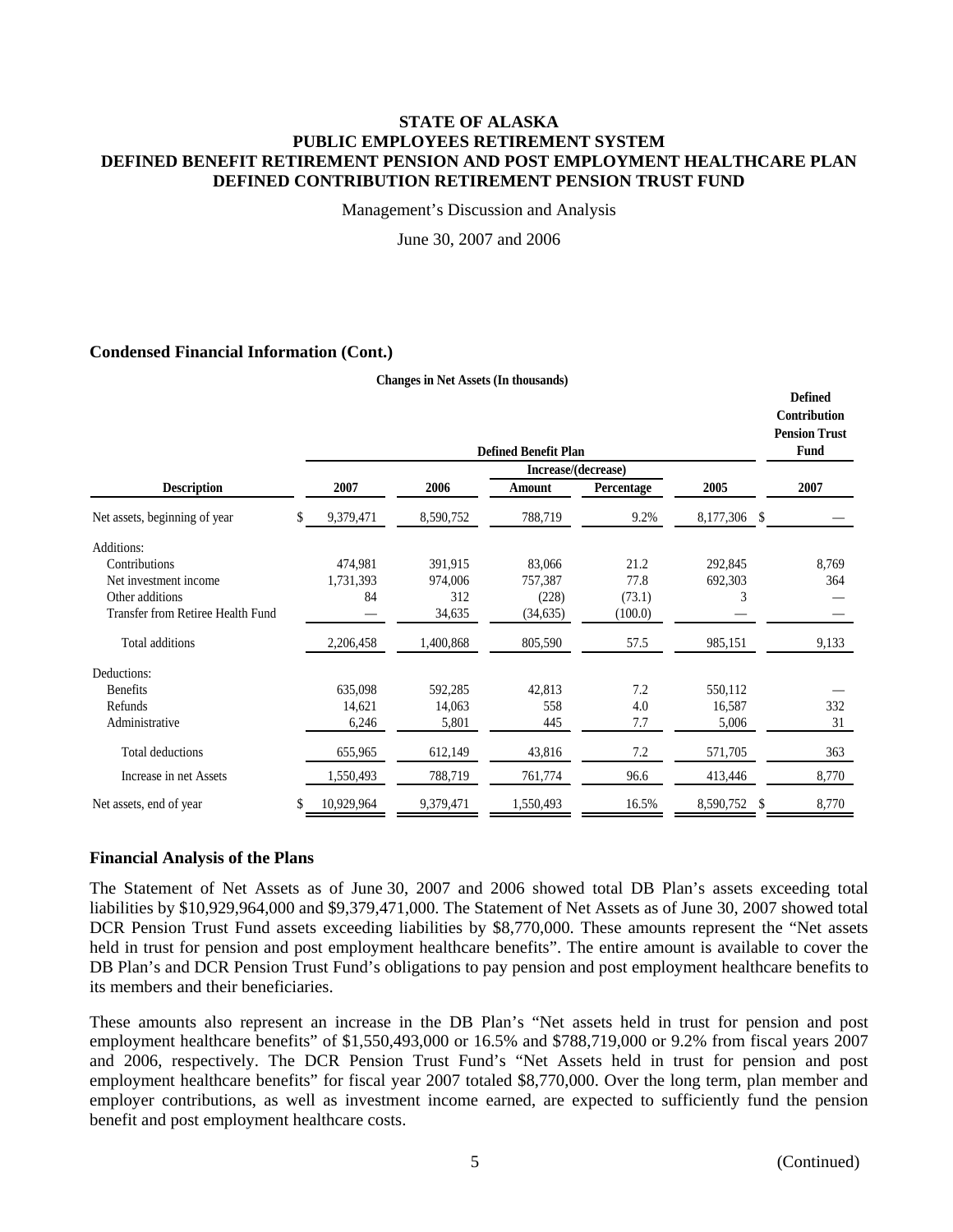Management's Discussion and Analysis

June 30, 2007 and 2006

# **Financial Analysis of the Plans (Cont.)**

The investment of pension funds is a long-term undertaking. On an annual basis, the Alaska Retirement Management Board (ARMB) reviews and adopts an asset allocation strategy to ensure the asset mix will remain at an optimal risk/return level given the DB Plan's constraints and objectives. During fiscal year 2007, the ARMB adopted an asset allocation for the DB Plan that includes 36% in domestic equities, 14% in international equities, 20% in domestic fixed income, 2% in international fixed income, 10% in real estate, 7% in private equity, 2% in high yield, 2% in emerging market equity, 4% in absolute return, and 3% in other investments. This asset allocation is expected to provide a five year median return of 7.83%. The ARMB adopted an asset allocation for the DCR Pension Trust Fund that includes 100% cash as the plan was in a startup year with minimal expense activity. This asset allocation is expected to provide a five year median return of 4.00%.

For fiscal years 2007 and 2006, the DB Plan's investments generated an 18.87% and an 11.74% rate of return, respectively. The DB Plan's annualized rate of return was 13.11% over the last three years and 11.54% over the last five years. For fiscal year 2007, the DCR Pension Trust Fund was invested in cash and cash equivalents from July 1<sup>st</sup> through October 2006. The fiscal year 2007, rate of return for the DCR Pension Trust Fund was not calculated by the Division of Treasury.

## **Actuarial Valuations and Funding Progress – DB Plan**

The overall objective of a pension fund is to accumulate sufficient funds to meet all expected future obligations to members. The employer contribution requirements are actuarially determined as a percentage of eligible salaries, and reflect the cost of benefits accruing in fiscal year 2006 and a fixed amortization of the unfunded accrued liability. The amortization period is recommended by the Actuary and adopted by the ARMB. Employer contribution levels are recommended by the Actuary and adopted by the ARMB annually. Increasing healthcare costs and contribution shortfalls continue to impact the DB Plan's funding ratio. The ratio of assets to liabilities was 62.8%, at June 30, 2006 (the date of the DB Plan's latest actuarial valuation report). The goal for the DB Plan is to make progress toward achieving the funding objectives of the DB Plan.

A summary of the actuarial assumptions and methods is presented in the Notes to Required Supplementary Information. The assumptions, when applied in combination, fairly represent past and anticipated future experience of the DB Plan.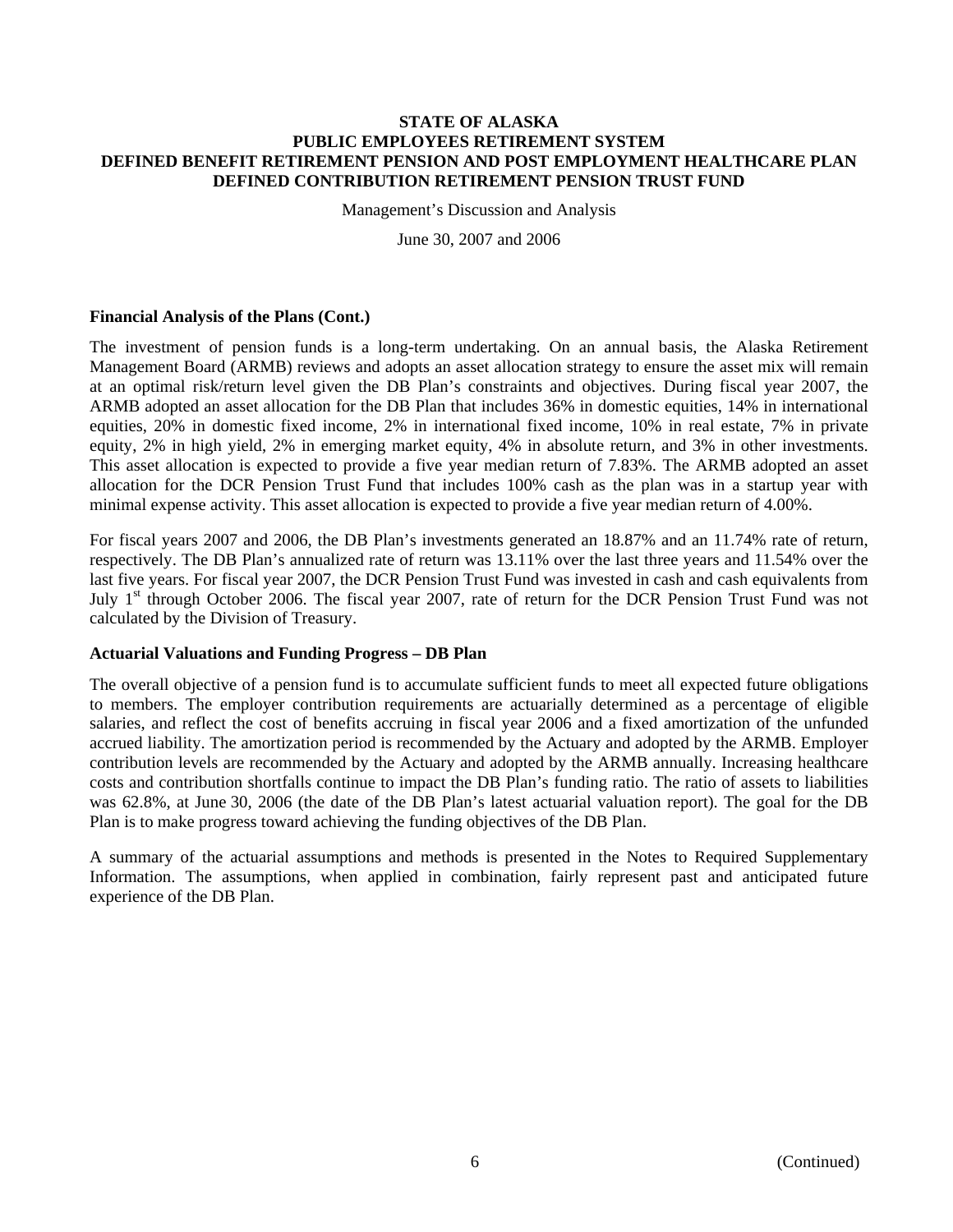Management's Discussion and Analysis

June 30, 2007 and 2006

# **Actuarial Valuations and Funding Progress – DB Plan (Cont.)**

For fiscal year 2008, the employer consolidated normal cost rate increased from 13.32% to 14.48%, the average past service rate increased from 14.87% to 18.03%, thus producing a total fiscal year 2008 average annual required contribution rate for all employers in the DB Plan of 32.51%. The ARMB adopted an average employer contribution rate of 32.51% for fiscal year 2008.

|                                      |   | Valuation Year<br>(Dollars in thousands) |            |
|--------------------------------------|---|------------------------------------------|------------|
|                                      |   | 2006                                     | 2005       |
| Valuation assets                     | S | 9.040.908                                | 8.442.919  |
| Accrued liabilities (total benefits) |   | 14,388,413                               | 12.844.841 |
| Funding ratio                        |   | 62.8%                                    | 65.7%      |

**Valuation Year** 

## **Contributions, Investment Income and Transfer**

The additions required to fund retirement benefits are accumulated through a combination of employer and plan member contributions, investment income and a transfer.

|  |  | <b>Additions (In thousands)</b> |  |
|--|--|---------------------------------|--|
|--|--|---------------------------------|--|

|                                   |               |           | <b>Defined Benefit Plan</b> |            |            | <b>Defined</b><br><b>Contribution</b><br><b>Pension Trust</b><br>Fund |
|-----------------------------------|---------------|-----------|-----------------------------|------------|------------|-----------------------------------------------------------------------|
|                                   |               |           | Increase/(decrease)         |            |            |                                                                       |
|                                   | 2007          | 2006      | Amount                      | Percentage | 2005       | 2007                                                                  |
| Plan member contributions         | \$<br>121,103 | 119,566   | 1,537                       | 1.3%       | 114,640 \$ | 5,175                                                                 |
| <b>Employer contributions</b>     | 335,296       | 253,922   | 81,374                      | 32.0%      | 178,205    | 3,594                                                                 |
| State of Alaska                   | 18,582        | 18,427    | 155                         | 0.8%       |            |                                                                       |
| Net investment income             | 1,731,393     | 974,006   | 757.387                     | 77.8%      | 692.303    | 364                                                                   |
| Other additions                   | 84            | 312       | (228)                       | $(73.1)\%$ | 3          |                                                                       |
| Transfer from Retiree Health Fund |               | 34,635    | (34, 635)                   | 100.0%     |            |                                                                       |
| Total                             | 2,206,458     | 1,400,868 | 805,590                     | 57.5%      | 985,151 \$ | 9,133                                                                 |

# *DB Plan*

The DB Plan's employer contributions increased from \$253,922,000 in fiscal year 2006 to \$335,296,000 in fiscal year 2007 an increase of \$81,374,000 or 32.0%. Employer contributions increased from \$178,205,000 in fiscal year 2005 to \$253,922,000 in fiscal year 2006 an increase of \$75,717,000 or 42.5%. Increases experienced in fiscal year 2007 are largely due to the contribution shortfall related to contributions made in fiscal year 2005 and 2006. Increases experienced in fiscal year 2007 are largely due to changes in actuarial assumptions and methods implemented in the valuation for the period ending June 30, 2004 (the valuation year used to set fiscal year 2007 employer contribution rates).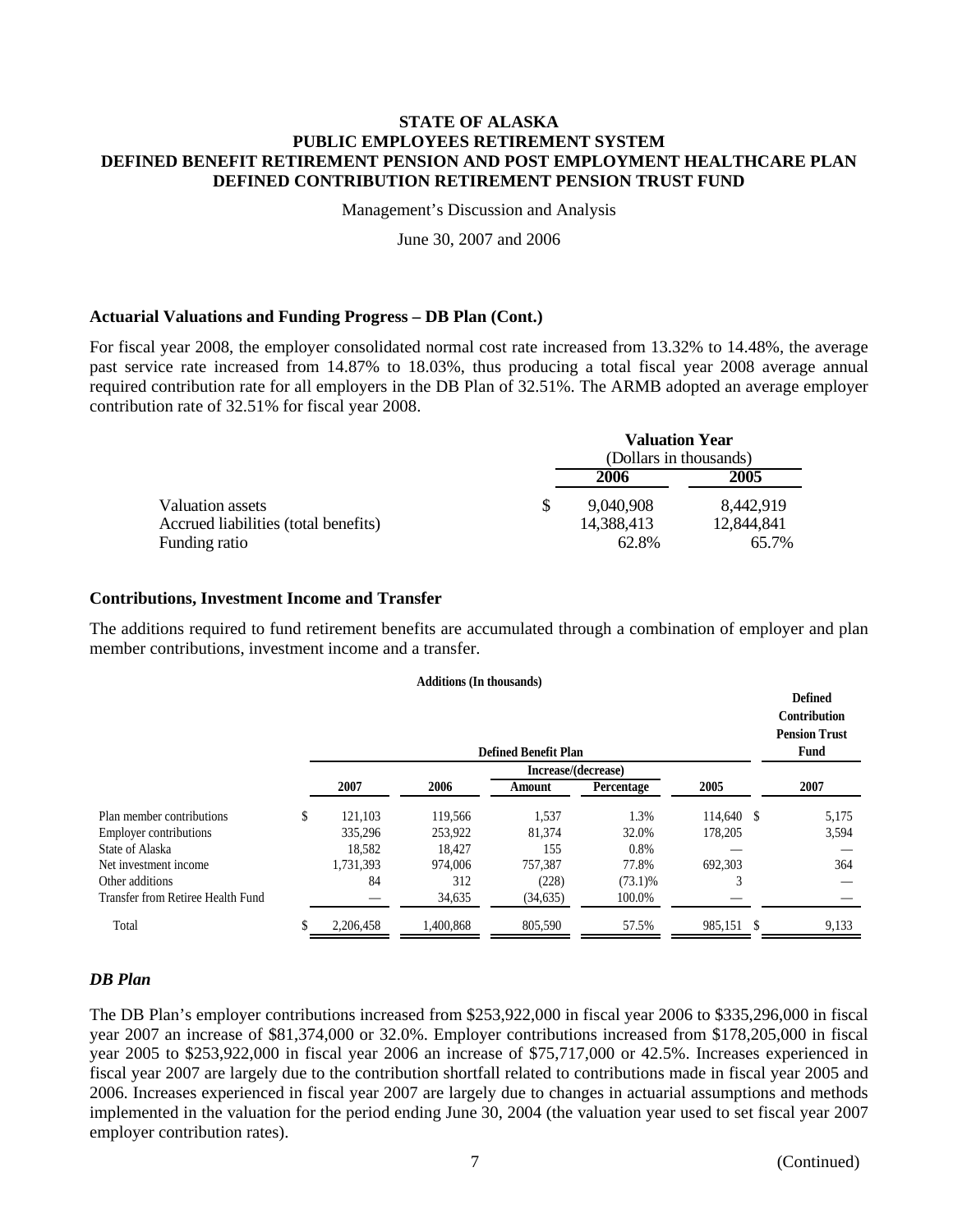Management's Discussion and Analysis

June 30, 2007 and 2006

# **Contributions, Investment Income and Transfer (Cont.)**

The DB Plan's net investment income in fiscal year 2007 increased by \$757,387 or 77.8% from amounts recorded in fiscal year 2006. Net investment income in fiscal year 2006 increased by \$281,703,000 or 40.7% from amounts recorded in fiscal year 2005. The DB Plan's total returns were 18.87%, 11.74% and 8.95% for the years ending 2007, 2006 and 2005, respectively. Changes in both years are due to the performance of the equity markets. The domestic equity pool realized a return of 20.1% in 2007 compared to 9.2% in 2006. The international equity pool realized a return of 27.9% in 2007 compared to 28.7% in 2006. The real estate pool realized a return of 20.7% in 2007 compared to 18.6% in 2006. The private equity pool realized a return of 28.7% in 2007 compared to 25.9% in 2006. The emerging markets equity pool realized a return of 48.0% in 2007 compared to 34.5 in 2006. The high yield pool realized a return of 10.9% in 2007 compared to 5.6% in 2006. The other investments pool realized a return of 11.3% in 2007 compared to 8.6% in 2006. More than seventy-six percent of invested assets were invested in these pools.

Over the long term, investment income has been a major component of additions to plan assets. During fiscal year 2007, the DB Plan continued to record significant rates of return on investments. The rate of return used in the actuarial valuation report to determine liabilities of the DB Plan was 8.25%. The actual rate of return exceeded the actuarial rate of return for the third consecutive year.

During 2006 a review was conducted of all DB Plan's medical reserve amounts in the Retiree Health Fund. No transfer occurred in 2007. However, in 2006 there was an excess reserve balance over those deemed necessary for the continued operation of the Retiree Health Fund. The excess amount was allocated to plans participating in the Retiree Health Fund. In fiscal year 2006, the Plan recognized a transfer of \$34,635,000 from the Retiree Health Fund.

# *DCR Pension Trust Fund*

The DCR Pension Trust Fund's Employer contributions in fiscal year 2007 totaled \$8,769,000. The DCR Pension Trust Fund's employer contribution rate for fiscal year 2007 was established by Alaska Statute 39.35.750 and adopted by the ARMB at 5.0%.

The DCR Pension Trust Fund's net investment income in fiscal year 2007 was \$364,000. For fiscal year 2007, the DCR Pension Trust Fund was maintained on a cash basis from July 1<sup>st</sup> through October 2006; therefore, no rate of return was calculated by the Division of Revenue.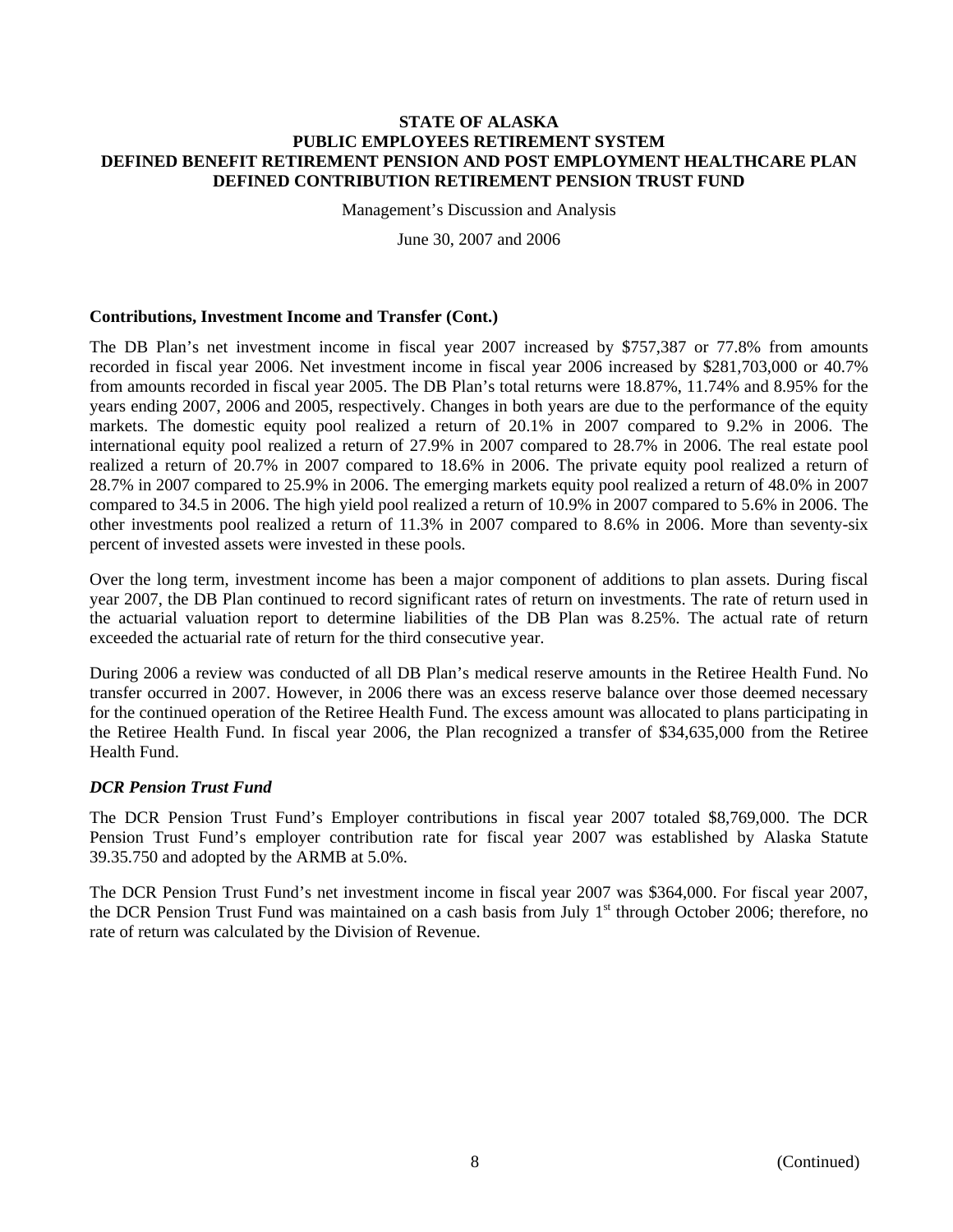Management's Discussion and Analysis

June 30, 2007 and 2006

# **Benefits and Other Deductions**

The primary deduction of the DB Plan and DCR Pension Trust Fund is the payment of pension benefits. These benefit payments, together with post employment healthcare premiums paid, lump sum refunds made to former plan members, and the cost of administering the DB Plan and DCR Pension Trust Fund comprise the costs of operations. The DCR Pension Trust Fund started July 1, 2006.

#### **Deductions (In thousands)**

|                          |               |         | <b>Defined Benefit Plan</b> |            |                 | Defined<br><b>Contribution</b><br><b>Pension Trust</b><br>Fund |
|--------------------------|---------------|---------|-----------------------------|------------|-----------------|----------------------------------------------------------------|
|                          |               |         | Increase/(decrease)         |            |                 |                                                                |
|                          | 2007          | 2006    | Amount                      | Percentage | 2005            | 2007                                                           |
| Pension benefits         | \$<br>410,545 | 381,672 | 28,873                      | 7.6%       | 357,763 \$      |                                                                |
| Healthcare benefits      | 224,553       | 210,613 | 13,940                      | 6.6        | 192,349         |                                                                |
| Refunds of contributions | 14,621        | 14,063  | 558                         | 4.0        | 16,587          | 332                                                            |
| Administrative           | 6,246         | 5,801   | 445                         | 7.7        | 5,006           | 31                                                             |
| Total                    | 655,965       | 612,149 | 43,816                      | 7.2%       | 571,705<br>- \$ | 363                                                            |

The DB Plan's pension benefit payments in 2007 and 2006 increased \$28,873,000 and \$23,909,000 or 7.6% and 6.7% from fiscal years 2006 and 2005, respectively. The majority of the increase in pension benefits was the result of a continuing increase in the number of retirees as well as a continuing increase in average benefits.

The DB Plan's post employment healthcare benefits in 2007 and 2006 increased \$13,940,000 and \$18,264,000 or 6.6% and 9.5% from fiscal years 2006 and 2005, respectively. Healthcare costs continue to rise year over year and this increase is directly related to the number of new retirees in the DB Plan.

The DCR Pension Trust Fund reflected \$15,000 in administrative expenses, which are management services paid out in fiscal year 2007 for managed account fees.

## **Funding**

Retirement benefits are financed by accumulations from employer and plan member contributions and income earned on Plans investments.

- The employer contributions are calculated by the DB Plan's consulting actuaries and approved by the ARMB annually. For fiscal year 2007 and 2008, the DCR Pension Trust Fund's employer contribution rate was established by Alaska Statute 39.35.750 and adopted by the ARMB.
- Plan member contributions are set by Alaska Statute 39.35.160. for the DB Plan and Alaska Statute 39.35.730 for the DCR Pension Trust Fund.
- The ARMB works with an external consultant to determine the proper asset allocation strategy.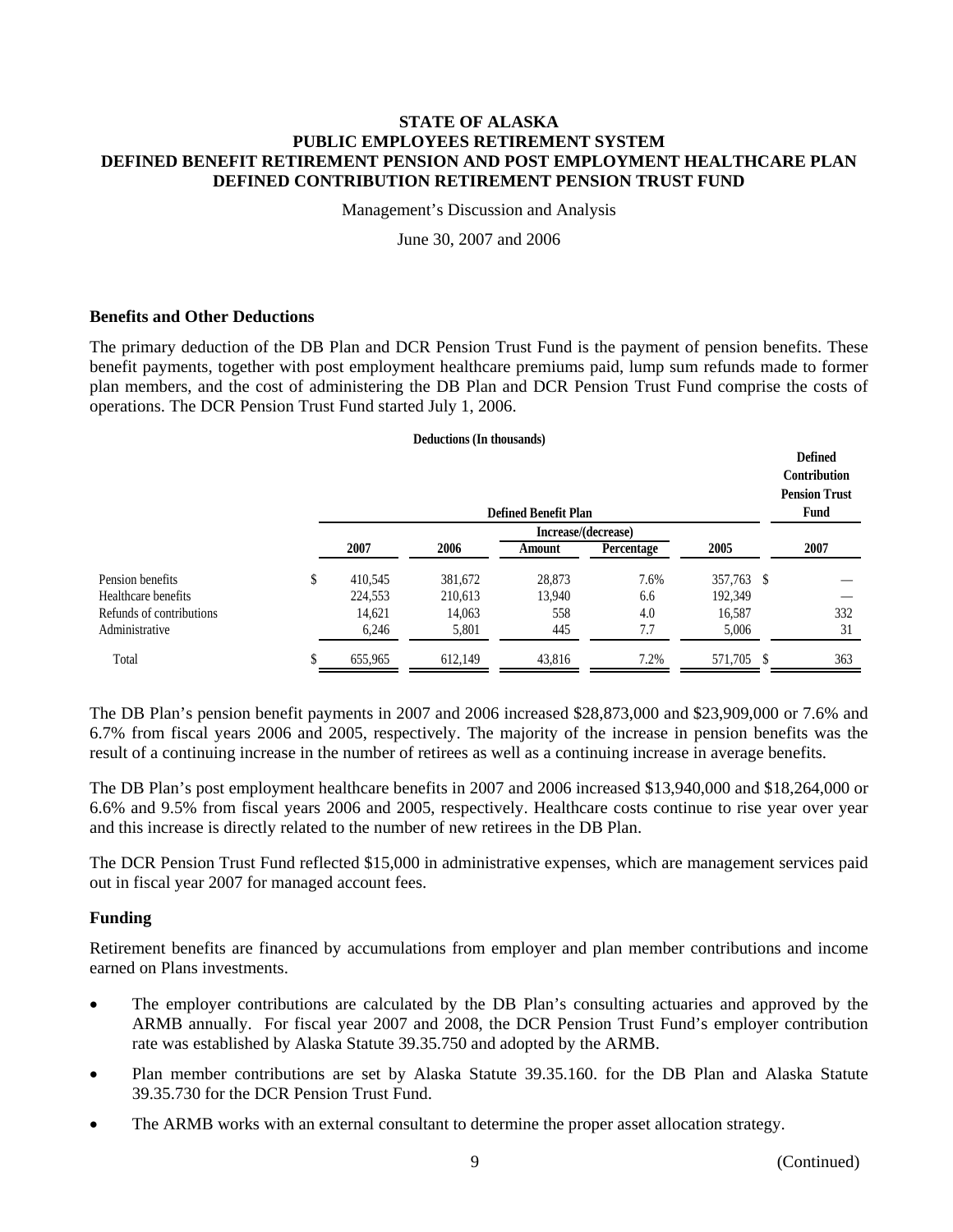Management's Discussion and Analysis

June 30, 2007 and 2006

# **Legislation**

During the fiscal year 2007 legislative session, two laws were enacted that affect the DB Plan and DCR Pension Trust Fund:

Senate Bill 123, passed by the twenty-fifth Alaska State Legislature, created the Alaska Retiree Healthcare Trust and conformed amendments between the DB Plan and DCR Pension Trust Fund.

Senate Bill 53, passed by the twenty-fifth Alaska State Legislature, appropriating \$185 million from the general fund to the Department of Administration for deposit in the DB Plan's accounts in the public employee's retirement plan as partial payment of the participating public employee's retirement plan employers' contributions for the fiscal year ending June 30, 2008. This appropriation is intended to be the amount required to set the effective employer contribution rate of all public employee's retirement plan employers for the fiscal year ending June 30, 2008, at the lower of the level percentage of pay rate approved by the ARMB or 22.00% but not lower than 14.48%.

During the fiscal year 2006 second session of the twenty-fourth Alaska State Legislature, Senate Bill 231 passed, appropriating \$18.6 million from the general fund to the Department of Administration to reduce the contributions required from participating political subdivisions as a result of contribution rate increases for the year ended June 30, 2007.

During fiscal year 2005 Senate Bill 46, passed by the first special session of the twenty-fourth Alaska State Legislature, appropriated \$18.4 million from the general fund to the Department of Administration to reduce the contributions required from participating political subdivisions as a result of contribution rate increases for the year ended June 30, 2006

During the fiscal year 2005 legislative session, a law was enacted that closes the PERS defined benefit plan. Senate Bill 141, effective July 1, 2006 closed the PERS defined benefit plan to new members and creates a PERS defined contribution plan for members first hired on or after July 1, 2006.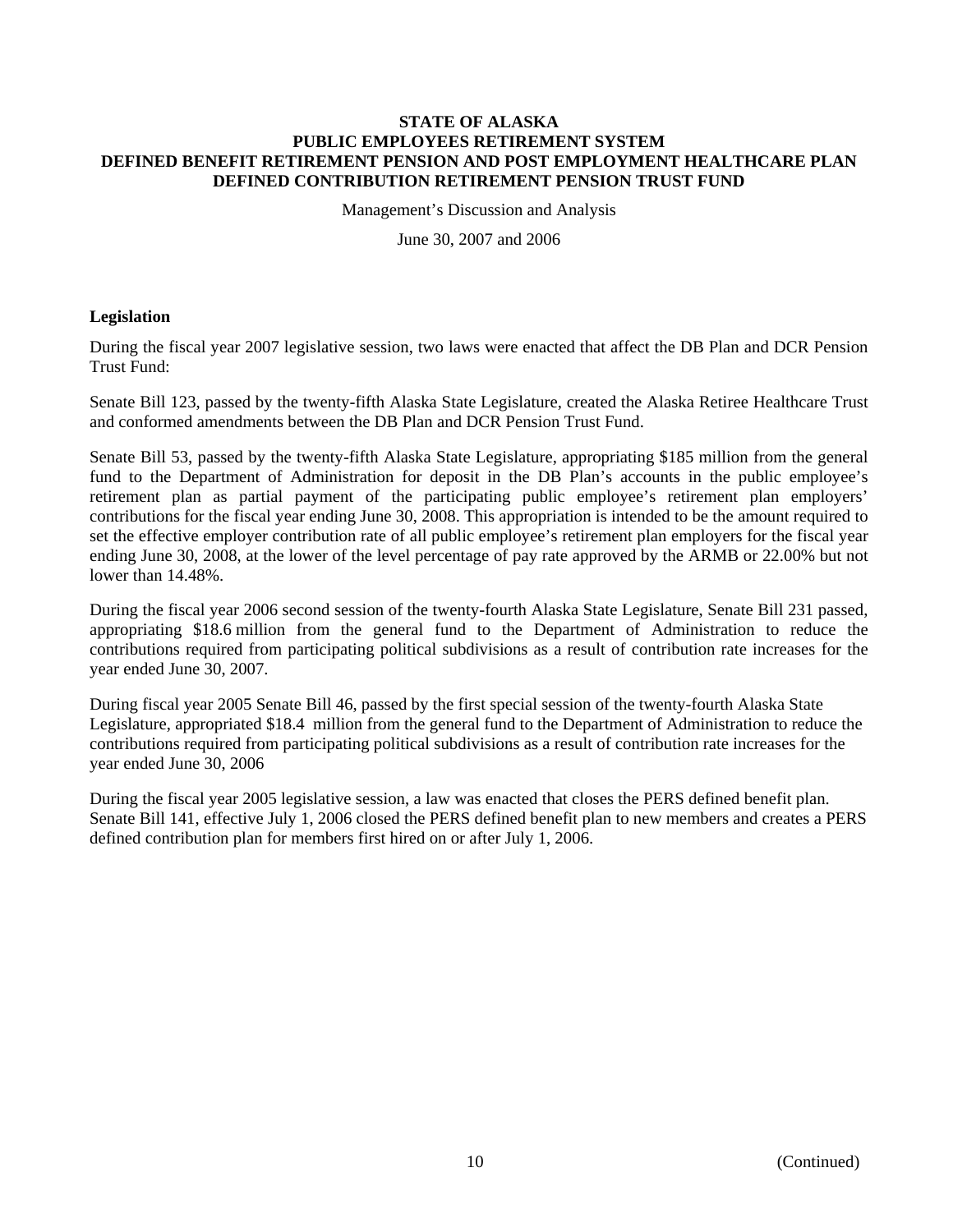Management's Discussion and Analysis

June 30, 2007 and 2006

# **Economic Conditions, Future Contribution Rates, and Status of Unfunded Liability**

The financial market environment continues to challenge investors. With the threat of inflation, interest rate increases by the Federal Reserve Bank, and continued turmoil in the Middle East, many forces once again pose challenges to Plan investments. The ARMB continues to diversify the portfolio of the DB Plan to maintain an optimal risk/return ratio.

The return on the DB Plan's investments exceeded its' actuarially assumed return of 8.25% for the third consecutive year. Even with investment returns exceeding the actuarial rate of return, the DB Plan will continue to see an increase in employer contribution rates due to rising medical costs and the contribution shortfall in fiscal year 2005 and 2006. In addition, employer contribution rates will rise in fiscal year 2008. Effective with the 2004 valuation, the assumptions used to value liabilities for retiree medical benefits were changed. The revised methods and assumptions more accurately measured retiree medical liabilities and incorporated the expected impact on the PERS liabilities of changes in the Medicare program.

The consulting actuary recommended an increase from the average employer contribution rate of 25.63% in fiscal year 2006 to 28.19% in fiscal year 2007. The ARMB adopted an average employer contribution rate of 21.77% for fiscal year 2007, up 5 points from the fiscal year 2006 ARMB adopted employer contribution rate of 16.77%. The reason for the five point change in the average employer contribution rate is the Plan's regulation, 2 AAC 35.900 Maximum Employer Contribution Rate Change, which states "The maximum change in the contribution rate from one year to the next shall be no more than five percentage points, as actuarially calculated, whether the change is an increase or a decrease." Despite a modest 2.56 point change in the calculated average employer contribution rates from fiscal year 2006 to 2007 prescribed by the DB Plan's consulting actuary, regulations prohibit more than a five point change from year to year, so the ARMB was limited in its capacity to increase the employer contribution rates. This regulation was put in place to reduce the volatility that employer contribution rates could have in market conditions similar to those in 2001 and 2002, as well as conditions that are beyond the control of the Plan, such as rising healthcare costs. Regulation 2 AAC 35.900 was repealed effective July 20, 2006.

The June 30, 2006, actuarial valuation for the DB Plan reported a funding ratio of 62.8% and an unfunded liability of \$5.3 billion.

For fiscal year 2007, the DCR Pension Trust Fund's employer contribution rate was set at 5.00%. The DCR Pension Trust Fund's fiscal year 2008 employer contribution rate has remained at 5.00%.

## **Requests for Information**

This financial report is designed to provide a general overview of the finances for all those with interest in the finances. Questions concerning any of the information provided in this report or requests for additional financial information should be addressed to the Alaska Public Employees' Retirement System, Division of Retirement & Benefits, Accounting Section, P.O. Box 110203, Juneau, Alaska 99811-0203.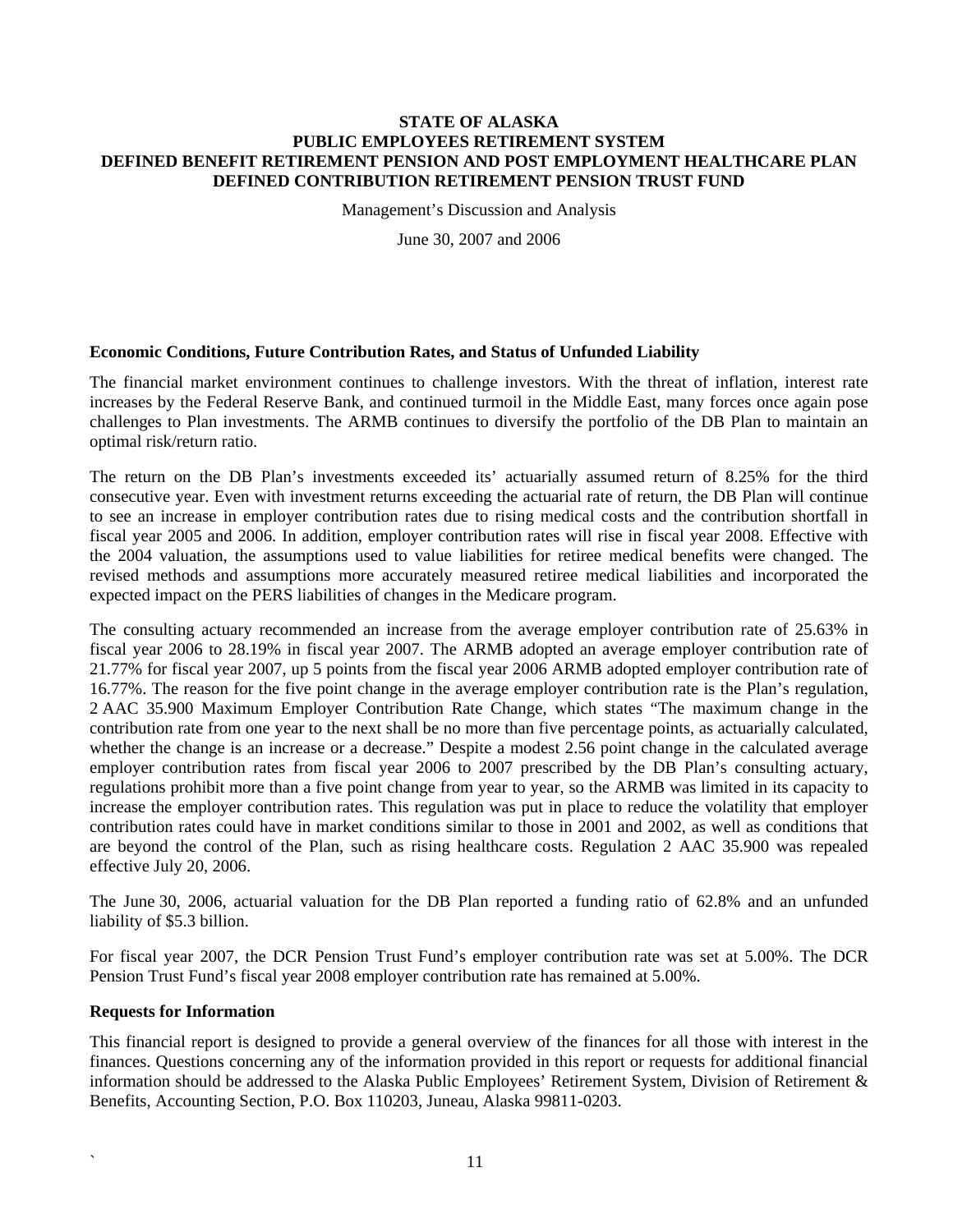#### **Statements of Plan Net Assets**

#### **June 30, 2007 and 2006**

#### **(In thousands)**

|                                                                                                                                                                                                                                                                                                                                                                                                                                                                                                                     |                                                                                                                              | <b>DEFINED BENEFIT</b>                                                                                               |                                                                                                                                  |                                                                                                                           |                                                                                                                                    |                                                                                                                                                | <b>DEFINED CONTRIBUTION</b>                                 |                                                |                                                        |
|---------------------------------------------------------------------------------------------------------------------------------------------------------------------------------------------------------------------------------------------------------------------------------------------------------------------------------------------------------------------------------------------------------------------------------------------------------------------------------------------------------------------|------------------------------------------------------------------------------------------------------------------------------|----------------------------------------------------------------------------------------------------------------------|----------------------------------------------------------------------------------------------------------------------------------|---------------------------------------------------------------------------------------------------------------------------|------------------------------------------------------------------------------------------------------------------------------------|------------------------------------------------------------------------------------------------------------------------------------------------|-------------------------------------------------------------|------------------------------------------------|--------------------------------------------------------|
|                                                                                                                                                                                                                                                                                                                                                                                                                                                                                                                     |                                                                                                                              | 2007                                                                                                                 |                                                                                                                                  |                                                                                                                           | 2006                                                                                                                               | 2007                                                                                                                                           |                                                             |                                                |                                                        |
|                                                                                                                                                                                                                                                                                                                                                                                                                                                                                                                     | <b>Pension</b>                                                                                                               | Postemployment<br>healthcare                                                                                         | <b>Total</b>                                                                                                                     | <b>Pension</b>                                                                                                            | Postemployment<br>healthcare                                                                                                       | <b>Total</b>                                                                                                                                   | Participant<br><b>Directed</b>                              | Occupational<br>Death and<br><b>Disability</b> | Total                                                  |
| Assets:                                                                                                                                                                                                                                                                                                                                                                                                                                                                                                             |                                                                                                                              |                                                                                                                      |                                                                                                                                  |                                                                                                                           |                                                                                                                                    |                                                                                                                                                |                                                             |                                                |                                                        |
| Cash and cash equivalents (notes 3 and 5):<br>Short-term fixed income pool<br>Securities lending collateral<br>Great West / Participant Directed Deposit                                                                                                                                                                                                                                                                                                                                                            | \$<br>12.170<br>698,584                                                                                                      | 8,582<br>492,584                                                                                                     | 20,752<br>1,191,168                                                                                                              | 336<br>557,143                                                                                                            | 224<br>372,376                                                                                                                     | 560<br>929,519                                                                                                                                 | 604<br>29                                                   | 13                                             | 617<br>$\overline{\phantom{a}}$<br>29                  |
| Total cash and cash equivalents                                                                                                                                                                                                                                                                                                                                                                                                                                                                                     | 710,754                                                                                                                      | 501,166                                                                                                              | 1,211,920                                                                                                                        | 557,479                                                                                                                   | 372,600                                                                                                                            | 930,079                                                                                                                                        | 633                                                         | 13                                             | 646                                                    |
| Receivables:<br>Contributions<br>Due from State of Alaska General Fund<br>Other account receivable                                                                                                                                                                                                                                                                                                                                                                                                                  | 10,614<br>4,357<br>$\overline{\phantom{0}}$                                                                                  | 7,484<br>3,072<br>$\overbrace{\phantom{1232211}}$                                                                    | 18,098<br>7,429<br>$\overline{\phantom{0}}$                                                                                      | 8,740<br>14<br>2                                                                                                          | 5,842<br>9<br>2                                                                                                                    | 14,582<br>23<br>$\overline{4}$                                                                                                                 | 537<br>245<br>$\overbrace{\phantom{1232211}}$               | 12<br>18<br>$\overline{\phantom{0}}$           | 549<br>263<br>$\hspace{0.1mm}-\hspace{0.1mm}$          |
| Total receivables                                                                                                                                                                                                                                                                                                                                                                                                                                                                                                   | 14,971                                                                                                                       | 10,556                                                                                                               | 25,527                                                                                                                           | 8,756                                                                                                                     | 5,853                                                                                                                              | 14,609                                                                                                                                         | 782                                                         | 30                                             | 812                                                    |
| Investments (notes 3, 4, 5, and 8):                                                                                                                                                                                                                                                                                                                                                                                                                                                                                 |                                                                                                                              |                                                                                                                      |                                                                                                                                  |                                                                                                                           |                                                                                                                                    |                                                                                                                                                |                                                             |                                                |                                                        |
| Collective investment funds, at fair value:<br>Great West participant directed<br>Domestic equity pool<br>Domestic fixed income pool<br>International equity pool<br>Real estate pool<br>International fixed income pool<br>Private equity pool<br>Emerging markets equity pool<br>Treasury inflation protection pool<br>Other investments pool<br>High yield pool<br>Absolute return pool<br>Total investments<br>Other:<br>Loans and mortgages, net of allowance for loan<br>losses of \$5 for both 2007 and 2006 | 3.346.520<br>1,140,609<br>1,084,261<br>695,894<br>118,280<br>427,896<br>166,513<br>74,947<br>113,398<br>248,137<br>7,416,455 | 604,618<br>804,265<br>764,533<br>490,688<br>83,402<br>301,717<br>117,411<br>52,847<br>79.959<br>174,966<br>3,474,406 | 3.951.138<br>1,944,874<br>1,848,794<br>1,186,582<br>201,682<br>729,613<br>283,924<br>127,794<br>193,357<br>423,103<br>10,890,861 | 3.091.953<br>1,214,397<br>855,180<br>563,987<br>117,676<br>338,860<br>108,084<br>42,577<br>87,688<br>143,332<br>6,563,734 | 487.950<br>811,660<br>571,572<br>376,949<br>78,651<br>226,483<br>72,240<br>28,457<br>58,608<br>95,798<br>2,808,368<br>$\mathbf{1}$ | 3.579.903<br>2,026,057<br>1,426,752<br>940,936<br>196,327<br>565,343<br>180,324<br>71,034<br>146,296<br>239,130<br>9,372,102<br>$\overline{c}$ | 7,348<br>7,348                                              | 66<br>21<br>29<br>14<br>3<br>6<br>16<br>155    | 7,348<br>66<br>21<br>29<br>14<br>3<br>6<br>16<br>7,503 |
| Other                                                                                                                                                                                                                                                                                                                                                                                                                                                                                                               | $\overline{2}$                                                                                                               | 2                                                                                                                    | 4                                                                                                                                | 2                                                                                                                         | $\overline{\phantom{0}}$                                                                                                           | $\overline{c}$                                                                                                                                 |                                                             |                                                |                                                        |
| Total other                                                                                                                                                                                                                                                                                                                                                                                                                                                                                                         | $\overline{2}$                                                                                                               | $\overline{2}$                                                                                                       | $\overline{4}$                                                                                                                   | $\overline{3}$                                                                                                            | $\overline{1}$                                                                                                                     | $\overline{4}$                                                                                                                                 | $\overline{\phantom{m}}$                                    |                                                |                                                        |
| <b>Total</b> assets                                                                                                                                                                                                                                                                                                                                                                                                                                                                                                 | 8,142,182                                                                                                                    | 3,986,130                                                                                                            | 12,128,312                                                                                                                       | 7,129,972                                                                                                                 | 3,186,822                                                                                                                          | 10,316,794                                                                                                                                     | 8,763                                                       | 198                                            | 8,961                                                  |
| Liabilities:<br>Accrued expenses<br>Due to State of Alaska General Fund<br>Securities lending collateral payable (note 5)                                                                                                                                                                                                                                                                                                                                                                                           | 4,211<br>698,584                                                                                                             | 2,969<br>492,584                                                                                                     | 7,180<br>1,191,168                                                                                                               | 4,393<br>285<br>557,144                                                                                                   | 2,936<br>190<br>372,375                                                                                                            | 7,329<br>475<br>929,519                                                                                                                        | 179<br>$\overline{\phantom{0}}$<br>$\overline{\phantom{0}}$ | 12                                             | 179<br>12                                              |
| <b>Total liabilities</b>                                                                                                                                                                                                                                                                                                                                                                                                                                                                                            | 702,795                                                                                                                      | 495,553                                                                                                              | 1,198,348                                                                                                                        | 561,822                                                                                                                   | 375,501                                                                                                                            | 937,323                                                                                                                                        | 179                                                         | 12                                             | 191                                                    |
| Commitment and contingencies (note 8)                                                                                                                                                                                                                                                                                                                                                                                                                                                                               |                                                                                                                              |                                                                                                                      |                                                                                                                                  |                                                                                                                           |                                                                                                                                    |                                                                                                                                                |                                                             |                                                |                                                        |
| Net assets held in trust for pension and<br>postemployment healthcare benefits                                                                                                                                                                                                                                                                                                                                                                                                                                      | 7,439,387<br>\$                                                                                                              | 3,490,577                                                                                                            | 10,929,964                                                                                                                       | 6,568,150                                                                                                                 | 2,811,321                                                                                                                          | 9,379,471                                                                                                                                      | 8,584                                                       | 186                                            | 8,770                                                  |

(Schedules of funding progress are presented on pages 53 and 54)

See accompanying notes to financial statements.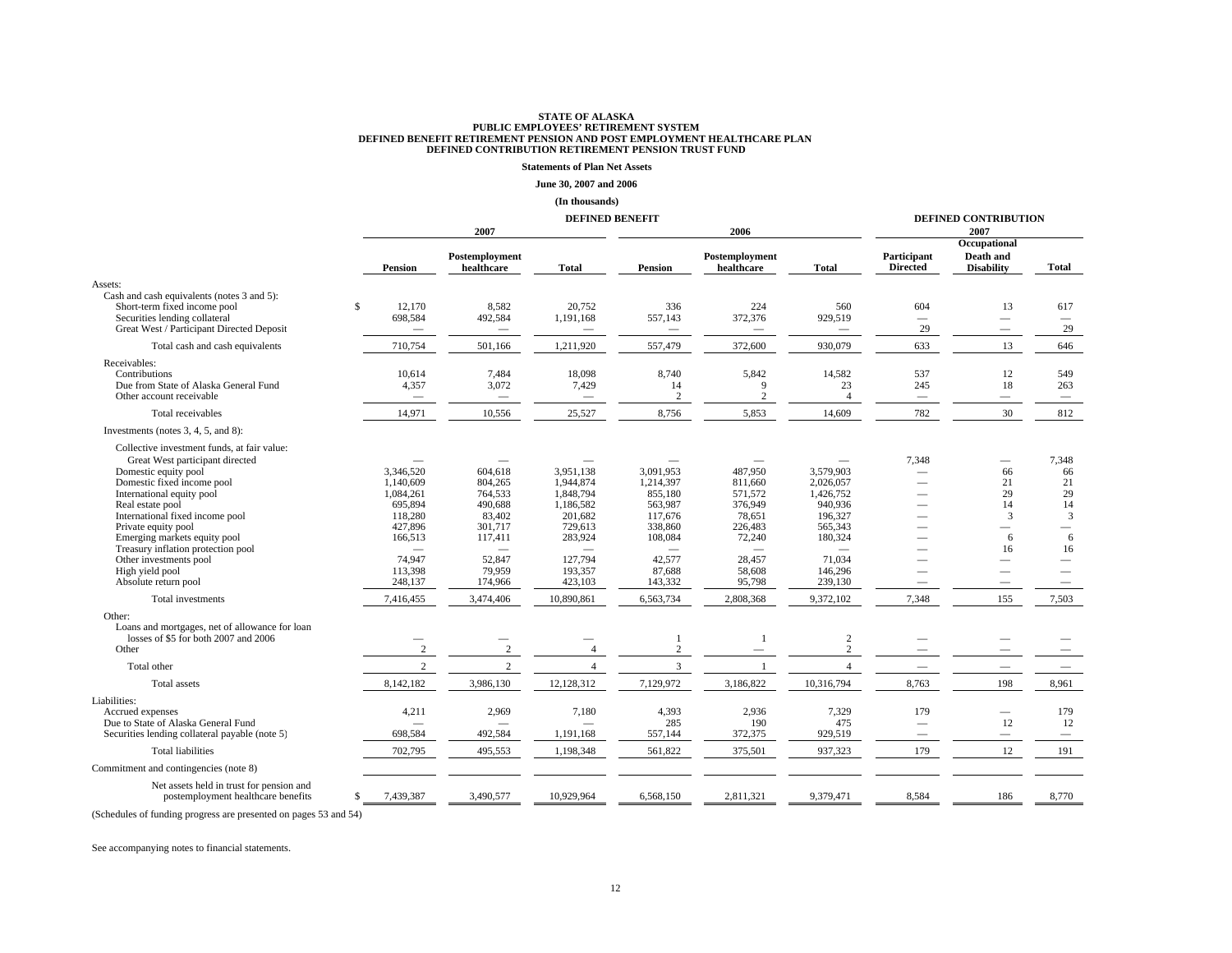#### **Statements of Changes in Plan Net Assets**

#### **Years ended June 30, 2007 and 2006**

#### **(In thousands)**

#### **DEFINED BENEFIT**

#### **DEFINED CONTRIBUTION**

|                                                                                                                      |             | 2007                         |                              |                                                                    |                                                                | 2006                                                           | 2007                                                             |                                        |                                                |                                                                                             |
|----------------------------------------------------------------------------------------------------------------------|-------------|------------------------------|------------------------------|--------------------------------------------------------------------|----------------------------------------------------------------|----------------------------------------------------------------|------------------------------------------------------------------|----------------------------------------|------------------------------------------------|---------------------------------------------------------------------------------------------|
|                                                                                                                      |             | <b>Pension</b>               | Postemployment<br>healthcare | <b>Total</b>                                                       | Pension                                                        | Postemployment<br>healthcare                                   | <b>Total</b>                                                     | Participant<br><b>Directed</b>         | Occupational<br>Death and<br><b>Disability</b> | Total                                                                                       |
| Additions:<br>Contributions:                                                                                         |             |                              |                              |                                                                    |                                                                |                                                                |                                                                  |                                        |                                                |                                                                                             |
| <b>Employers</b><br>Plan Members<br>State of Alaska                                                                  | $\mathbf S$ | 196,641<br>71,023<br>10,898  | 138,655<br>50,080<br>7,684   | 335,296<br>121,103<br>18,582                                       | 152,198<br>71,666<br>11,045                                    | 101,724<br>47,900<br>7,382                                     | 253.922<br>119,566<br>18,427                                     | 3,413<br>5,175                         | 181                                            | 3,594<br>5,175<br>$\qquad \qquad -$                                                         |
| Total contributions                                                                                                  |             | 278,562                      | 196,419                      | 474,981                                                            | 234,909                                                        | 157,006                                                        | 391,915                                                          | 8,588                                  | 181                                            | 8,769                                                                                       |
| Investment income:<br>Net appreciation in fair value (note 3)<br>Interest<br>Dividends<br>Net mortgage loan recovery |             | 814,276<br>74,433<br>138,326 | 574,161<br>52,485<br>97,536  | 1,388,437<br>126,918<br>235,862<br>$\hspace{0.1mm}-\hspace{0.1mm}$ | 424,780<br>72,259<br>99,085<br>$\hspace{0.1mm}-\hspace{0.1mm}$ | 283,908<br>48,296<br>66,224<br>$\hspace{0.1mm}-\hspace{0.1mm}$ | 708,688<br>120,555<br>165,309<br>$\hspace{0.1mm}-\hspace{0.1mm}$ | 359<br>$\hspace{0.1mm}-\hspace{0.1mm}$ | 1<br>-                                         | $\overline{4}$<br>360<br>$\hspace{0.1mm}-\hspace{0.1mm}$<br>$\hspace{0.1mm}-\hspace{0.1mm}$ |
| Total investment income                                                                                              |             | 1,027,035                    | 724,182                      | 1,751,217                                                          | 596,124                                                        | 398,428                                                        | 994,552                                                          | 359                                    | 5                                              | 364                                                                                         |
| Less investment expense                                                                                              |             | 13,175                       | 9,290                        | 22,465                                                             | 13,510                                                         | 9,028                                                          | 22,538                                                           |                                        |                                                |                                                                                             |
| Net investment income before<br>security lending activities                                                          |             | 1,013,860                    | 714,892                      | 1,728,752                                                          | 582,614                                                        | 389,400                                                        | 972,014                                                          | 359                                    | 5                                              | 364                                                                                         |
| Securities lending income (note 5)<br>Less securities lending expenses (note 5)                                      |             | 30,765<br>29,216             | 21,693<br>20,601             | 52,458<br>49,817                                                   | 20,111<br>18,917                                               | 13,441<br>12,643                                               | 33,552<br>31,560                                                 |                                        |                                                |                                                                                             |
| Net income from securities lending activities                                                                        |             | 1,549                        | 1,092                        | 2,641                                                              | 1,194                                                          | 798                                                            | 1,992                                                            | $\hspace{0.1mm}-\hspace{0.1mm}$        |                                                | $\hspace{0.1mm}-\hspace{0.1mm}$                                                             |
| Net investment income                                                                                                |             | 1,015,409                    | 715,984                      | 1,731,393                                                          | 583,808                                                        | 390,198                                                        | 974,006                                                          | 359                                    | 5                                              | 364                                                                                         |
| Other:<br>Other<br>Transfer from retiree health fund (note 6)                                                        |             | 49                           | 35                           | 84<br>$\qquad \qquad$                                              | 187<br>20,760                                                  | 125<br>13,875                                                  | 312<br>34,635                                                    |                                        |                                                |                                                                                             |
| <b>Total additions</b>                                                                                               |             | 1,294,020                    | 912,438                      | 2,206,458                                                          | 839,664                                                        | 561,204                                                        | 1,400,868                                                        | 8,947                                  | 186                                            | 9,133                                                                                       |
| Deductions:<br><b>Benefits</b><br>Refunds of contributions<br>Administrative                                         |             | 410,545<br>8,575<br>3,663    | 224,553<br>6,046<br>2,583    | 635,098<br>14,621<br>6,246                                         | 381,672<br>8,429<br>3,477                                      | 210,613<br>5,634<br>2,324                                      | 592,285<br>14,063<br>5,801                                       | 332<br>31                              |                                                | 332<br>31                                                                                   |
| <b>Total deductions</b>                                                                                              |             | 422,783                      | 233,182                      | 655,965                                                            | 393,578                                                        | 218,571                                                        | 612,149                                                          | 363                                    | $\overline{\phantom{0}}$                       | 363                                                                                         |
| Net increase                                                                                                         |             | 871,237                      | 679,256                      | 1,550,493                                                          | 446,086                                                        | 342,633                                                        | 788,719                                                          | 8,584                                  | 186                                            | 8,770                                                                                       |
| Net assets held in trust for pension and postemployment<br>healthcare benefits:                                      |             |                              |                              |                                                                    |                                                                |                                                                |                                                                  |                                        |                                                |                                                                                             |
| Balance, beginning of year                                                                                           |             | 6,568,150                    | 2,811,321                    | 9,379,471                                                          | 6,122,064                                                      | 2,468,688                                                      | 8,590,752                                                        |                                        |                                                |                                                                                             |
| Balance, end of year                                                                                                 |             | 7,439,387                    | 3,490,577                    | 10,929,964                                                         | 6,568,150                                                      | 2,811,321                                                      | 9,379,471                                                        | 8,584                                  | 186                                            | 8,770                                                                                       |
|                                                                                                                      |             |                              |                              |                                                                    |                                                                |                                                                |                                                                  |                                        |                                                |                                                                                             |

See accompanying notes to financial statements.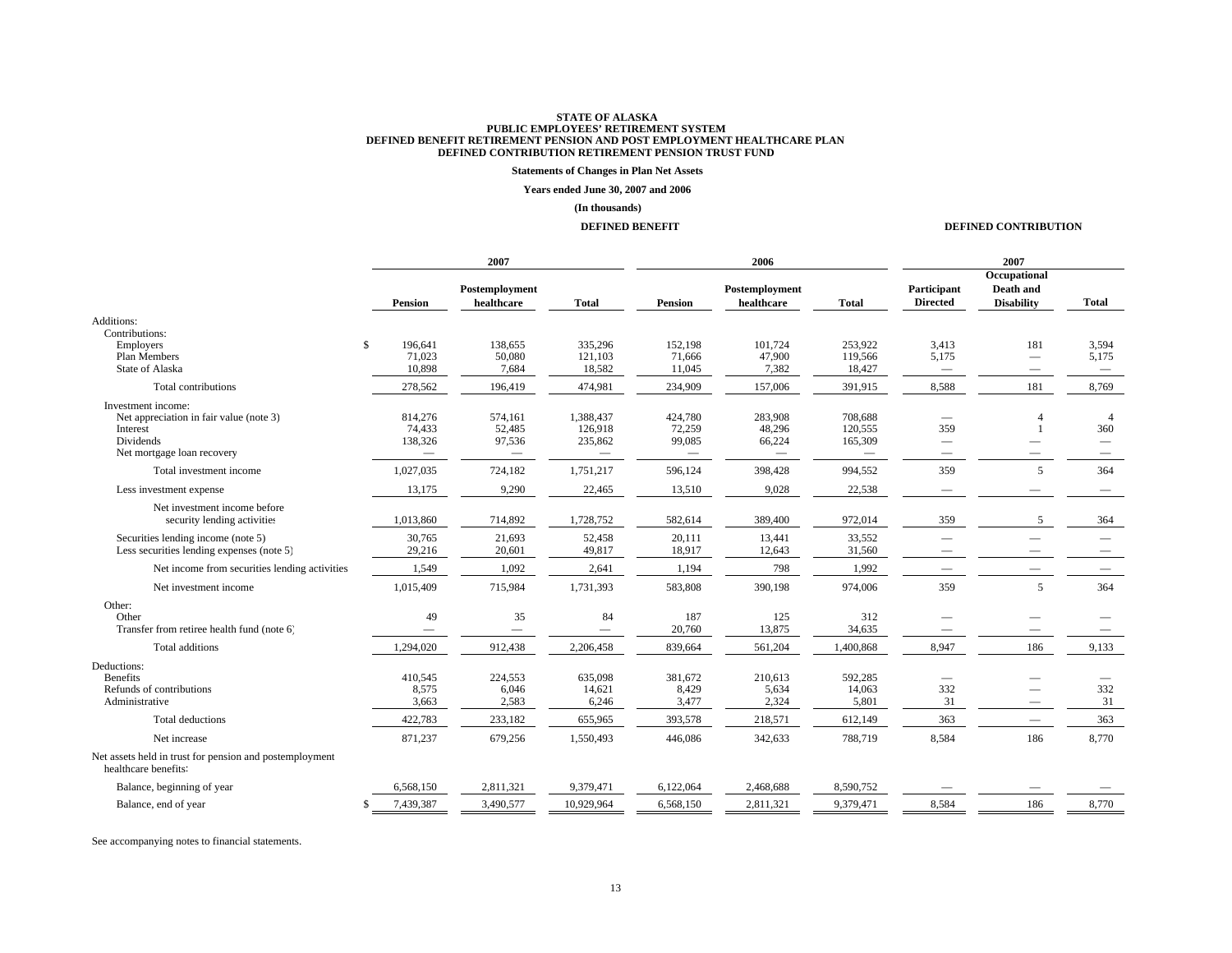Notes to Financial Statements

June 30, 2007 and 2006

# **(1) Description**

The following brief description of the State of Alaska Public Employees' Retirement System (PERS) Defined Benefit Retirement Pension and Post Employment Healthcare Plan (DB) and Defined Contribution Retirement Pension Trust Fund (DCR). PERS is a Component Unit of the State of Alaska. The DB Plan and DCR Pension Trust Fund do not purport and do not present the net assets of the PERS as of June 30, 2007 and 2006 and the changes in net assets of the years then ended. The DCR Pension Trust Fund also consists of a Retiree Medical Fund and a Health Reimbursement Arrangement Fund, both of which are reported in separate financial statements. Members should refer to the Plan agreement for more complete information then that noted in the notes to the financial statements.

At June 30, the number of participating local government employers and public organizations including the State was:

|                  | 2007 | 2006 |
|------------------|------|------|
| State of Alaska  |      |      |
| Municipalities   | 77   |      |
| School districts | 53   | 53   |
| Other            | 29   | 29   |
| Total employers  | 160  | 160  |

Inclusion in the DB Plan and DCR Pension Trust Fund is a condition of employment for eligible State employees, except as otherwise provided, for judges, elected officers and certain employees of the Alaska Marine Highway System. Any local government in the State may elect to have its permanent general and peace officer and firefighter employees covered by the Plans.

# **Defined Benefit Retirement Plan**

## *General*

The DB Plan is a defined benefit, agent, multiple employer plan within the PERS established and administered by the State of Alaska (State) to provide pension and post employment healthcare benefits for eligible State and local government employees. Benefit and contribution provisions are established by State law and may be amended only by the State Legislature. The DB Plan is a plan within PERS. PERS is a component unit of the State financial reporting entity and is included in the State's Comprehensive Annual Financial Report pension trust fund. The State employees who administer the DB Plan and DCR Pension Trust Fund participate in both. With the passing of SB141, the PERS DB Plan is closed to all new members effective July 1, 2006.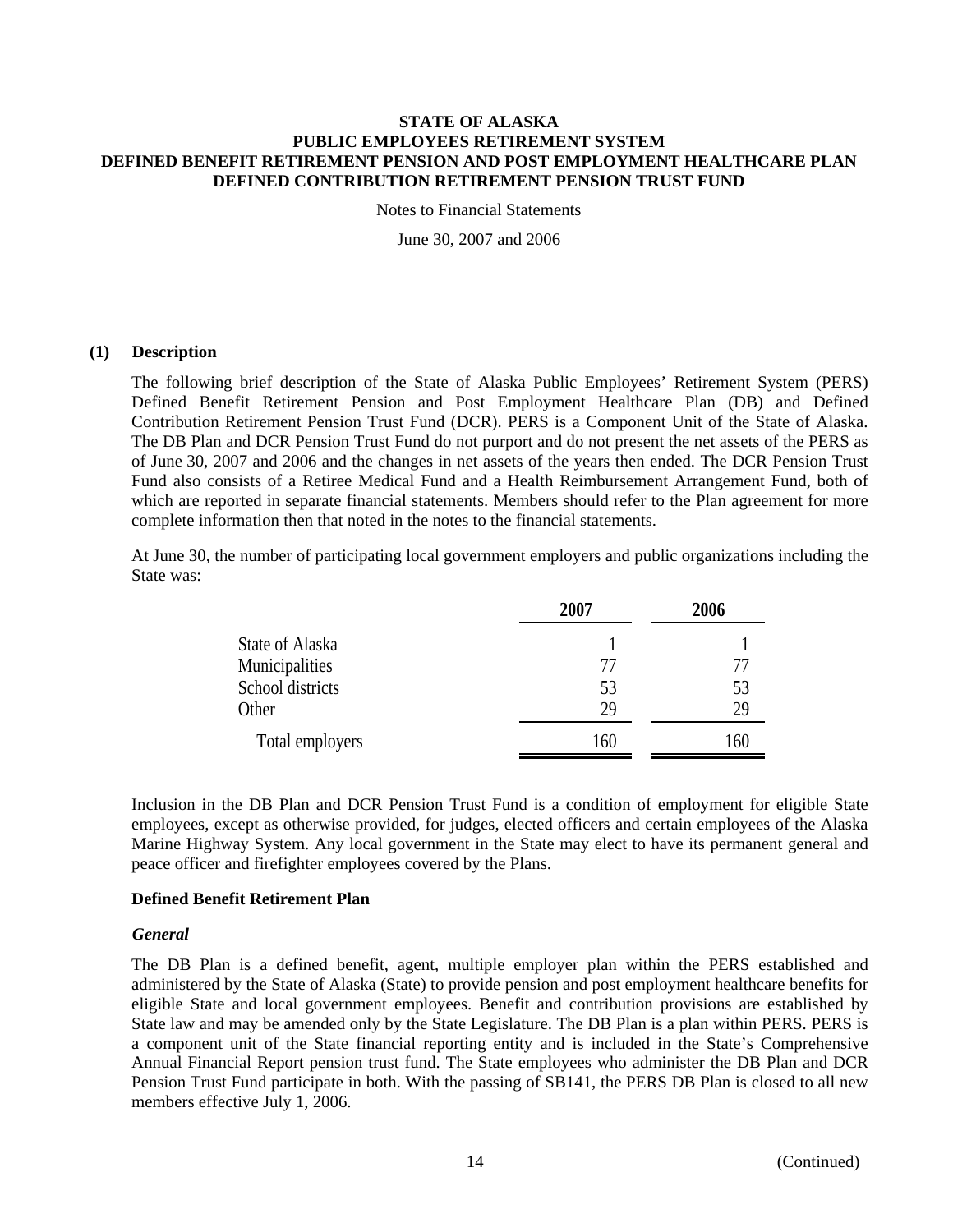Notes to Financial Statements

June 30, 2007 and 2006

# **(1) Description (Cont.)**

At June 30, DB Plan's membership consisted of:

|                                                                                                                | 2007            | 2006            |
|----------------------------------------------------------------------------------------------------------------|-----------------|-----------------|
| Retirees and beneficiaries currently receiving benefits<br>Terminated plan members entitled to future benefits | 22,992<br>6,277 | 21,852<br>6,102 |
| Total current and future benefits                                                                              | 29,269          | 27,954          |
| Active plan members:<br>General<br>Peace officer and firefighter                                               | 29,300<br>2,709 | 31,865<br>2,795 |
| Total active plan membership                                                                                   | 32,009          | 34,660          |
|                                                                                                                | 61,278          | 62,614          |
| Active plan members:<br>Vested:                                                                                |                 |                 |
| General<br>Peace officer and firefighter<br>Nonvested:                                                         | 17,860<br>1,898 | 17,336<br>1,815 |
| General<br>Peace officer and firefighter                                                                       | 11,440<br>811   | 14,529<br>980   |
| Total active plan membership                                                                                   | 32,009          | 34,660          |

## *Pension Benefits*

Members hired prior to July 1, 1986, with five or more paid-up years of credited service are entitled to monthly pension benefits beginning at normal retirement age, fifty-five, or early retirement age, fifty. For members first hired after June 30, 1986, the normal and early retirement ages are sixty and fifty-five, respectively. Members with thirty or more years of credited service (twenty years for peace officers and firefighters) may retire at any age and receive a normal benefit.

The normal monthly pension benefit is based on years of service and average monthly compensation. For members hired prior to July 1, 1996, and all peace officer and firefighter, the average monthly compensation is based upon the members' three highest, consecutive years' salaries. For all other members hired after June 30, 1996, average monthly compensation is based upon the members' five highest, consecutive years' salaries.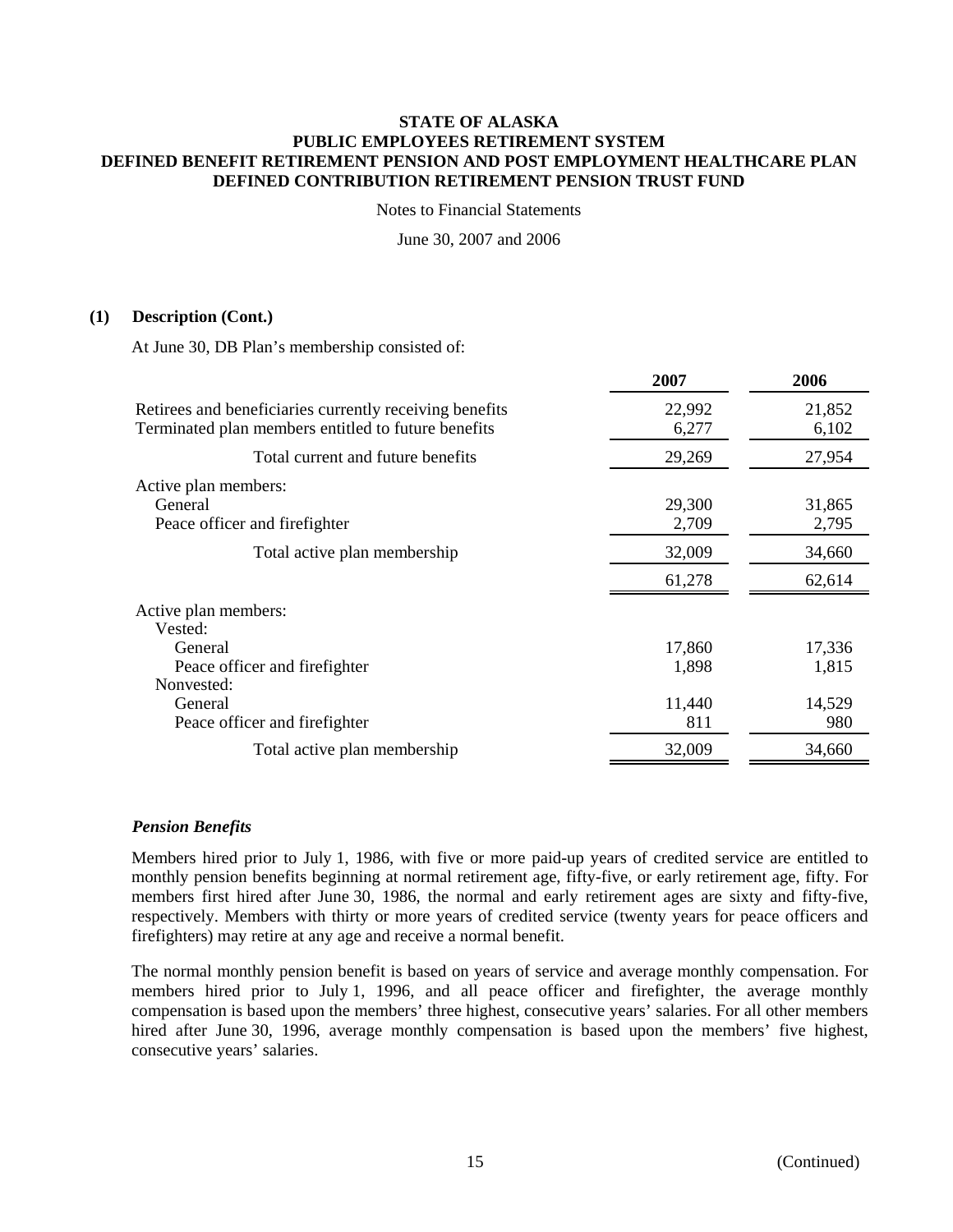Notes to Financial Statements

June 30, 2007 and 2006

# **(1) Description (Cont.)**

The benefit related to all years of service prior to July 1, 1986, and for years of service through a total of ten years for general members is equal to 2% of the member's average monthly compensation for each year of service. The benefit for each year over ten years of service subsequent to June 30, 1986, is equal to 2-1/4% of the member's average monthly compensation for the second ten years and 2-1/2% for all remaining years of service. For peace officer and firefighters, the benefit for years of service through a total of ten years is equal to 2% of the member's average monthly compensation and 2-1/2% for all remaining years of service.

Minimum benefits for members eligible for retirement are \$25 per month for each year of credited service.

Married members must receive their benefits in the form of a joint and survivor annuity unless their spouse consents to another form of benefit or another person is eligible for benefits under a qualified domestic relations order.

The DB Plan has two types of postretirement pension adjustments (PRPA). The automatic PRPA is issued annually to all eligible benefit recipients, when the cost of living increases in the previous calendar year. The automatic PRPA increase is paid beginning July 1 of each year. The discretionary PRPA may be granted to eligible recipients by the DB Plan's Administrator if the funding ratio of the DB Plan meets or exceeds one-hundred and five percent. If both an automatic and discretionary PRPA are granted, and a retiree is eligible for both adjustments, the one that provides the retiree the greater increase will be paid.

# *Post employment Healthcare Benefits*

Major medical benefits are provided to retirees without cost for all members hired before July 1, 1986. Members hired after July 1, 1986 with five years of credited service (or ten years of credited service for those first hired after July 1, 1996) must pay the full monthly premium if they are under age sixty, and receive benefits at no premium cost if they are over age sixty or are receiving disability benefits. Peace officers and firefighters with 25 years of membership service also receive benefits at no premium cost.

Prior to July 1, 1997, post employment healthcare benefits were provided by the payment of premiums to an insurance company. Beginning July 1, 1997, the Retiree Health Fund (RHF), a pension trust fund of the State, was established. The RHF is self-funded and provides major medical coverage to retirees of the DB Plan. Retirees of three other State administered retirement plans also participate in the RHF. The DB Plan, along with the other participating plans, retains the risk of loss of allowable claims. The RHF issues a publicly available financial report, which may be obtained by writing to the State of Alaska, Department of Administration, Division of Retirement and Benefits, P.O. Box 110203, Juneau, Alaska, 99811-0203 or by calling (907) 465-4460.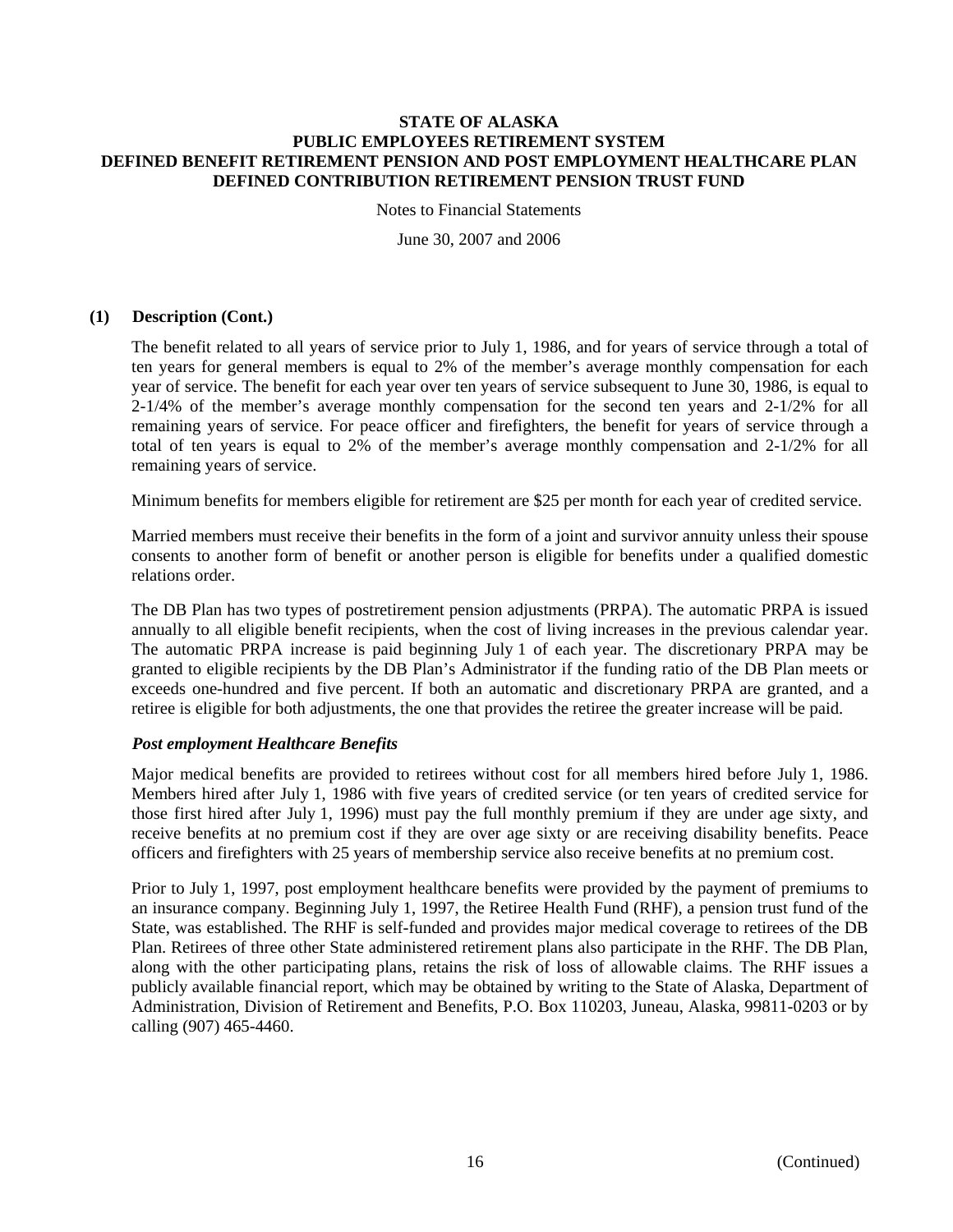Notes to Financial Statements

June 30, 2007 and 2006

# **(1) Description (Cont.)**

# *Death Benefits*

If an active general DB Plan member dies from occupational causes, the spouse may receive a monthly pension equal to 40% of the DB Plan's member's salary. If an active peace officer or firefighter DB Plan member dies from occupational causes, the spouse may receive a monthly pension equal to 50% of the DB Plan's member's salary or 75% of the member's retirement benefit calculated as if the member had survived until normal retirement age, whichever is greater. When death is due to occupational causes and there is no surviving spouse, the DB Plan's member's dependent child(ren) may receive the monthly pension until they are no longer dependents. If the member does not have a spouse or dependent children at the time of death, a lump sum death benefit is payable to the named beneficiary(ies). The amount of the occupational death pension changes on the date the DB Plan member's normal retirement would have occurred if the DB Plan member had lived. The new benefit is based on the Plan member's average monthly compensation at the time of death and the credited service, including service that would have accrued if the DB Plan member had lived and continued to work until normal retirement. If the death was from non-occupational causes, and the DB Plan member was vested, the spouse may receive a monthly 50% joint and survivor option benefit based on the member's credited service and average monthly compensation at the time of death. If the DB Plan member is not married or vested, a lump sum death benefit is payable to the named beneficiary(ies).

# *Disability Benefits*

Active DB Plan members who become permanently disabled due to occupational or nonoccupational causes receive disability benefits until normal retirement age, or when the service requirement for normal retirement is met. Although there are no minimum service requirements for Plan members to be eligible for occupational disability, DB Plan members must be vested to receive non-occupational disability benefits. The monthly occupational disability benefit is equal to 40% of the DB Plan's member's salary at the time of the disability. The non-occupational disability benefit is based on the DB Plan member's service and salary at the time of disability. At normal retirement age, a disabled general DB Plan member receives normal retirement benefits. A peace officer or firefighter Plan member may elect to receive normal retirement benefits calculated under the occupational disability benefit rules.

## *Contributions*

# **Defined Benefit Plan Member Contributions**

The DB Plan's member contribution rates are 7.5% for peace officers and firefighters, 9.6% for some school district employees, and 6.75% for general DB Plan members, as required by statute. The DB Plan's member contributions are deducted before federal income tax is withheld. Contributions are collected by employers and remitted to the DB Plan. The DB Plan's member contributions earn interest at the rate of 4.5% per annum, compounded semiannually.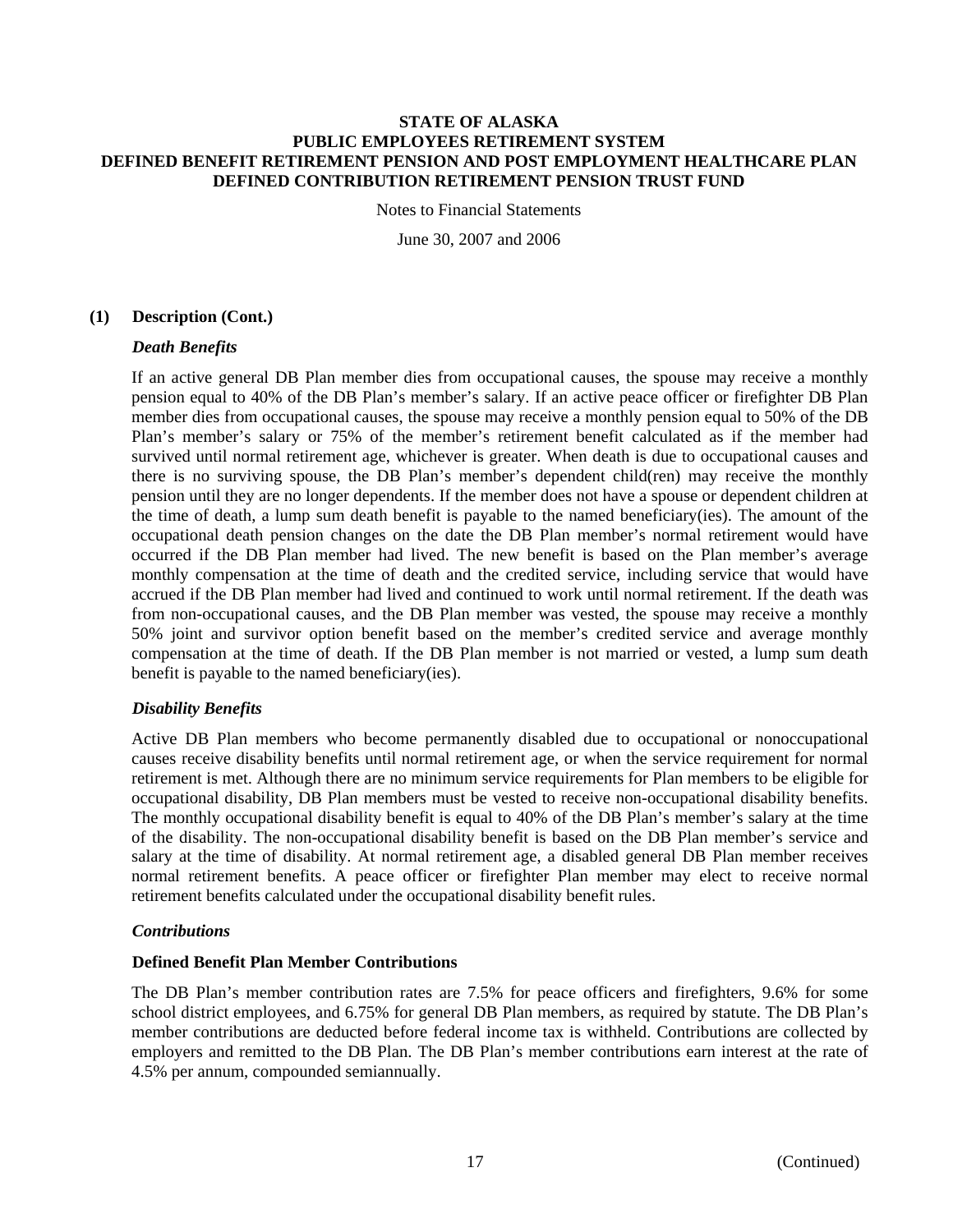Notes to Financial Statements

June 30, 2007 and 2006

# **(1) Description (Cont.)**

# *Employer Contributions*

The DB Plan's funding policy provides for periodic employer contributions at actuarially determined rates that, expressed as a percent of annual covered payroll, are sufficient to accumulate assets to pay both pension and post employment healthcare benefits when due. Employer contribution rates are determined using the entry age normal actuarial funding method. The DB Plan uses the level percentage of pay method to amortize the unfunded liability over a twenty-five year fixed period. Regulation 2AAC 35.900 Maximum Employer Contribution Rate Change, prohibits the ARMB from increasing or decreasing employer contribution rates by more than five percentage points over the rate adopted in the prior year. Regulation 2 AAC 35.900 was repealed effective July 20, 2006.

# *Contributions from the State of Alaska*

Senate Bill 53, passed by the twenty-fifty Alaska State Legislature, appropriated \$185 million from the general fund to the Department of Administration for deposit in the DB Plan's accounts in the public employee's retirement plan as partial payment of the participating public employee's retirement plan employers' contributions for the fiscal year ending June 30, 2008. This appropriation is intended to be the amount required to set the effective employer contribution rate of all public employee's retirement plan employers for the fiscal year ending June 30, 2008, at the lower of the level percentage of pay rate approved by the ARMB or 22.00% but not lower than 14.48%.

Senate Bill 231, passed by the first special session of the twenty-fourth Alaska State Legislature, appropriated \$18.6 million from the general fund to the Department of Administration to reduce the contributions required from participating political subdivisions as a result of contribution rate increases for the year ended June 30, 2007.

Senate Bill 46, passed by the first special session of the twenty-fourth Alaska State Legislature, appropriated \$18.4 million from the general fund to the Department of Administration to reduce the contributions required from participating political subdivisions as a result of contribution rate increases for the year ended June 30, 2006.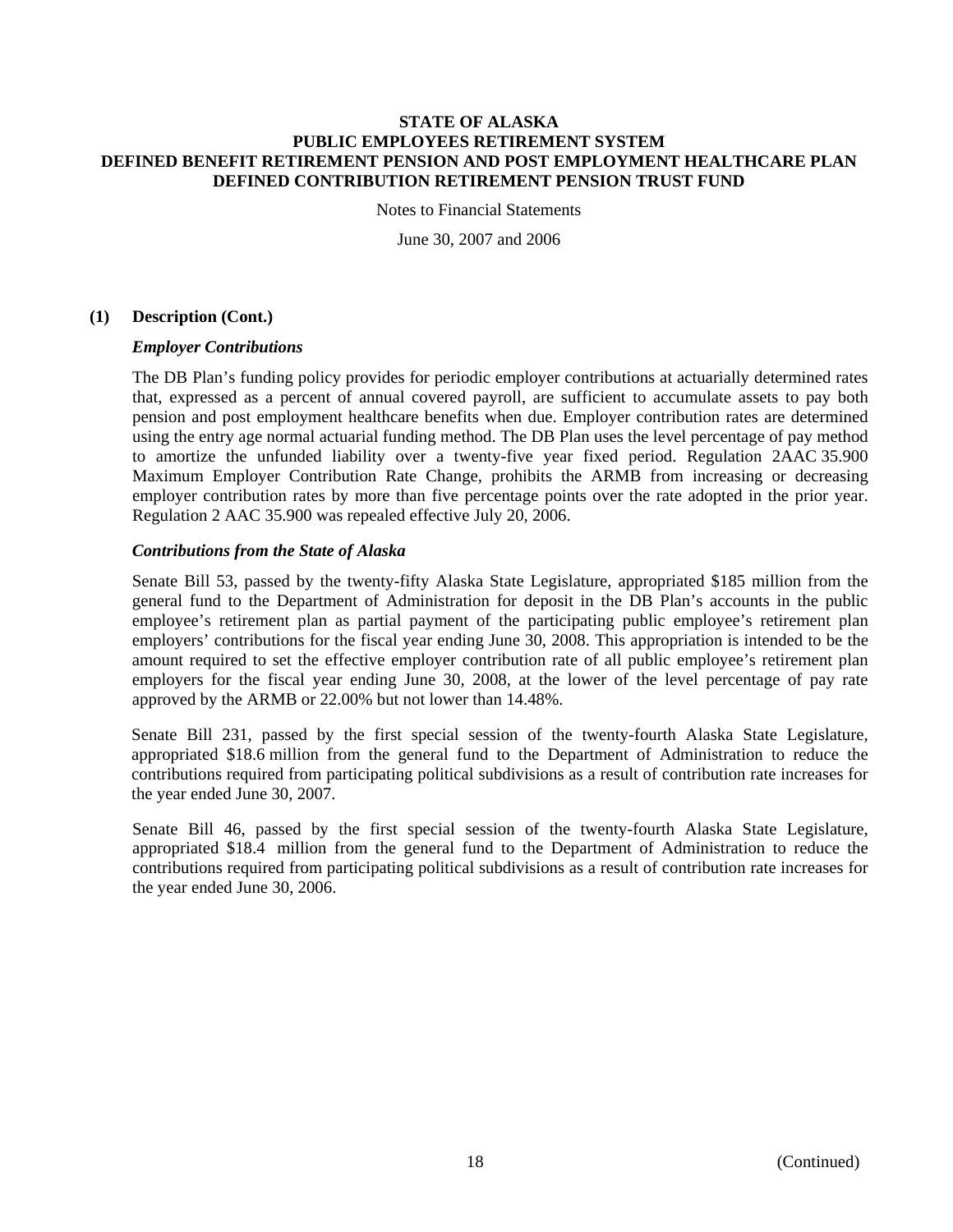Notes to Financial Statements

June 30, 2007 and 2006

# **(1) Description (Cont.)**

# *Refunds*

DB Plan member contributions may be voluntarily or, under certain circumstances, involuntarily refunded to the member or a garnishing agency sixty days after termination of employment. Voluntary refund rights are forfeited on July 1 following the member's 75th birthday or within fifty years of the member's last termination date. Members who have had contributions refunded forfeit all retirement benefits, including post employment healthcare benefits. Members are allowed to reinstate refunded service due to involuntary refunds by repaying the total involuntary refunded balance and accrued interest. Members are allowed to reinstate voluntarily refunded service by repaying the voluntarily refunded balance and accrued interest, as long as they re-establish an employee relationship with a participating DB Plan employer before July 1, 2010. Members who have not re-established an employee relationship with a participating DB Plan employer by June 30, 2010, will not be eligible to reinstate voluntarily refunded service and will forfeit any claim to DB Plan' membership rights. Balances refunded to members accrue interest at the rate of 7.0% per annum, compounded semiannually.

# *Administrative Costs*

Administrative costs are financed through investment earnings.

# *Due from (to) State of Alaska General Fund*

Amounts due from (to) the State of Alaska General Fund represent the net difference between amounts paid by the DB Plan on behalf of others and amounts paid by others on behalf of the DB Plan.

## **Defined Contribution Retirement Pension Trust Fund**

## *General*

The DCR Pension Trust Fund is a defined contribution, agent, multiple employer public employee retirement plan established and administered by the State of Alaska (State) to provide pension and post employment healthcare benefits for eligible State and local government employees. Benefit and contribution provisions are established by State law and may be amended only by the State Legislature. The DCR Pension Trust Fund was created by State of Alaska Statutes effective July 1, 2006. A defined contribution plan is a plan in which savings are accumulated in an individual retirement account for the exclusive benefit of the member or beneficiaries.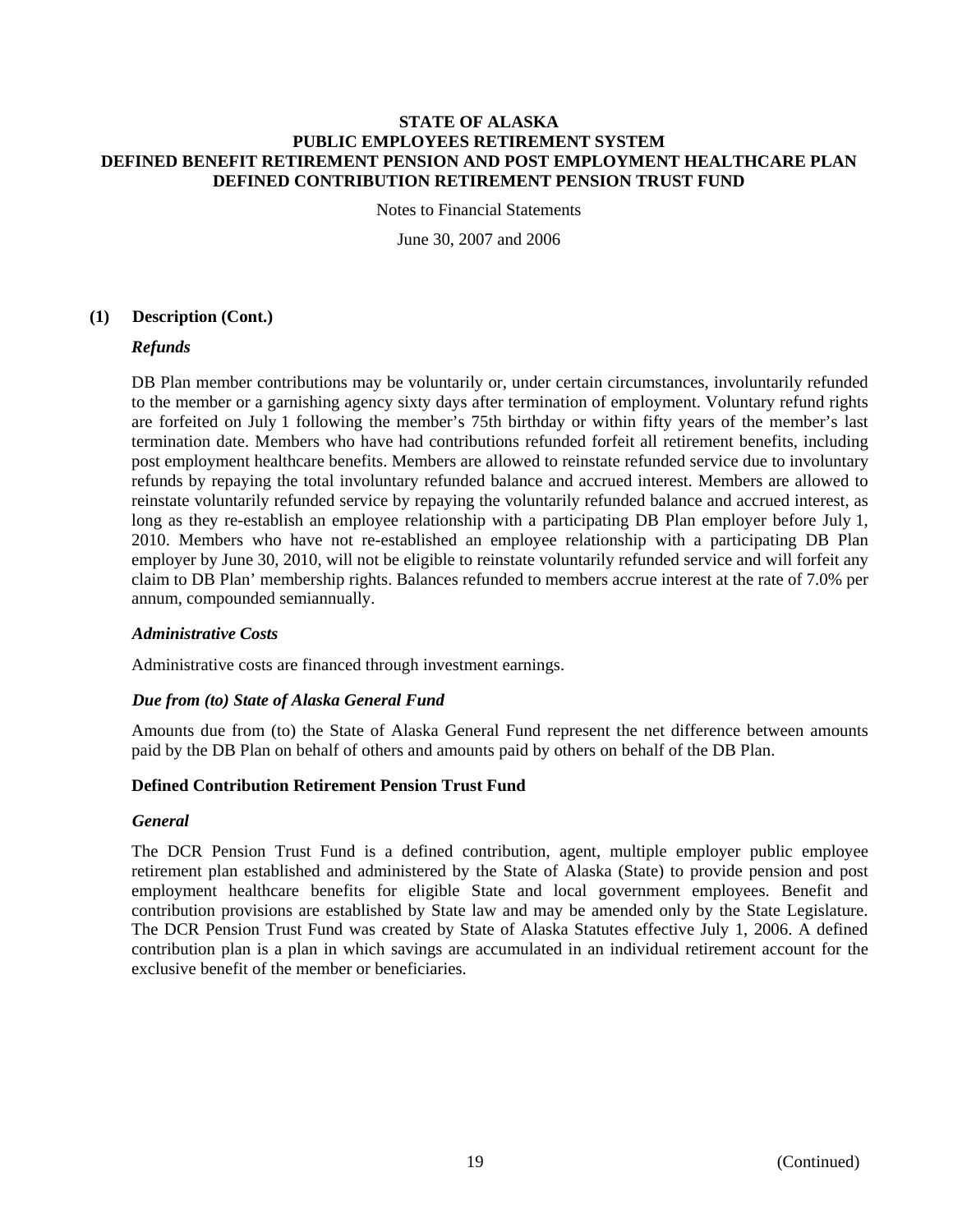Notes to Financial Statements

June 30, 2007 and 2006

# **(1) Description (Cont.)**

At June 30, DCR Pension Trust Fund membership consisted of:

|                                                           | 2007           |
|-----------------------------------------------------------|----------------|
| Retirees and beneficiaries currently receiving benefits   |                |
| Terminated plan members entitled to future benefits:      |                |
| 25% Vested                                                |                |
| 50% Vested                                                | $\overline{7}$ |
| 75% Vested                                                | 5              |
| 100% Vested                                               | 6              |
| Total terminated plan members entitled to future benefits | 18             |
| Total current and future benefits                         | 18             |
| Active plan members:                                      |                |
| General                                                   | 2,678          |
| Peace officer and firefighter                             | 166            |
| Total active members                                      | 2,844          |
| Active plan members:                                      |                |
| Vested General:                                           |                |
| 25% Vested                                                | 4              |
| 50% Vested                                                | 5              |
| 75% Vested                                                | 4              |
| 100% Vested                                               | 6              |
| Total vested general                                      | 19             |
| Vested peace officer and firefighter                      |                |
| 25% Vested                                                |                |
| 50% Vested                                                |                |
| 75% Vested                                                |                |
| 100% Vested                                               |                |
| Total vested peace officer and firefighter                |                |
| Nonvested:                                                |                |
| General                                                   | 2,659          |
| Peace officer and firefighter                             | 166            |
| Total nonvested general and peace officer and firefighter | 2,825          |
| Total                                                     | 2,862          |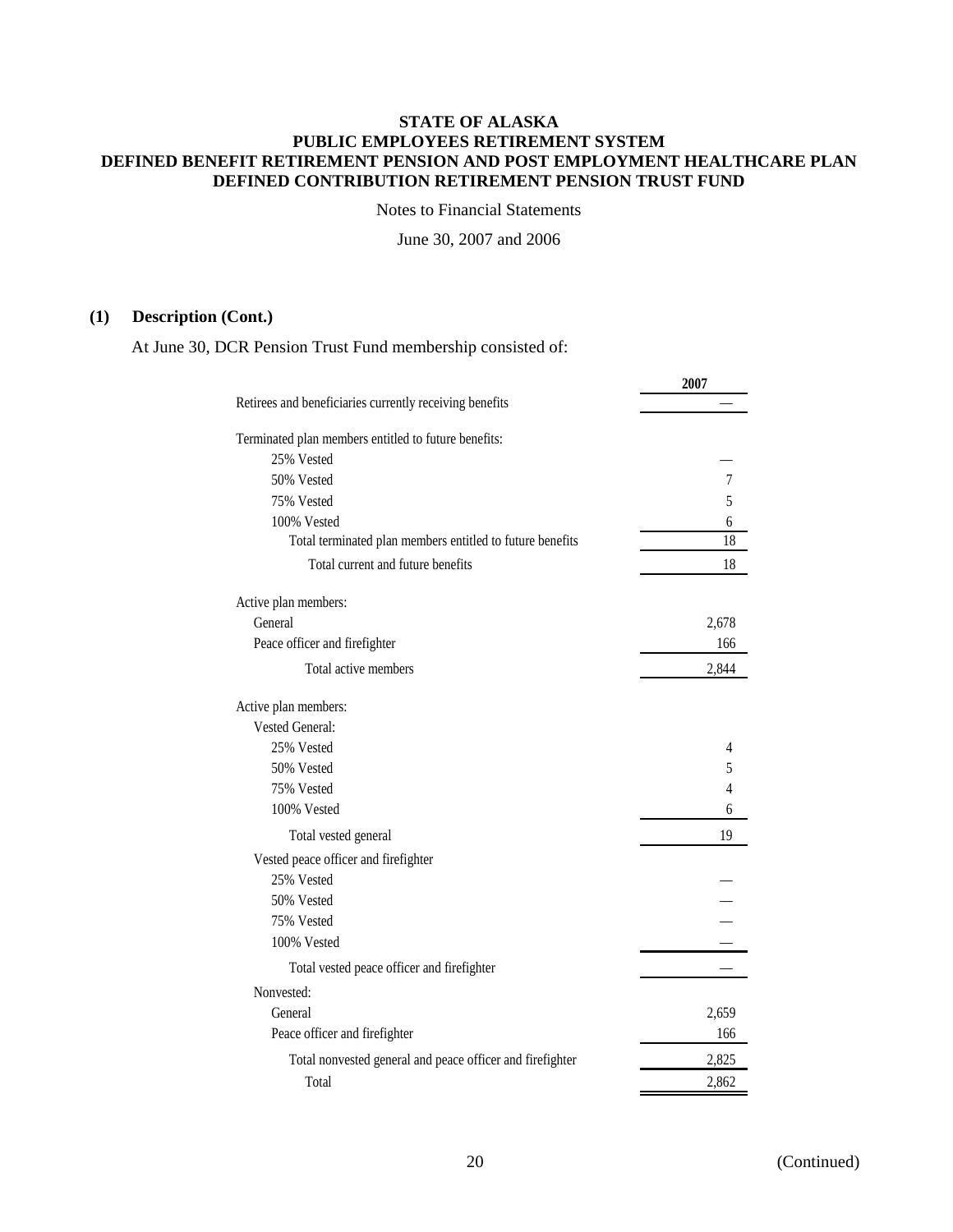Notes to Financial Statements

June 30, 2007 and 2006

# **(1) Description (Cont.)**

# *Pension Benefits*

A participating member is immediately and fully vested in that member's contributions and related earnings. A member shall be fully vested in the employer contributions made on that member's behalf, and related earnings, after five years of service. A member is partially vested in the employer contributions made on that member's behalf, and the related earnings, in the ratio of a) 25% with two years of service, b) 50% with three years of service; c) 75% with four years of service; and d) 100% with five years of service.

# *Post employment Healthcare Benefits*

Major medical benefits available to eligible persons are access to the retiree major medical insurance plan and to the health reimbursement arrangement plan. Access to the retiree major medical insurance plan means that an eligible person may not be denied insurance coverage except for failure to pay the required premium.

## *Death Benefits*

If (1) the death of an employee occurs before the employee's retirement and before the employee's normal retirement date, (2) the proximate cause of death is a bodily injury sustained or a hazard undergone while in the performance and within the scope of the employee's duties, and (3) the injury or hazard is not the proximate result of willful negligence of the employee, a monthly survivor's pension shall be paid to the surviving spouse. If there is no surviving spouse or if the spouse later dies, the monthly survivor's pension shall be paid in equal parts to the dependent children of the employee.

The monthly survivor's pension section for survivors of employees who were not peace officers or fire fighters is 40% of the employee's monthly compensation in the month in which the employee dies. The monthly survivor's pension for survivors of employees who were peace officers or fire fighters is 50% of the monthly compensation in the month in which the employee dies. While the monthly survivor's pension is being paid, the employer shall make contributions on behalf of the employee's beneficiaries based on the deceased employee's gross monthly compensation at the time of occupational death.

# *Disability Benefits*

An employee is eligible for an occupational disability benefit if employment is terminated because of a total and apparently permanent occupational disability before the employee's normal retirement date. The occupational disability benefits accrue beginning the first day of the month following termination of employment as a result of the disability and are payable the last day of the month. If a final determination granting the benefit is not made in time to pay the benefit when due, a retroactive payment shall be made to cover the period of deferment.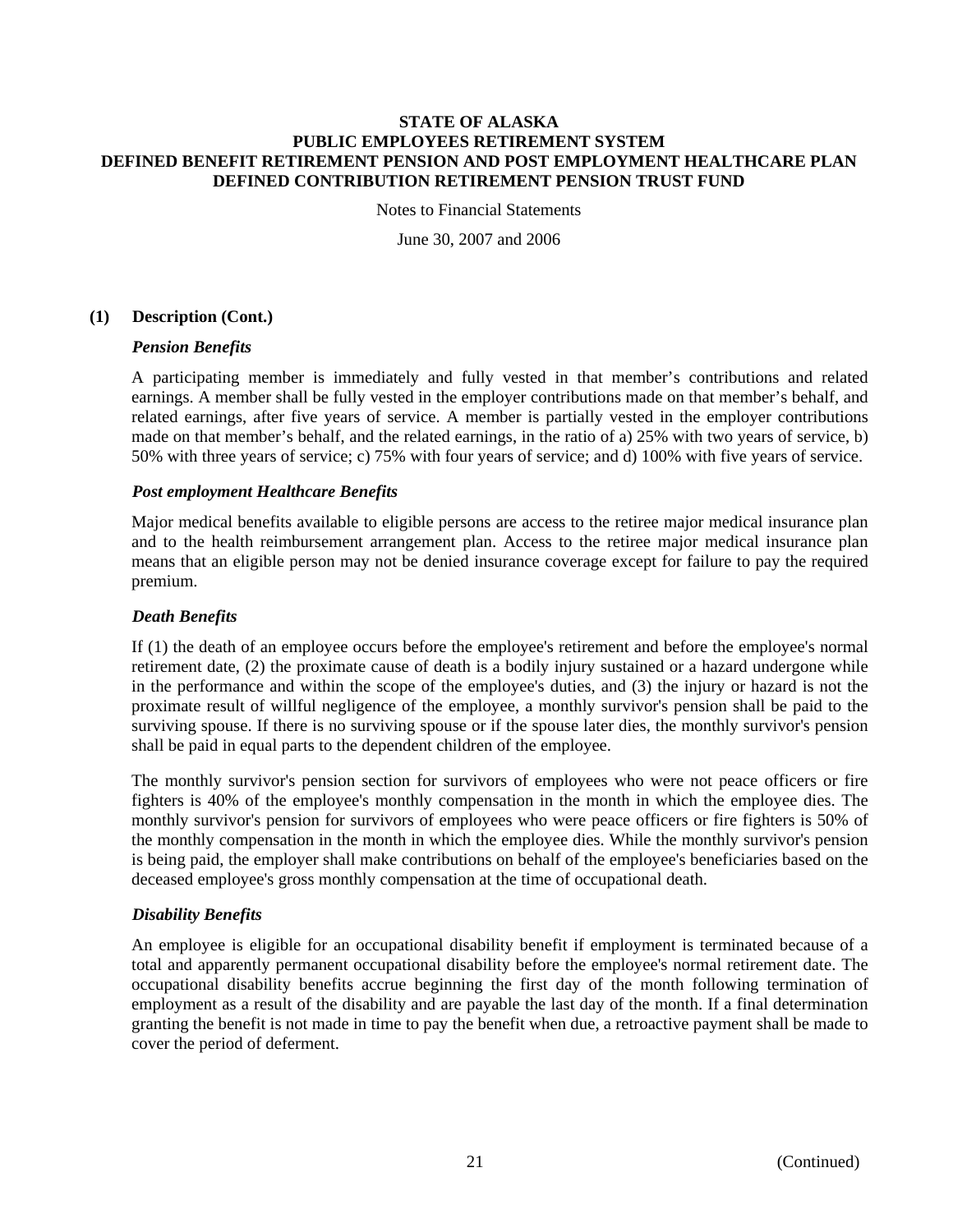Notes to Financial Statements

June 30, 2007 and 2006

# **(1) Description (Cont.)**

*Contributions* 

# **DCR Pension Trust Fund Member Contributions**

Contribution rates are 8.0% for DCR Pension Trust Fund members, as required by statute. The employer shall deduct the contribution from the member's compensation at the end of each payroll period, and the contribution shall be credited by the plan to the member's individual account. The contributions shall be deducted from the member's compensation before the computation of applicable federal taxes.

# **Employer Contributions**

An employer shall contribute to each member's individual account an amount equal to 5.0% of the member's compensation.

Each participant designates how contributions are to be allocated among the investment options. Each participant's account is credited with the participant's contributions and the appreciation or depreciation in unit value for the investment funds. Investment options are disclosed in note 3.

Recordkeeping/administrative fees consisting of a fixed amount, applied in a lump-sum each calendar year, and a variable amount, applied monthly, are deducted from each participant's account, applied pro rata to all the funds in which the employee participates. This fee is for all costs incurred by the record keeper and by the State. The investment management fees are netted out of the funds' performance.

# *Refunds*

A member is eligible to elect distribution of the member's account in accordance with this section 60 days after termination of employment. Distributions that are being paid to a member may not be affected by the member's subsequent reemployment with the employer. Upon reemployment, a new individual account shall be established for the member to whom any future contributions shall be allocated.

# **(2) Summary of Significant Accounting Policies**

## *Basis of Accounting*

The financial statements are prepared using the economic resources measurement focus and the accrual basis of accounting. Contributions are recognized in the period in which they are due. Benefits and refunds are recognized when due and payable.

# *Use of Estimates*

The preparation of financial statements in conformity with generally accepted accounting principles requires management to make estimates and assumptions that affect the reported amounts of assets and liabilities and disclosure of contingent assets and liabilities at the date of the financial statements and the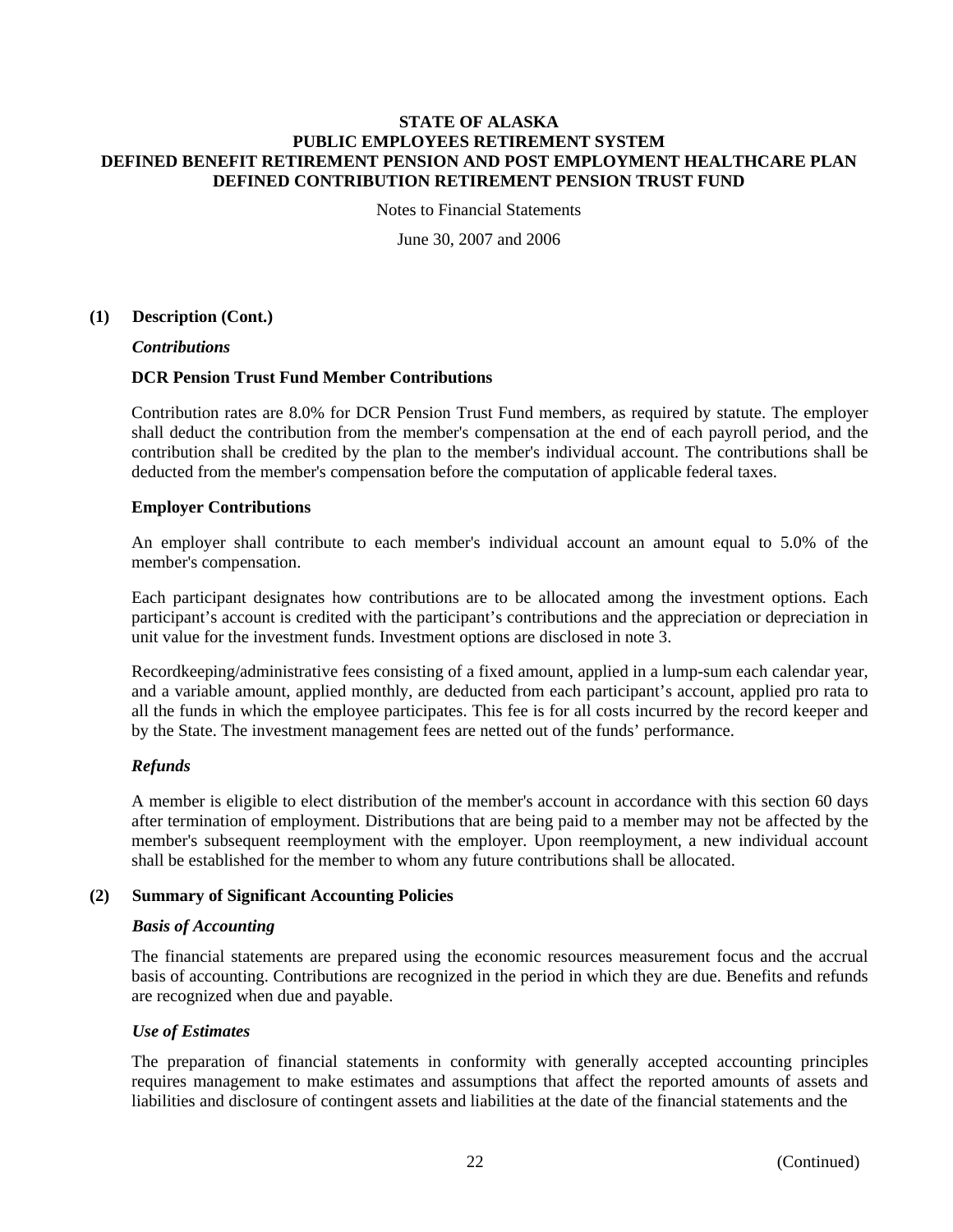Notes to Financial Statements

June 30, 2007 and 2006

# **(2) Summary of Significant Accounting Policies (Cont.)**

reported amounts of additions and deductions during the reporting period. Actual results could differ from those estimates.

# *GASB Statements No. 25 and No. 43*

The DB Plan and DCR Pension Trust Fund follow the provisions of Government Accounting Standards Board (GASB) Statement No. 25, *Financial Reporting for Defined Benefit Pension Plans and Note Disclosures for Defined Contribution Plans* (GASB 25). GASB 25 establishes a financial reporting framework for defined benefit plans that distinguishes between two separate categories of information: (a) current financial information about plan assets and financial activities and (b) actuarially determined information, from a long-term perspective, about the funded status of the plan and the progress being made in accumulating sufficient assets to pay benefits when due.

During the fiscal year, the DB Plan adopted GASB Statement No. 43, *Financial Reporting for Post employment Benefit Plans Other Than Pension Plans* (GASB 43). GASB 43 establishes uniform financial reporting standards for Other Post-employment Benefit Plans (OPEB) and supersedes the interim guidance included in GASB Statement No. 26, *Financial Reporting or Post Employment Healthcare Plans Administered by* 

*Defined Benefit Pension Plans*. The approach followed by GASB 43 is generally consistent with the approach adopted in GASB 25, with modifications to reflect differences between pension and OPEB plans.

## *Investments*

Investments are carried at fair value in accordance with GASB 31. Fair value is "the amount that a plan can reasonably expect to receive for an investment in a current sale between a willing buyer and a willing seller – that is, other than in a forced or liquidation sale." Security transactions are accounted for on a trade date (ownership) basis at the current fair value. Dividend income on equity securities is accrued on the ex-dividend date. Net appreciation (depreciation) is determined by calculating the change in the fair value of investments between the end of the year and the beginning of the year, less purchases of investments at cost, plus sales of investments at fair value. Investment deductions consist of those administrative deductions directly related to the Plan's investment operations.

In fiscal year 2005, GASB Statement No. 40, *Deposits and Investment Risk Disclosures* (GASB 40) was implemented. GASB 40 addresses disclosures on deposits and investments, focusing on common investment risks related to interest rate risk, credit risk, foreign currency risk and concentration of credit risk.

# Basis of Accounting

The schedules are prepared using the accrual basis of accounting for investment income. Assets are reported at fair value. Investment purchases and sales are recorded on a trade-date basis. Net withdrawals represent contributions from employers and members, net of benefits paid to DB and DCR Pension Trust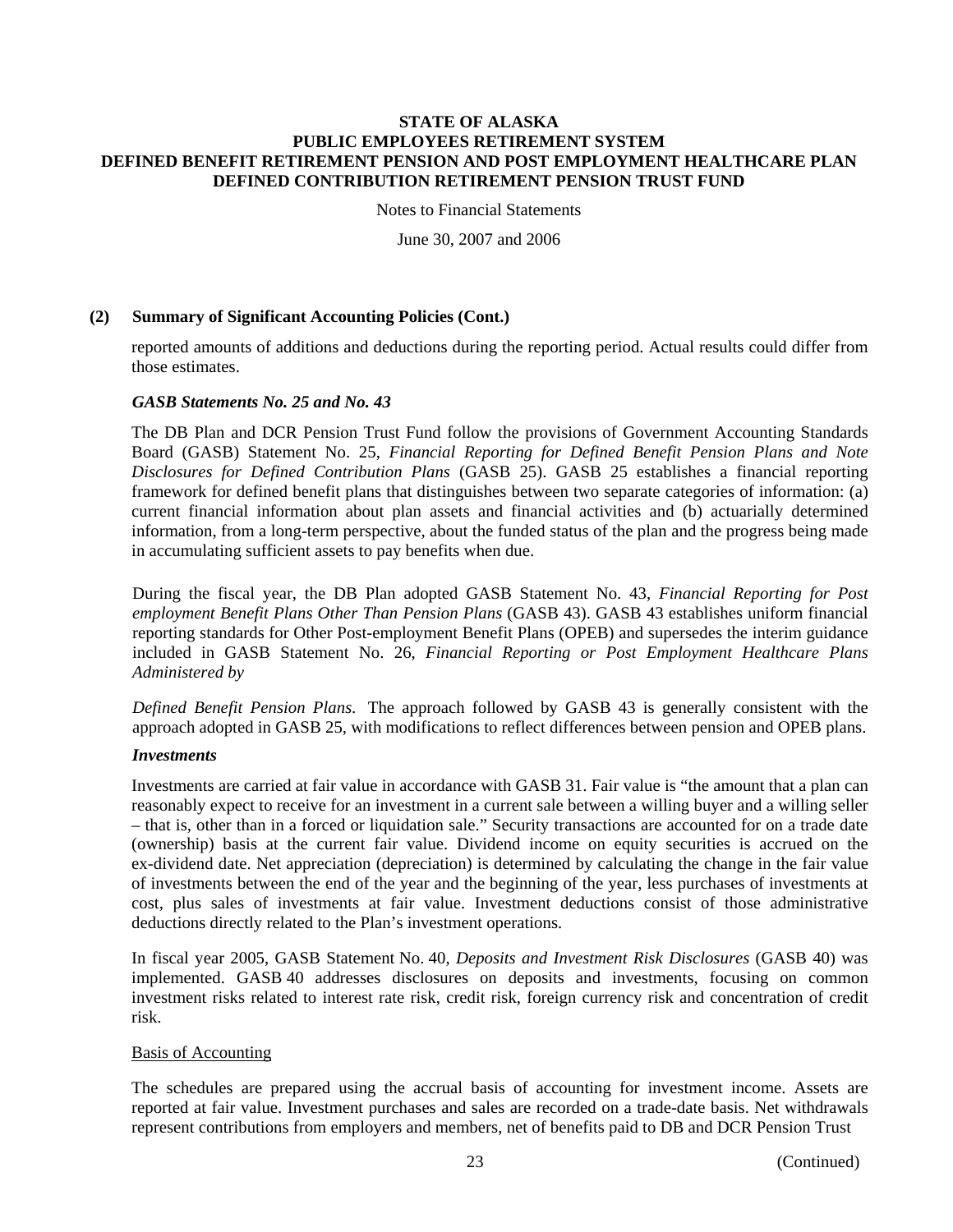Notes to Financial Statements

June 30, 2007 and 2006

# **(2) Summary of Significant Accounting Policies (Cont.)**

Fund members as well as administrative and investment management expenses. Contributions, benefits paid and all expenses are recorded on a cash basis.

## Valuation

Fixed income securities are valued each business day using prices obtained from a pricing service when such prices are available; otherwise, such securities are valued at the most current sale price or based on a valuation provided by investment managers.

Domestic and international equity securities are valued each business day using prices obtained from pricing service or prices quoted by one or more independent brokers.

Emerging markets securities are valued on the last business day of each month by the investment managers.

Private equity securities are valued quarterly by the general partners and investment sponsors. The private equity oversight manager is held to a standard of reasonable care in verifying that the valuations reasonably reflect the underlying fair value of the investments.

Absolute return investments are valued monthly by the general partners. The fund administrators are held to a standard of reasonable care in verifying that the valuations reasonably reflect the underlying fair value of the investments.

The energy related investments in the other investments pool are valued quarterly by the general partner. The agricultural investments are valued quarterly by investment managers. Valuations are based on market conditions and knowledge of industry trends. Agricultural holdings are appraised once every three years, in conjunction with the purchase anniversary date, by independent appraisers.

With the exception of real estate investment trust holdings, real estate investments are valued quarterly by investment managers based on market conditions and their knowledge of industry trends. Separate account real estate investments are appraised at least once every three years, in conjunction with the properties purchase anniversary date, by independent appraisers. Real estate investment trust holdings are valued each business day using prices obtained from a pricing service.

Securities expressed in terms of foreign currencies are translated into U.S. dollars at the prevailing exchange rates. Forward currency contracts are valued at the mid-point of representative quoted bid and asked prices.

Mortgage loans are valued at their principal balance (cost) less an allowance for loan loss, the net result of which approximates fair value. At June 30, 2007 and 2006, the allowance for loan loss totaled \$5,221 and is considered by management to be sufficient to cover any losses to the mortgage loan portfolio.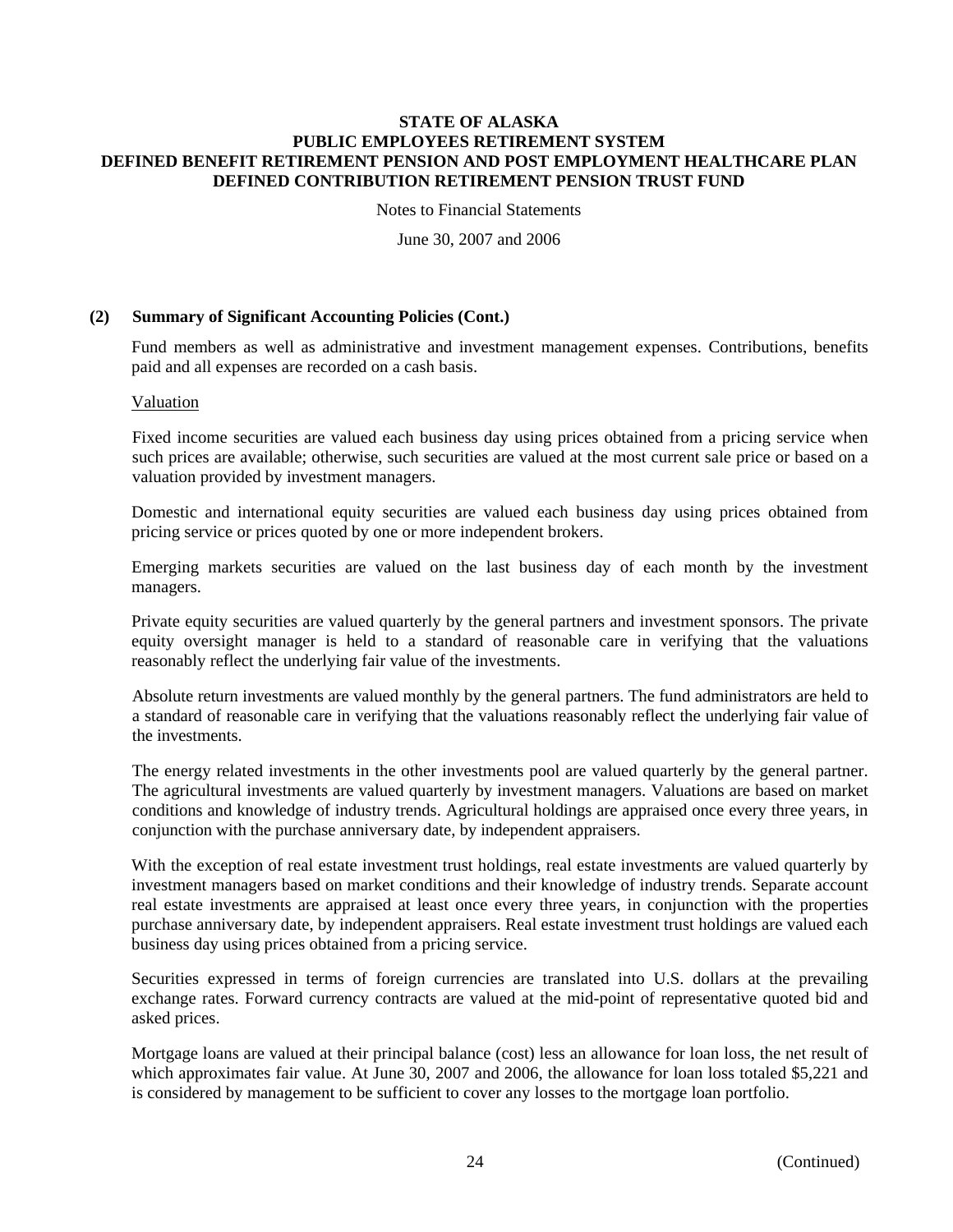Notes to Financial Statements

June 30, 2007 and 2006

# **(2) Summary of Significant Accounting Policies (Cont.)**

ERISA commingled and mutual funds are valued daily. Equity investments for which market quotations are readily available are valued at the last reported sale price on their principal exchange on valuation date, or official close for certain markets. If no sales are reported for that day, investments are valued at the more recent of the last published sale price or the mean between the last reported bid and asked prices, or at fair value as determined in good faith by the Trustee.

Collective investment funds are stated at fair value based on the unit value as reported by the Trustees multiplied by the number of units held by the Plans. The unit value is determined by the Trustees based on fair value do the underlying assets. Purchases and sales of securities are recorded on a trade-date basis.

Pooled investment funds, held in trust, are stated at fair valued based on the unit value as reported by the Trustees multiplied by the number of units held by the Plans. The unit value is determined by the Trustees based on fair value of the underlying assets. Purchases and sales of securities are recorded on a trade-date basis.

## Income Allocation

Income in the fixed income and domestic and international equity pools is allocated to pool participants daily on a pro rate basis.

Income, in the emerging markets, private equity, absolute return, other investments, and real estate pools is allocated to pool participants monthly on a pro rata basis.

Income for the ERISA commingled and mutual funds is credited to the fund's net asset value on a daily basis and allocated to pool participants on a pro rata basis.

Income for the pooled investment and collective investment funds is credited to the fund's net asset value on a daily basis and allocated to pool participants on a pro rata basis.

## *Contributions Receivable*

Contributions from the DB Plan and DCR Pension Trust Fund members and employers for service through June 30 are accrued. These contributions are considered fully collectible and, accordingly, no allowance for uncollectible receivables is reflected in the financial statements.

## *Federal Income Tax Status*

The DB Plan and DCR Pension Trust Fund are qualified plans under Section 401(a) and 414(d) of the Internal Revenue Code and are exempt from federal income taxes under Section 501(a).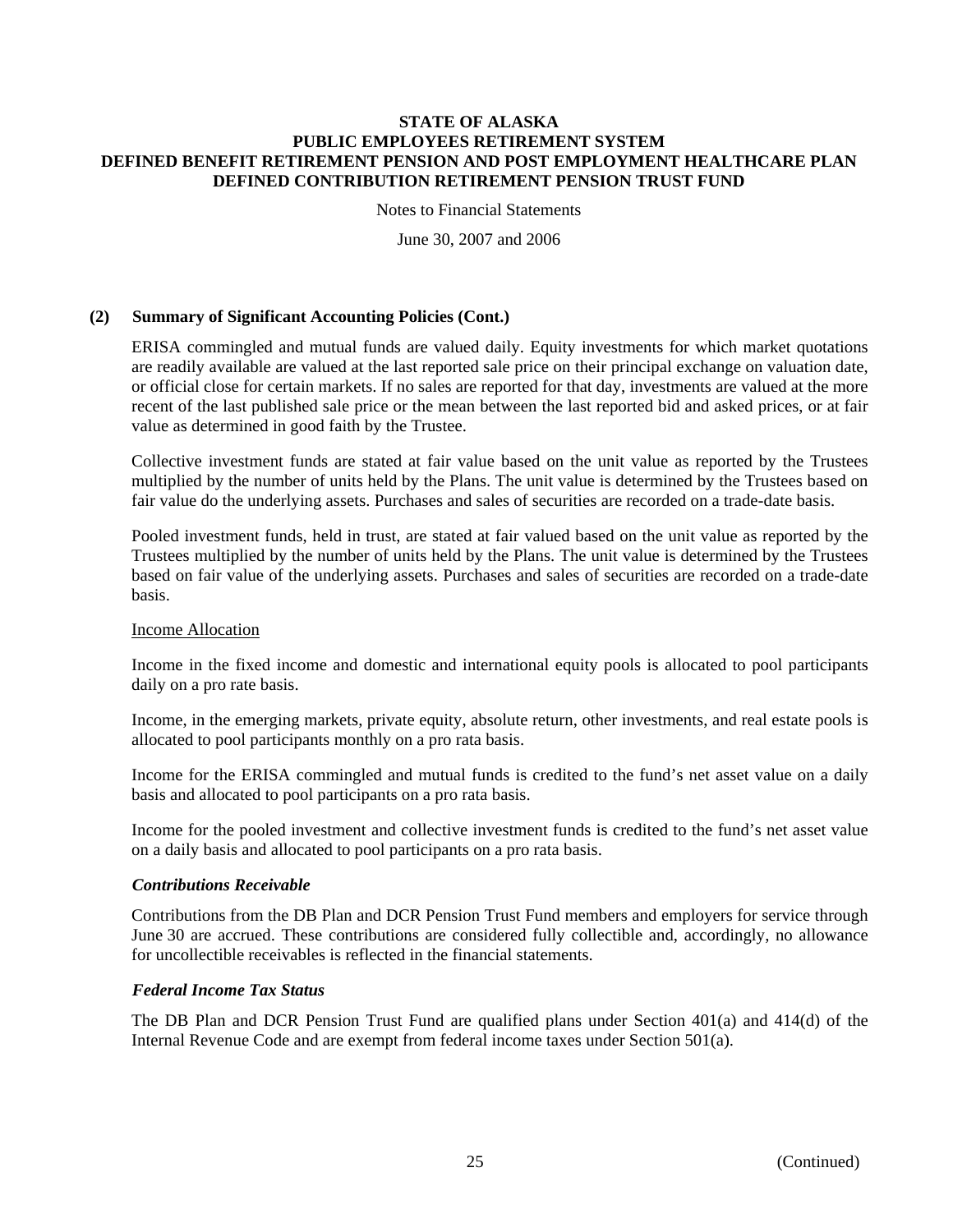Notes to Financial Statements

June 30, 2007 and 2006

## **(3) Investments**

The Alaska Retirement Management Board (ARMB) has statutory oversight of the DB Plan and DCR Pension Trust Fund investments. As the fiduciary, the ARMB has the statutory authority to invest the assets under the Prudent Investor Rule. Alaska Statute provides that investments shall be made with the judgment and care under circumstances then prevailing that an institutional investor of ordinary professional prudence, discretion and intelligence exercises in managing large investment portfolios.

The Department of Revenue, Treasury Division (Treasury) provides staff for the ARMB. Treasury has created a pooled environment by which it manages the investments the ARMB has fiduciary responsibility for. Additionally, Treasury manages mix of ERISA Commingled, Collective Investment, and Mutual Funds for the Defined Contribution Plan, which includes the Occupational Death and Disability benefits. Actual investing is performed by investment officers in the State's Department of Revenue, Treasury Division, or by contracted external investment managers. The ARMB has developed investment guidelines, policies and procedures for Treasury staff and external investment managers to adhere to when managing investments. Specifically, the Securities Lending Collateral, Collective Investment Pools, ERISA Commingled and Mutual Funds, External Domestic Fixed Income Pool, International Fixed Income Pool, High Yield Pool, Domestic Equity Pool, International Equity Pool, Emerging Markets Equity Pool, Private Equity Pool, Absolute Return Pool, Other Investments Pool and, with the exception of real estate investment trust holdings the Real Estate Pool are manage by external management companies. Treasury manages the Alaska Retirement Fixed Income Pool, Short-term Fixed Income Pool, real estate investment trust holding and cash holding of certain external managers in addition to acting as oversight manage for all externally managed investments.

## *Short-Term Fixed Income Pool*

Both the DB Plan and DCR Pension Trust Fund's invested assets include participation in the State's internally managed short-term fixed income pool which was established March 15, 1993, with a start up and maintained share price of \$1. Treasury staff determines the allocation between permissible securities. Each member owns shares in the pool, the number of which fluctuates daily with contributions and withdrawals. Member shares also change at the beginning of each month when income is paid. At June 30, 2007 and 2006, the Plan had a 0.55% and 0.38% direct ownership in the short-term fixed income pool which included interest receivable of \$26,850 and \$21,543, respectively. The Plan had a 9.15% and 9.28% indirect ownership in the short-term fixed income pool at June 30, 2007 and 2006, respectively.

## **DB Plan Pools**

# *Enhanced Cash Fixed Income Pool*

The DB Plan participates in the State's internally managed enhanced cash fixed income pool which was established on June 27, 2007 with a startup price of \$1,000. The share price at June 30, 2007 was \$1,000. Treasury staff determines the allocation between permissible securities. Each member owns shares in the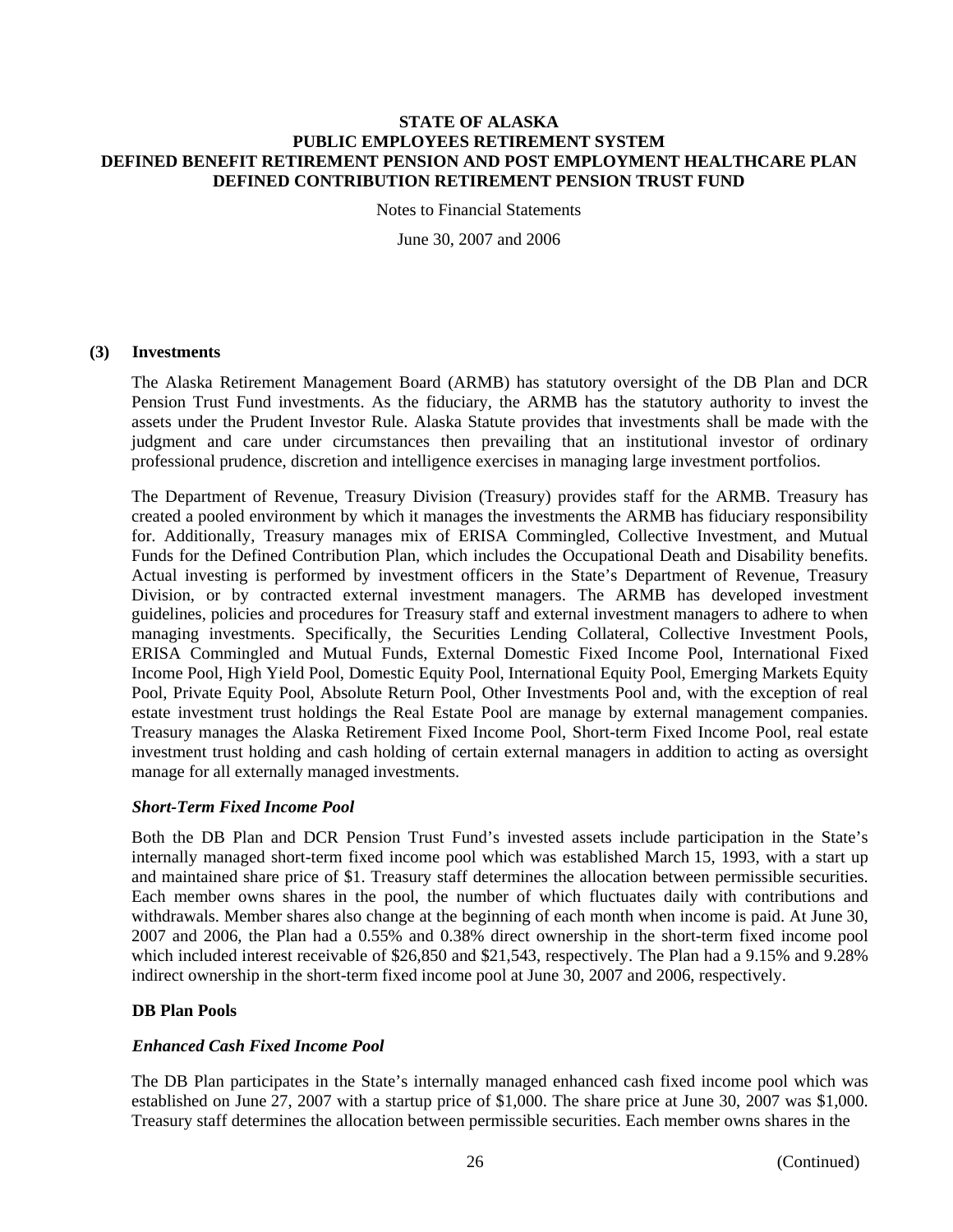Notes to Financial Statements

June 30, 2007 and 2006

# **(3) Investments (Cont.)**

pool, the number of which fluctuates daily with contributions and withdrawals. Member shares also change at the beginning of each month when income is paid. At year end only one pool, the domestic fixed income pool was invested in the enhanced cash fixed income pool. At June 30, 2007 the DB Plan's invested assets included a 68.76% direct ownership in the enhanced cash fixed income pool.

# *Domestic Fixed Income Pool*

The DB Plan participates in the ARMB's internally managed retirement fixed income pool which was established March 1, 1996, with a start up share price of \$1,000. The share price at June 30, 2007, was \$1,958. Treasury staff determines the allocation between permissible securities. Ownership in the pool is based on the number of shares held by each member. The net asset value per share is determined by dividing the total fair value of the net assets of the pool by the number of shares of the pool outstanding on the valuation date. Contributions to and withdrawals from the pool are based on the beginning of the day net asset value per share on the day of the transaction. At June 30, 2007 and 2006, the DB Plan's invested assets included a 68.50% and 68.04% ownership in the retirement fixed income pool, respectively.

## *International Fixed Income Pool*

The DB Plan participates in the ARMB's externally managed international fixed income pool which was established March 3, 1997, with a start up share price of \$1,000. The share price at June 30, 2007, was \$1,826. The manager independently determines the allocation between permissible securities. Ownership in the pool is based on the number of shares held by each member. The net asset value per share is determined by dividing the total fair value of the net assets of the pool by the number of shares of the pool outstanding on the valuation date. Contributions to and withdrawals from the pool are based on the beginning of the day net asset value per share on the day of the transaction. At June 30, 2007 and 2006, the DB Plan had a 68.50% and 68.29% ownership in the international fixed income pool, respectively.

# *High Yield Pool*

The DB Plan participates in the ARMB's externally managed high yield fixed income pool which was established April 15, 2005, with a start up share price of \$1,000. The share price at June 30, 2007, was \$1,189. The manager independently determines the allocation between permissible securities. Ownership in the pool is based on the number of shares held by each member. The net asset value per share is determined by dividing the total fair value of the net assets of the pool by the number of shares of the pool outstanding on the valuation date. Contributions to and withdrawals from the pool are based on the beginning of the day net asset value per share on the day of the transaction. At June 30, 2007 and 2006, the DB Plan had a  $68.76\%$  and  $68.22\%$  ownership in the high yield pool, respectively.

# *Domestic Equity Pool*

The domestic equity pool is comprised of an external large cap domestic equity pool and external small cap domestic equity pool.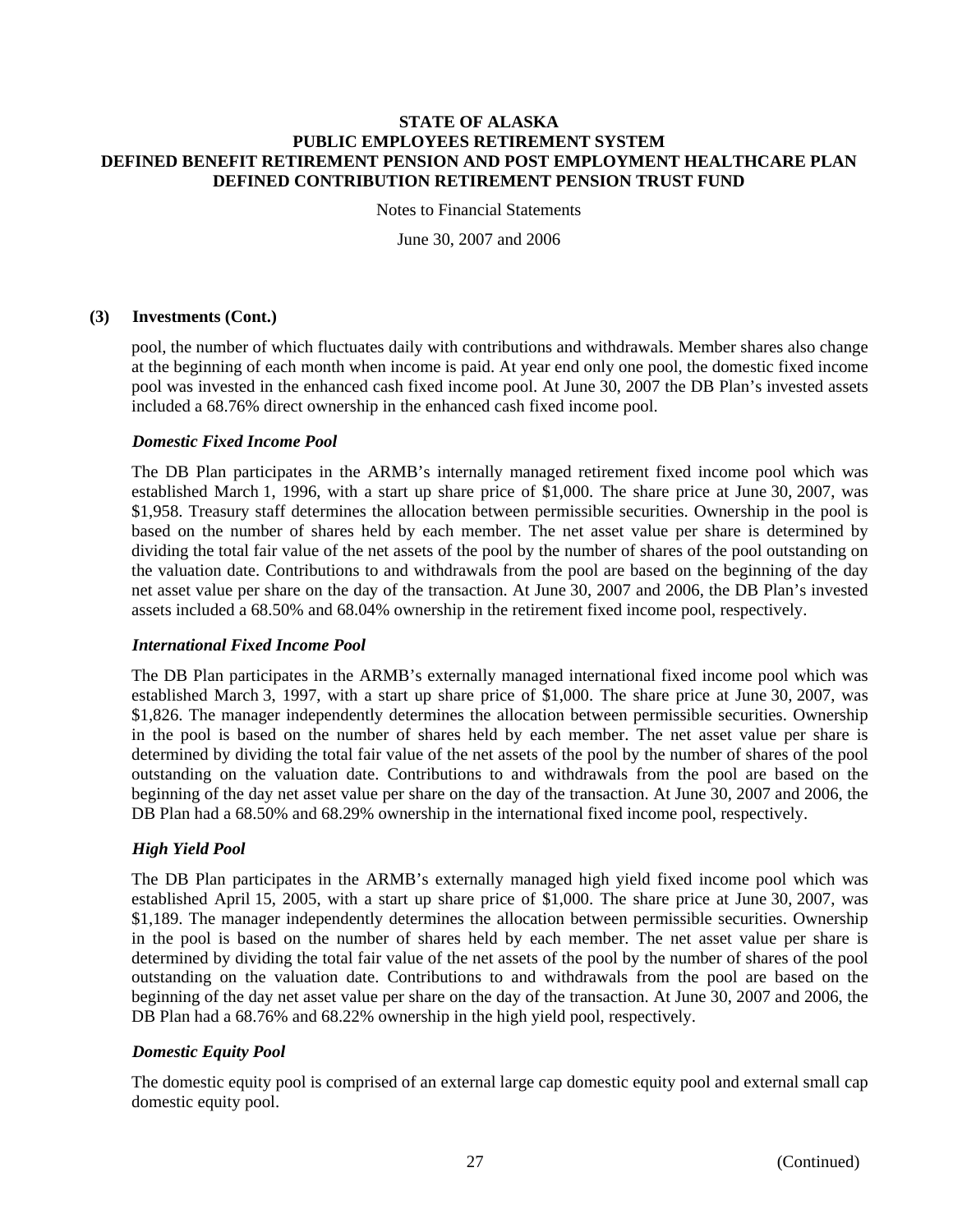Notes to Financial Statements

June 30, 2007 and 2006

# **(3) Investments (Cont.)**

# **Large Cap Domestic Equity Pool**

The DB Plan participates in the ARMB's externally managed large cap domestic equity pool which was established July 1, 2004, with a start up share price of \$1,000. The share price at June 30, 2007, was \$1,368. Each manager independently determines the allocation between permissible securities. Ownership in the pool is based on the number of shares held by each member. The net asset value per share is determined by dividing the total fair value of the net assets of the pool by the number of shares of the pool outstanding on the valuation date. Contributions to and withdrawals from the pool are based on the beginning of the day net asset value per share on the day of the transaction. At June 30, 2007 and 2006, the DB Plan had a  $68.65\%$  and  $68.13\%$  ownership in the large cap domestic equity pool, respectively.

# **Small Cap Domestic Equity Pool**

The DB Plan participates in the ARMB's externally managed small cap domestic equity pool which was established July 1, 2004, with a start up share price of \$1,000. The share price at June 30, 2007, was \$1,375. Each manager independently determines the allocation between permissible securities. Ownership in the pool is based on the number of shares held by each member. The net asset value per share is determined by dividing the total fair value of the net assets of the pool by the number of shares of the pool outstanding on the valuation date. Contributions to and withdrawals from the pool are based on the beginning of the day net asset value per share on the day of the transaction. At June 30, 2007 and 2006, the DB Plan had a 69.15% and 68.14% ownership in the small cap domestic equity pool, respectively.

# *International Equity Pool*

The DB Plan participates in the ARMB's externally managed international equity pool which was established January 1, 1992, with a start up share price of \$1,000. The share price at June 30, 2007, was \$4,301. Each manager independently determines the allocation between permissible securities. Ownership in the pool is based on the number of shares held by each member. The net asset value per share is determined by dividing the total fair value of the net assets of the pool by the number of shares of the pool outstanding on the valuation date. Contributions to and withdrawals from the pool are based on the beginning of the day net asset value per share on the day of the transaction. At June 30, 2007 and 2006, the DB Plan had a 68.64% and 68.50% ownership in the international equity pool, respectively.

# *Emerging Markets Equity Pool*

The DB Plan participates in the ARMB's externally managed emerging markets equity pool which was established May 2, 1994, with a start up share price of \$1,000. The share price at June 30, 2007, was \$3,870. The pool participates in two externally managed commingled investment funds through ownership of equity shares. The commingled funds, comprised of various institutional investors, invest in the securities markets of developing countries. Ownership in the pool is based on the number of shares held by each member. The net asset value per share is determined by dividing the total fair value of the net assets of the pool by the number of shares of the pool outstanding on the valuation date. Contributions to and withdrawals from the pool are based on the beginning of the day net asset value per share on the day of the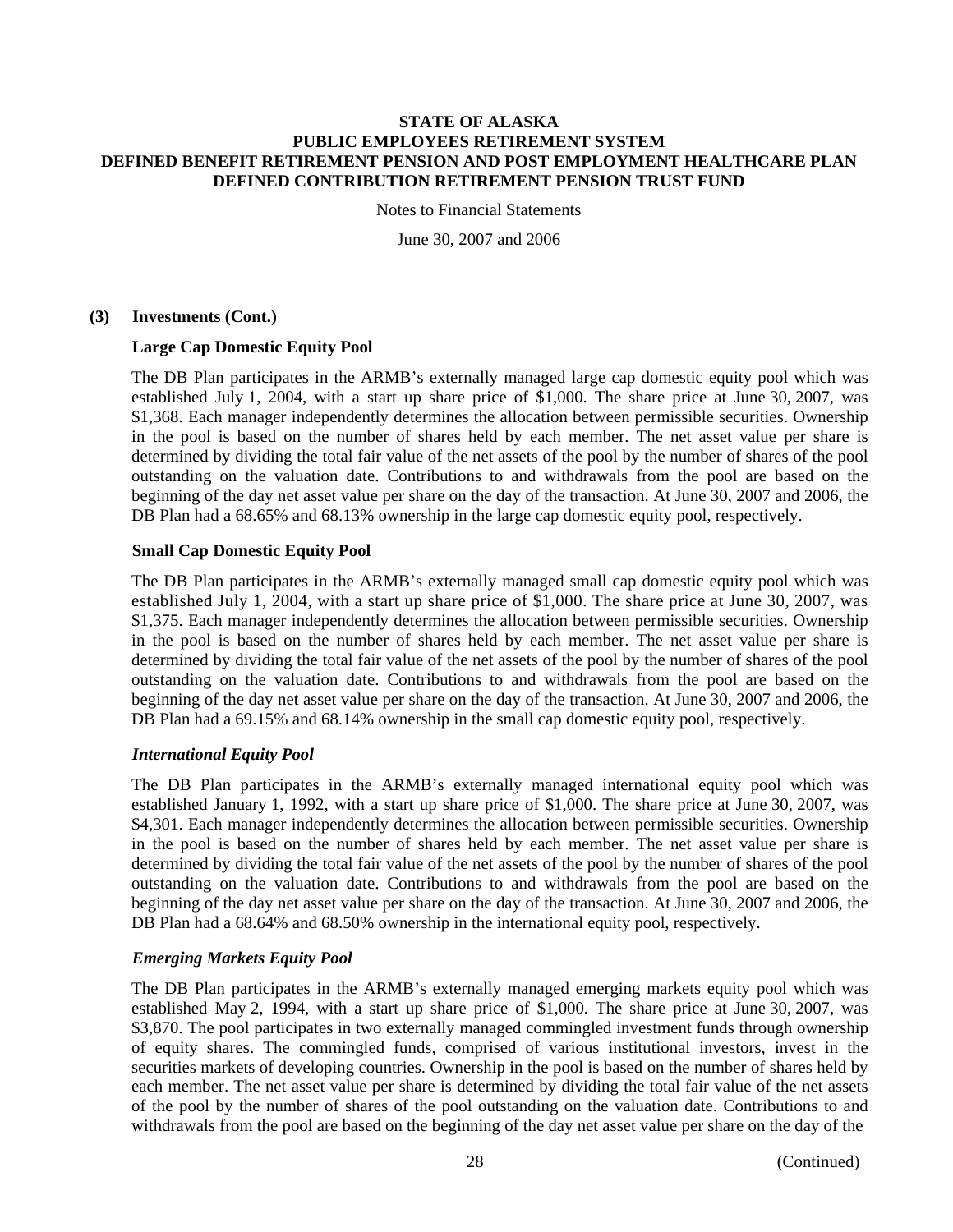Notes to Financial Statements

June 30, 2007 and 2006

# **(3) Investments (Cont.)**

transaction. At June 30, 2007 and 2006, the DB Plan had a 68.76% and 65.00% ownership in the emerging markets equity pool, respectively.

# *Private Equity Pool*

The DB Plan participates in the ARMB's externally managed private equity pool which was established April 24, 1998, with a start up share price of \$1,000. The share price at June 30, 2007, was \$2,214. Underlying assets in the pool are comprised of venture capital, buyouts, restructuring, and special situation investments through limited partnership agreements. Each manager independently determines the limited partnerships to invest in. Ownership in the pool is based on the number of shares held by each member. The net asset value per share is determined by dividing the total fair value of the net assets of the pool by the number of shares of the pool outstanding on the valuation date. Contributions to and withdrawals from the pool are based on the beginning of the day net asset value per share on the day of the transaction. At June 30, 2007 and 2006, the DB Plan had a 69.04% and 68.62% ownership in the private equity pool, respectively.

# *Absolute Return Pool*

The DB Plan participates in the ARMB's externally managed absolute return pool which was established October 31, 2004, with a start up share price of \$1,000. The share price at June 30, 2007, was \$1,248. Underlying assets in the pool are comprised of hedge fund limited partnership agreements. Each manager independently determines the limited partnerships to invest in. Ownership in the pool is based on the number of shares held by each member. The net asset value per share is determined by dividing the total fair value of the net assets of the pool by the number of shares of the pool outstanding on the valuation date. Contributions to and withdrawals from the pool are based on the beginning of the day net asset value per share on the day of the transaction. At June 30, 2007 and 2006, the DB Plan had a 68.74% and 68.21% ownership in the absolute return pool, respectively.

# *Other Investments Pool*

The DB Plan participates in the ARMB's externally managed other investments pool which was established March 18, 2004, with a start up share price of \$1,000. The share price at June 30, 2007, was \$1,286. Underlying assets in the pool are comprised of a limited partnership interest in an energy related venture capital operating company and two agricultural entities. Each manager independently determines which permissible investments are made. Ownership in the pool is based on the number of shares held by each member. The net asset value per share is determined by dividing the total fair value of the net assets of the pool by the number of shares of the pool outstanding on the valuation date. Contributions to and withdrawals from the pool are based on the beginning of the day net asset value per share on the day of the transaction. At June 30, 2007 and 2006, the DB Plan had a 69.15% and 68.62% ownership in the other investments pool, respectively.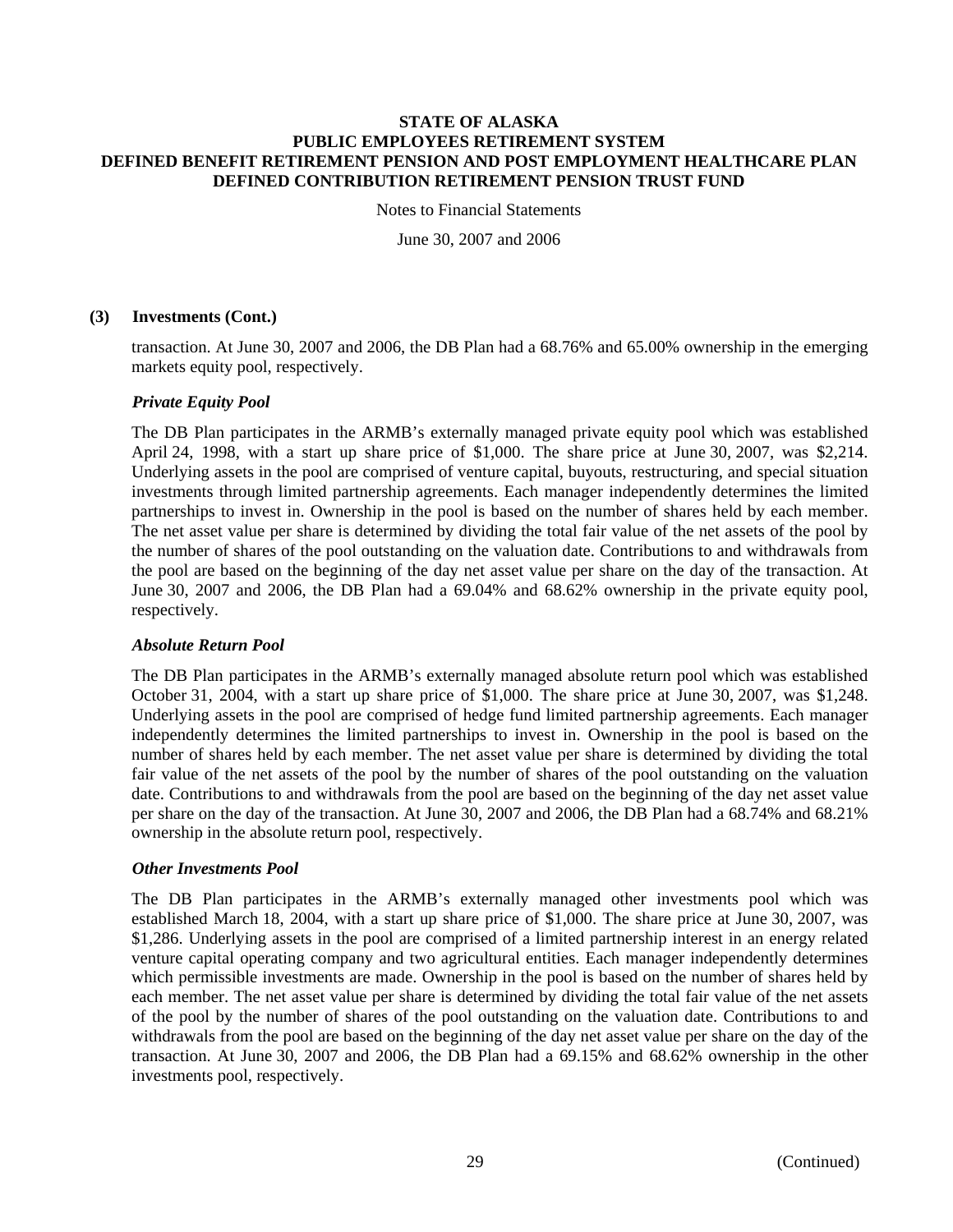Notes to Financial Statements

June 30, 2007 and 2006

# **(3) Investments (Cont.)**

# *Real Estate Pool*

The DB Plan participates in the ARMB's externally managed real estate pool which was established June 27, 1997, with a start up share price of \$1,000. The share price at June 30, 2007, was \$3,006. Underlying assets in the pool are comprised of separate accounts, commingled accounts, limited partnerships, and real estate investment trust holdings. With the exception of investments in real estate investment trusts, each manager independently determines which permissible investments are made. Treasury staff determines the permissible real estate investment trusts to invest in. Ownership in the pool is based on the number of shares held by each member. The net asset value per share is determined by dividing the total fair value of the net assets of the pool by the number of shares of the pool outstanding on the valuation date. Contributions to and withdrawals from the pool are based on the beginning of the day net asset value per share on the day of the transaction. At June 30, 2007 and 2006, the DB Plan had a 68.47% and 68.17% ownership in the real estate pool, respectively.

# **Participant – Directed DCR Pension Trust Fund Investments**

# **Pooled Investment Funds**

The ARMB contracts with an external investment manager who is given the authority to invest funds in a wholly–owned pooled environment to accommodate 4 participant–directed funds.

# *T. Rowe Alaska Balanced Fund*

On July 1, 2006 the DCR Pension Trust Fund began participation in the Alaska Balanced Trust. The purpose of this fund is to provide a balanced and diversified mix of U.S. and international stocks, investment-grade bonds, federally guaranteed mortgages and money market instruments for investors with a low to average risk tolerance. At June 30, 2007 the DCR Pension Trust Fund invested assets included a .01% ownership in the Alaska Balanced Trust**.** 

## *T. Rowe Long-Term Balanced Fund*

On July 1, 2006 the DCR Pension Trust Fund began participation in the Long-Term Balanced Trust. The purpose of this fund is to provide a balanced and diversified mix of stocks, bonds, federally guaranteed mortgages and money market instruments for investors with an average risk tolerance. At June 30, 2007 the DCR Pension Trust Fund invested assets included a .01% ownership in the Long-Term Balanced Trust.

## *T. Rowe Alaska Money Market Fund*

On July 1, 2006 the DCR Pension Trust Fund began participation in the Alaska Money Market Trust. Underlying assets are comprised of cash equivalent instruments with maturities of less than one year which include commercial paper, banker acceptances, certificates of deposit with ratings of A1/P1 or better; as well as, obligations of the US Government and its agencies, and repurchase agreements collateralized by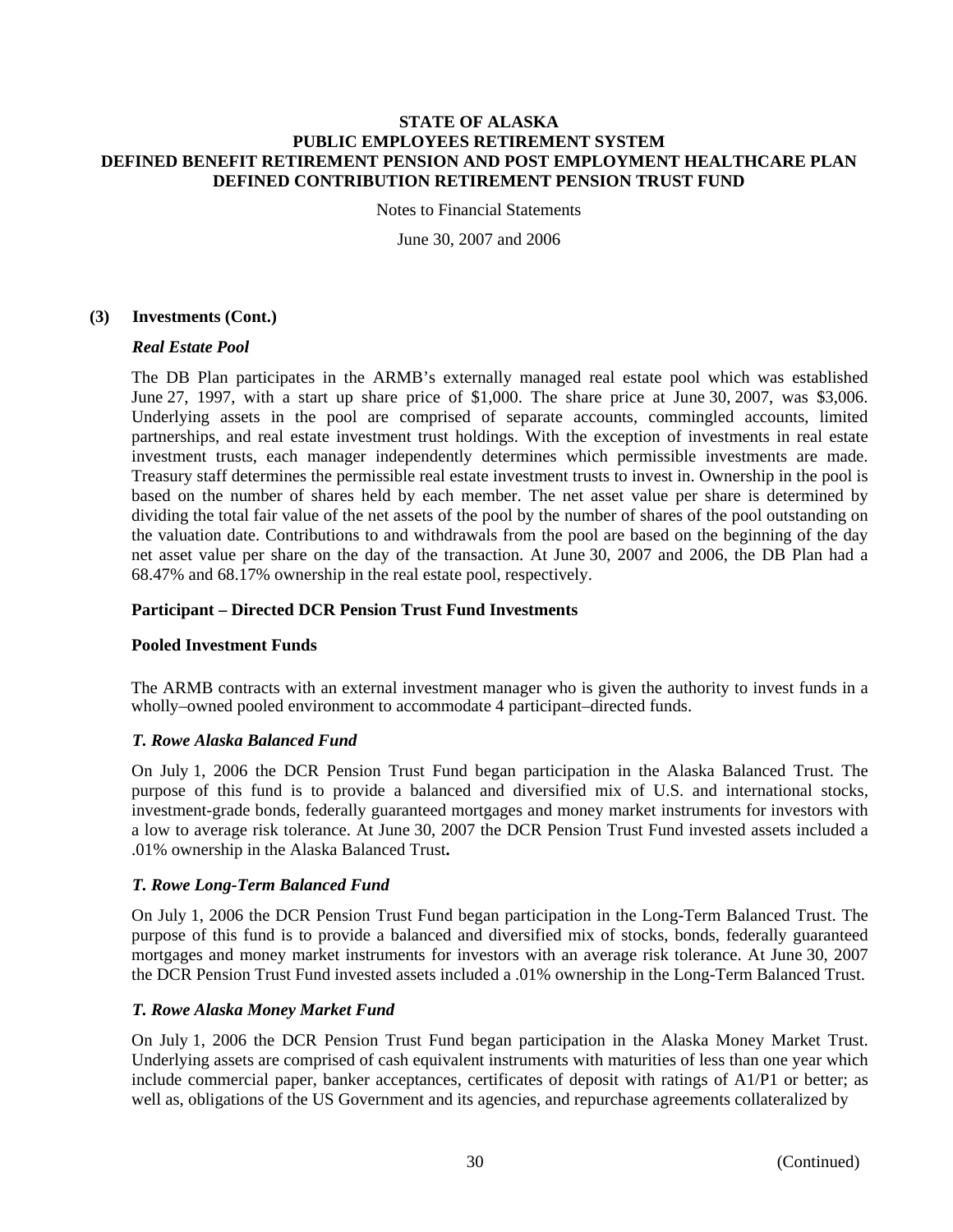Notes to Financial Statements

June 30, 2007 and 2006

# **(3) Investments (Cont.)**

US Treasury Instruments with the goal of maintaining a \$1.00 unit price. At June 30, 2007 the DCR Pension Trust Fund invested assets included an 83.58% ownership in the Alaska Money Market Trust

# *T. Rowe Alaska Target 2025 Fund*

On July 1, 2006 the DCR Pension Trust Fund began participation in the Target 2025 Trust. The purpose of this fund is to provide a diverse mix of stocks, bonds, and cash for long-term investors with a high tolerance for risk. Underlying investments are comprised of domestic and international stocks, investment grade bonds, federally guaranteed mortgages, and money market instruments. At June 30, 2007 the DCR Pension Trust Fund invested assets included a .15% ownership in the Alaska Target 2025 Trust.

# **Erisa Commingled and Mutual Funds**

The ARMB contracts with external investment managers who maintain ERISA Commingled and Mutual Funds. Managers selected are subject to the provision of the ERISA Commingled and Mutual Funds the Board has selected.

## *SSGA Domestic Large Cap*

The purpose of this fund is to replicate the returns and characteristics of the Russell 1000® Index through buying, holding securities, and trading only when there is a change to the composition of the Index or when cash flow activity occurs in the Strategy.

## *SSGA Domestic Small Cap*

The purpose of this fund is to replicate the returns and characteristics of the Russell 2000® Index through buying, holding securities, and trading only when there is a change to the composition of the Index or when cash flow activity occurs in the Strategy.

## *SSGA International Equity*

The purpose of this fund is to replicate the returns and characteristics of the MSCI EAFE Index through investing in 21 individual MSCI country funds which, in turn, own the Index securities in market-weighted proportion.

# *SSGA Domestic Fixed Income*

The purpose of this fund is to create a well diversified portfolio that is representative of the domestic investment grade bond market. The Passive Bond Market Index Strategy seeks to replicate the returns and characteristics of the Lehman Brothers Aggregate Bond Index through individual security selection based upon criteria generated by SSGA's credit and research group, security availability, and the analysis of its impact on the portfolio's weightings.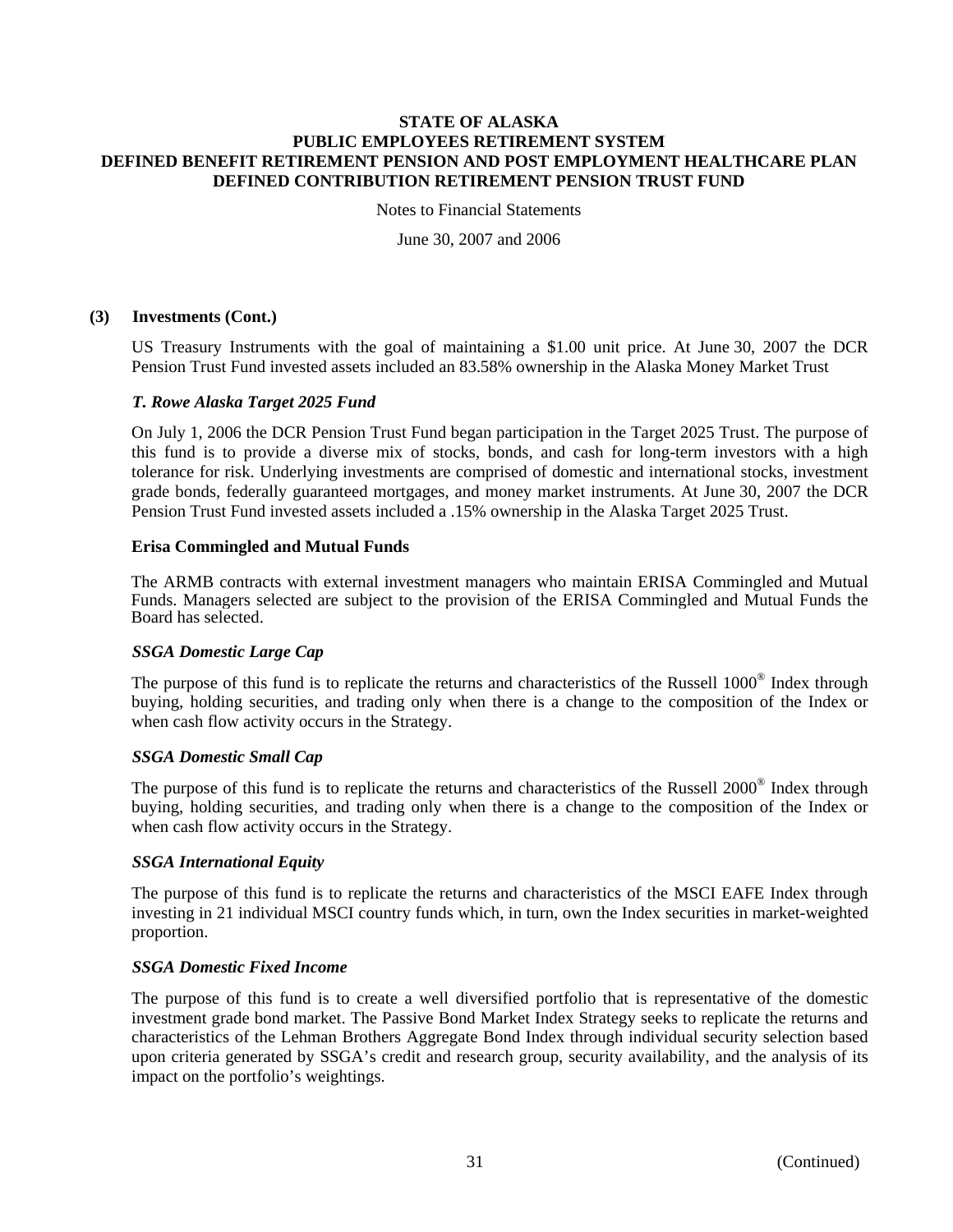Notes to Financial Statements

June 30, 2007 and 2006

# **(3) Investments (Cont.)**

## *SSGA International Fixed Income*

The purpose of this fund is to create a well diversified portfolio that is representative of the international government bond market. The Passive World Government Bond Ex-US Index Strategy seeks to replicate

the returns and characteristics of the Citigroup World Government Bond Ex-US Index by matching duration, quality and the sector of the Index.

# *SSGA Treasury Inflation Protection Securities (TIPS)*

The U.S. Treasury Inflation Protected Securities Index Strategy seeks to replicate the returns and characteristics of the Lehman Brothers Inflation Notes Index.

# *SSGA Real Estate*

The REIT Index Strategy seeks to replicate the returns and characteristics of the Dow Jones Wilshire REIT Index. To accomplish this, SSGA's strategy is to buys and hold securities, trading only when there is a change to the composition of the Index or when cash flow activity occurs in the Strategy.

## *Lazard Emerging Markets Equity Fund*

The purpose of this fund is to meet or exceed the MSCI Emerging Markets Index by 3% per annum over a rolling five-year period. Underlying investments are comprised of domestic and global equities as well as alternative assets.

## **Collective Investment Funds**

The ARMB contracts with external investment managers who maintain collective investment funds. Managers selected are subject to the provisions of the collective investment fund the Board has selected.

## *SSGA Government/Corporate*

The purpose of this fund is to match or exceed the return of the Lehman Brothers Government/Credit Bond Index

## *SSGA S&P Stock Index Fund*

The purpose of this fund is to provide income and capital appreciation matching the total return of the Standards & Poor's Composite Stock Price Index

## *Global Balanced Fund*

This fund invests in stocks and bonds of U.S. and international companies and government bonds issued by the U.S. and other governments.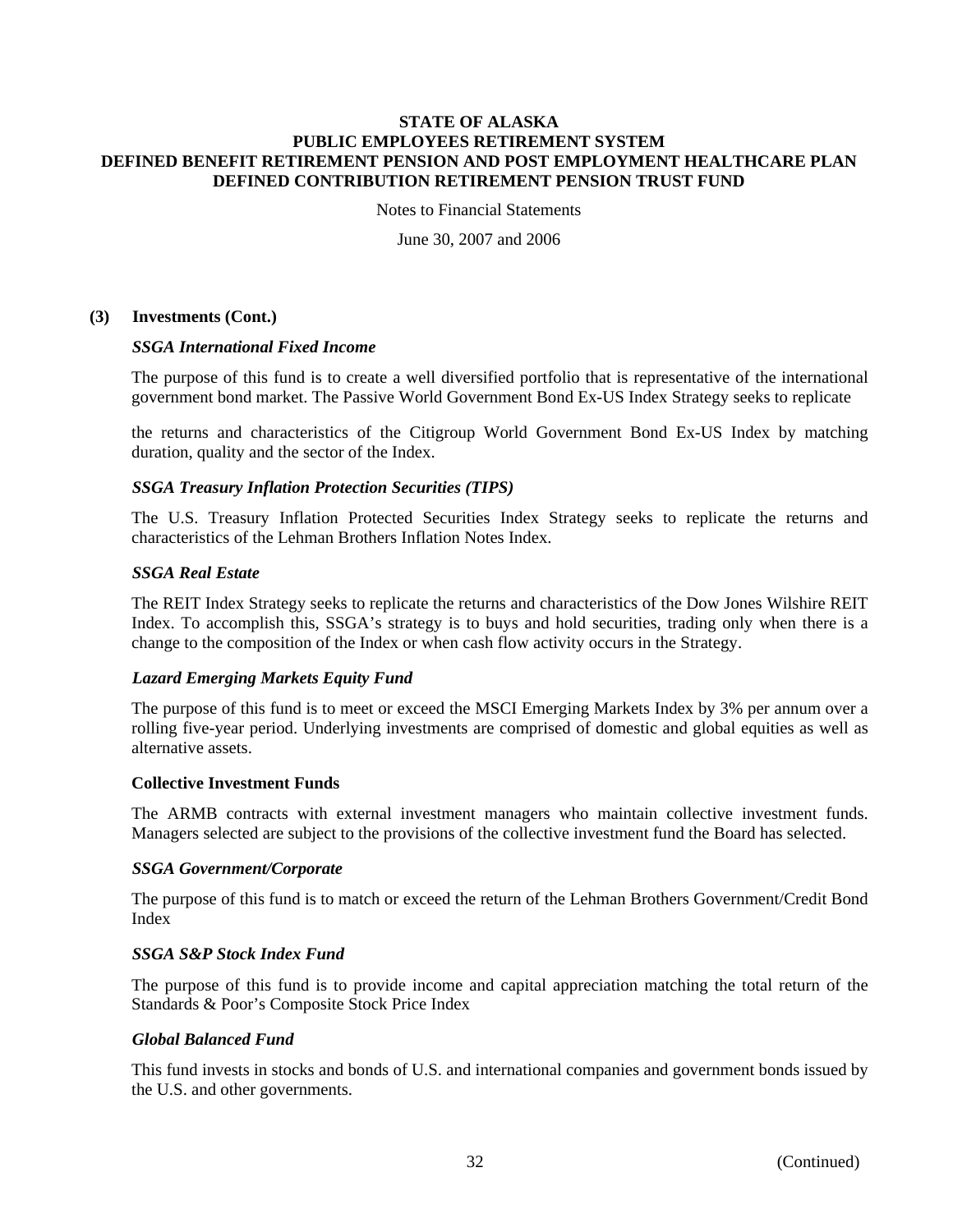Notes to Financial Statements

June 30, 2007 and 2006

# **(3) Investments (Cont.)**

## *Brandes Institutional International Equity Fund*

The purpose of this fund is to provide long-term capital appreciation. This fund invests principally in common and preferred stocks of foreign companies and securities that are convertible into such common stocks.

# *Citizens Core Growth Fund*

This fund invests primarily in U.S. large cap growth stocks, with an emphasis on those that are managed in a socially responsible manner

# *T. Rowe Small Cap Stock Fund*

The purpose of this fund is to provide long-term capital growth by investing primarily in stocks of small companies. This fund invests at least 65% of its total assets in the stocks and equity-related securities of small companies.

## *Money Market Fund*

Consists of nonparticipant directed funds used to pay administrative costs of the plan**.**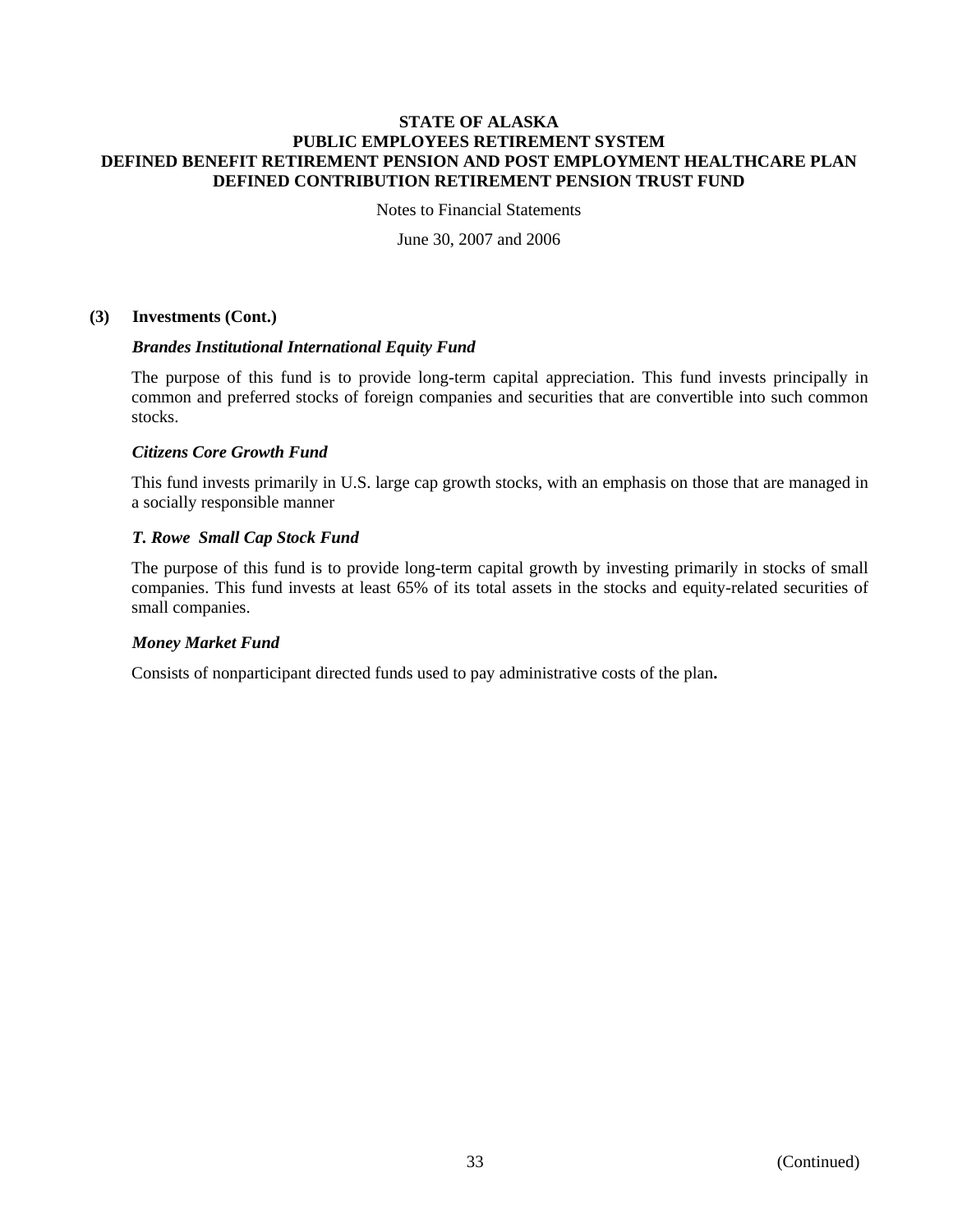Notes to Financial Statements

June 30, 2007 and 2006

# **(3) Investments (Cont.)**

At June 30, 2007, the DB Plan and DCR Pension Trust Fund's investments included the following:

|                                       |                          | Fair value (In thousands) |                                         |                          |                          |                                                             |                          |                          |
|---------------------------------------|--------------------------|---------------------------|-----------------------------------------|--------------------------|--------------------------|-------------------------------------------------------------|--------------------------|--------------------------|
|                                       |                          |                           | Defined Benefit Plan fixed income pools |                          |                          | <b>Defined</b><br>Contribution<br><b>Pension Trust Fund</b> |                          |                          |
|                                       | Short-term               | <b>Enhanced</b><br>cash   | <b>Domestic</b>                         | Intern'l                 | <b>High yield</b>        | <b>Pooled investment</b><br>funds                           | Other                    | <b>Total</b>             |
| Deposits                              | s                        | -                         | $\overline{\phantom{a}}$                | 842                      | $\overline{\phantom{0}}$ | (1)                                                         | 48,540<br>-S             | 49,381                   |
| Overnight sweep account               | 2,319                    | $\overline{\phantom{0}}$  | $\overline{\phantom{0}}$                | $\overline{\phantom{m}}$ | 11,801                   | $\overline{\phantom{0}}$                                    |                          | 14,120                   |
| Money market fund                     | $\sim$                   | -                         | $\overline{\phantom{a}}$                | $\overline{\phantom{a}}$ | -                        | $\overline{\phantom{0}}$                                    | 1,191,209                | 1,191,209                |
| Short-term investment fund            | 15,092                   |                           | $\overline{\phantom{a}}$                | 716                      | $\overline{\phantom{a}}$ | -                                                           | $\overline{\phantom{a}}$ | 15,808                   |
| Commercial paper                      | 33,429                   |                           | 2,238                                   | $\overline{\phantom{a}}$ | 3,419                    | $41\,$                                                      | -                        | 39,127                   |
| <b>Domestic Equity</b>                |                          |                           | $\overline{\phantom{a}}$                |                          | $\overline{\phantom{0}}$ | 45                                                          |                          | 45                       |
| <b>International Equity</b>           |                          |                           |                                         |                          |                          | 3                                                           |                          | $\overline{3}$           |
| <b>Collective Investment Funds</b>    |                          |                           |                                         |                          |                          | -                                                           | 7,100                    | 7,100                    |
| U.S. Treasury bills                   |                          |                           |                                         |                          | -                        | $\overline{\phantom{0}}$                                    | 3,757                    | 3,757                    |
| U.S. Treasury notes                   |                          |                           | 211,629                                 |                          |                          | 13                                                          | $\overline{\phantom{0}}$ | 211,642                  |
| U.S. Treasury strips                  |                          |                           | 171                                     |                          | -                        | -                                                           | $\overline{\phantom{0}}$ | 171                      |
| U.S. Treasury bonds                   |                          |                           | 94,840                                  |                          | -                        |                                                             |                          | 94,840                   |
| U.S. Treasury - TIPS                  |                          | -                         | $\equiv$                                |                          | -                        | -                                                           | $\overline{\phantom{a}}$ | $\overline{\phantom{0}}$ |
| U.S. Government agency discount notes |                          |                           | 132,603                                 |                          |                          |                                                             |                          | 132,603                  |
| U.S. Government agency                |                          | -                         | 845                                     | $\overline{\phantom{a}}$ | $\overline{\phantom{0}}$ | $\mathbf{1}$                                                | $\overline{\phantom{0}}$ | 846                      |
| Municipal bonds                       | $\overline{\phantom{a}}$ | $\overline{\phantom{0}}$  | 1,269                                   | $\overline{\phantom{a}}$ | $\overline{\phantom{0}}$ | -                                                           | $\overline{\phantom{0}}$ | 1,269                    |
| Foreign government bonds              | $\overline{\phantom{a}}$ | -                         | $\equiv$                                | 121,311                  | -                        | $\overline{\phantom{a}}$                                    |                          | 121,311                  |
| Mortgage-backed                       | 25,827                   | $\overline{\phantom{0}}$  | 1,092,721                               | -                        | $\overline{\phantom{a}}$ | 21                                                          | -                        | 1,118,569                |
| Other asset-backed                    | 185,578                  | 1,250                     | 124,587                                 | $\overline{\phantom{a}}$ | 459                      | -                                                           |                          | 311,874                  |
| Corporate bonds                       | 96,222                   | 1,749                     | 350,802                                 | 75,586                   | 155,141                  | 19                                                          | $\overline{\phantom{a}}$ | 679,519                  |
| Convertible bonds                     | -                        | $\overline{\phantom{0}}$  | $\overline{\phantom{m}}$                |                          | 2,909                    | $\overline{\phantom{0}}$                                    | -                        | 2,909                    |
| Yankees:                              |                          |                           |                                         |                          |                          |                                                             |                          |                          |
| Government                            |                          |                           | 10,921                                  |                          |                          | $\mathbf{1}$                                                |                          | 10,922                   |
| Corporate                             | 20,296                   |                           | 39,010                                  |                          | 15,136                   | $\overline{1}$                                              |                          | 74,443                   |
| Fixed income pools:                   |                          |                           |                                         |                          |                          |                                                             |                          |                          |
| Equity                                |                          |                           |                                         |                          | 1,623                    |                                                             | $\overline{\phantom{0}}$ | 1,623                    |
| Domestic equity pool:                 |                          |                           |                                         |                          |                          |                                                             |                          |                          |
| Limited partnership                   |                          |                           | $\overline{\phantom{a}}$                |                          | -                        | -                                                           | 325,064                  | 325,064                  |
| Equity                                |                          |                           | $\overline{\phantom{a}}$                |                          | -                        | -                                                           | 3,561,923                | 3,561,923                |
| International Equity Pool:            |                          |                           |                                         |                          |                          |                                                             |                          |                          |
| Equity                                |                          |                           |                                         |                          |                          |                                                             | 1,796,404                | 1,796,404                |
| Emerging markets equity pool          |                          |                           | -                                       |                          | -                        | -                                                           | 283,924                  | 283,924                  |
| Private equity pool:                  |                          |                           |                                         |                          |                          |                                                             |                          |                          |
| Limited partnerships                  |                          |                           |                                         |                          |                          |                                                             | 729,171                  | 729,171                  |
| Absolute return pool:                 |                          |                           |                                         |                          |                          |                                                             |                          |                          |
| Limited partnerships                  |                          |                           |                                         |                          |                          |                                                             | 423,103                  | 423,103                  |
| Other investments pool:               |                          |                           |                                         |                          |                          |                                                             |                          |                          |
| Limited partnerships                  |                          |                           |                                         |                          |                          |                                                             | 52,291                   | 52,291                   |
| Agricultural holdings                 |                          |                           |                                         |                          |                          |                                                             | 75,503                   | 75,503                   |
| Real estate pool:                     |                          |                           |                                         |                          |                          |                                                             |                          |                          |
| Real estate                           |                          |                           |                                         |                          |                          |                                                             | 382,579                  | 382,579                  |
| Commingled funds                      |                          |                           | -                                       |                          | $\overline{\phantom{0}}$ | $\overline{\phantom{0}}$                                    | 221,159                  | 221,159                  |
| Limited partnerships                  | -                        |                           | -                                       | $\overline{\phantom{a}}$ | $\overline{\phantom{0}}$ | -                                                           | 519,634                  | 519,634                  |
| Real estate investment trusts         | $\overline{\phantom{a}}$ | $\overline{\phantom{0}}$  | $\overline{\phantom{a}}$                | $\overline{\phantom{a}}$ | -                        | -                                                           | 62,416                   | 62,416                   |
| DCR ERISA commingled funds            | $\overline{\phantom{a}}$ | -                         | $\equiv$                                | $\overline{\phantom{a}}$ | $\overline{\phantom{0}}$ | -                                                           | 155                      | 155                      |
| Net other assets (liabilities)        | (1,693)                  | (530)                     | (417, 494)                              | 3,227                    | 2869                     | -                                                           | 8,042                    | (408, 444)               |
| Other pool ownership                  | (356, 318)               | (2,469)                   | 300,732                                 |                          | $\overline{\phantom{0}}$ | $\overline{\phantom{0}}$                                    | 58,055                   |                          |
| Unallocated deposits in transit       |                          |                           |                                         |                          |                          |                                                             | 93                       | 93                       |
| Total invested assets                 | 20,752<br>S              | $\overline{\phantom{a}}$  | 1,944,874                               | 201,682                  | 193,357                  | 144                                                         | 9,750,122                | 12,110,930               |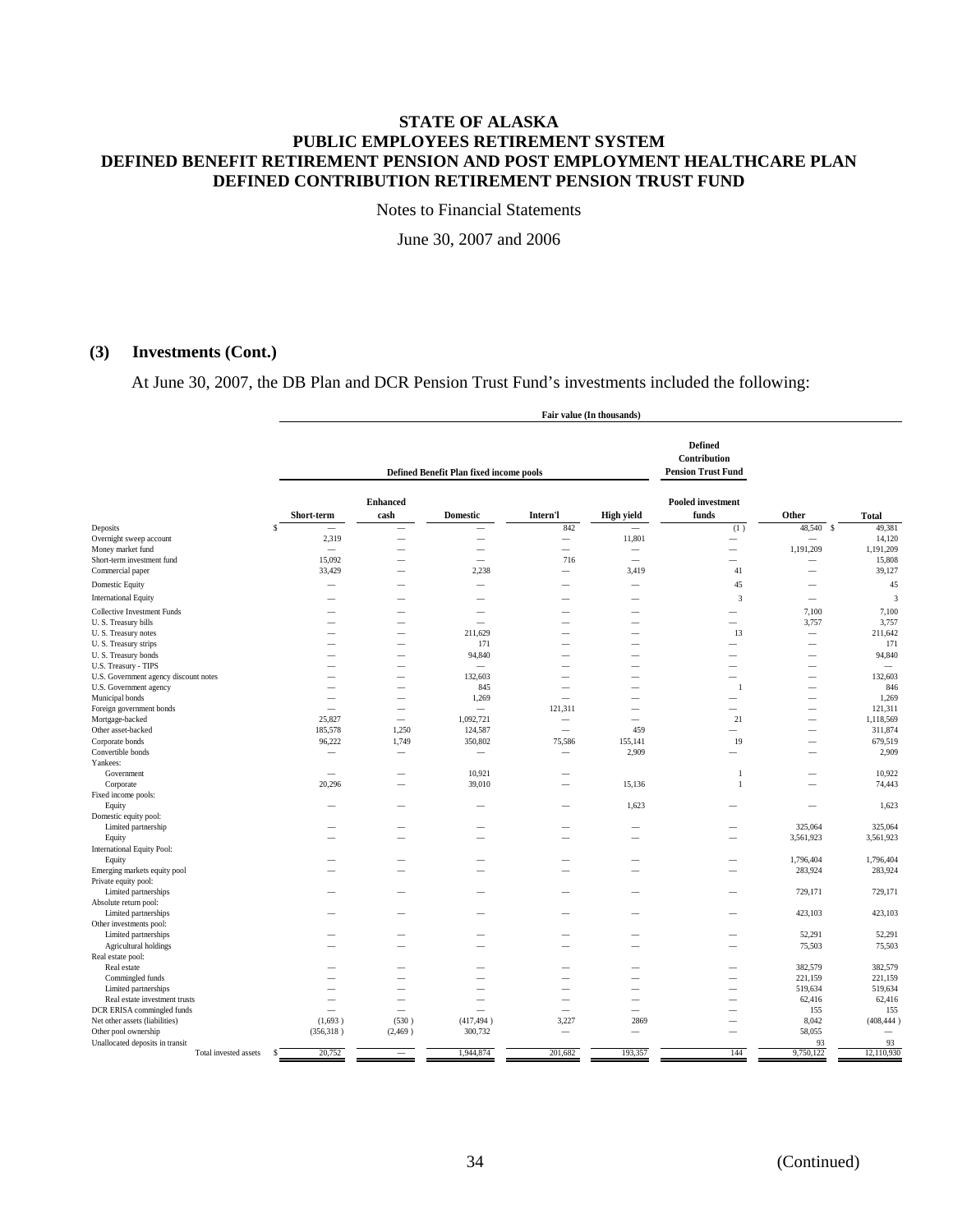Notes to Financial Statements

June 30, 2007 and 2006

# **(3) Investments (Cont.)**

At June 30, 2006, the DB Plan's investments included the following:

|                                |                          |                 | Fair value (In thousands) |                   |                          |              |
|--------------------------------|--------------------------|-----------------|---------------------------|-------------------|--------------------------|--------------|
|                                |                          |                 | <b>Fixed income pools</b> |                   |                          |              |
|                                | Short-term               | <b>Domestic</b> | <b>International</b>      | <b>High yield</b> | Other                    | <b>Total</b> |
| Deposits                       | \$                       |                 |                           |                   | 3,425                    | 3,425        |
| Overnight sweep account        | 425                      | 734             |                           | 12,431            |                          | 13,590       |
| Money market fund              |                          |                 |                           |                   | 929,519                  | 929,519      |
| Short-term investment fund     | 10,472                   |                 | 1.188                     |                   | 21,597                   | 33,257       |
| Commercial paper               | 21,002                   | 6,800           |                           |                   |                          | 27,802       |
| U.S. Treasury notes            | $\overline{\phantom{0}}$ | 111,417         |                           |                   | $\overline{\phantom{0}}$ | 111,417      |
| U.S. Treasury bonds            | $\sim$                   | 119,347         |                           |                   | $\overline{\phantom{0}}$ | 119,347      |
| U.S. Treasury strips           |                          | 11,488          |                           |                   | $\overline{\phantom{0}}$ | 11,488       |
| U.S. Government agency         |                          |                 |                           |                   |                          |              |
| discount notes                 |                          | 96,151          |                           |                   |                          | 96,151       |
|                                |                          |                 |                           |                   |                          |              |
| U.S. Government agency         |                          | 175,690         |                           |                   |                          | 175,690      |
| Municipal bonds                |                          | 1,415           |                           |                   |                          | 1,415        |
| Foreign government bonds       |                          |                 | 111,744                   |                   |                          | 111,744      |
| Mortgage-backed                | 18,079                   | 961,003         |                           |                   |                          | 979,082      |
| Other asset-backed             | 125,717                  | 118,192         |                           | 250               |                          | 244,159      |
| Corporate bonds                | 65,044                   | 419,280         | 76,247                    | 125,017           |                          | 685,588      |
| Convertible bonds              |                          |                 |                           | 2,720             |                          | 2,720        |
| Yankees:                       |                          |                 |                           |                   |                          |              |
| Government                     |                          | 15,603          |                           |                   |                          | 15,603       |
| Corporate                      | 2,669                    | 1,360           |                           | 4,662             |                          | 8.691        |
| Fixed income pools:            |                          |                 |                           |                   |                          |              |
| Equity                         |                          |                 |                           | 38                |                          | 38           |
| Domestic equity pool:          |                          |                 |                           |                   |                          |              |
| Limited partnership            |                          |                 |                           |                   | 200.597                  | 200.597      |
| Equity                         |                          |                 |                           |                   | 3,339,373                | 3,339,373    |
| International equity pool:     |                          |                 |                           |                   |                          |              |
| Equity                         |                          |                 |                           |                   | 1,404,660                | 1,404,660    |
| Emerging markets equity pool   |                          |                 |                           |                   | 180,324                  | 180,324      |
| Private equity pool:           |                          |                 |                           |                   |                          |              |
| Limited partnerships           |                          |                 |                           |                   | 565,343                  | 565,343      |
| Absolute return pool:          |                          |                 |                           |                   |                          |              |
| Limited partnerships           |                          |                 |                           |                   | 239,130                  | 239,130      |
| Other investments pool:        |                          |                 |                           |                   |                          |              |
| Limited partnerships           |                          |                 |                           |                   | 27,598                   | 27,598       |
| Agricultural holdings          |                          |                 |                           |                   | 43,435                   | 43,435       |
| Real estate pool:              |                          |                 |                           |                   |                          |              |
| Real estate                    |                          |                 |                           |                   | 533,531                  | 533,531      |
|                                |                          |                 |                           |                   | 190,943                  | 190,943      |
| Commingled funds               |                          |                 |                           |                   |                          |              |
| Limited partnerships           |                          |                 |                           |                   | 147,192                  | 147,192      |
| Real estate investment trusts  |                          |                 |                           |                   | 68,333                   | 68,333       |
| Mortgages                      |                          |                 |                           |                   | 2                        | 2            |
| Net other assets (liabilities) | (137)                    | (222, 473)      | 7,148                     | 1,178             | 5,280                    | (209, 004)   |
| Ownership by other pools       | (242, 711)               | 210,049         |                           |                   | 32,662                   |              |
| Total invested assets \$       | 560                      | 2,026,056       | 196,327                   | 146,296           | 7,932,944                | 10,302,183   |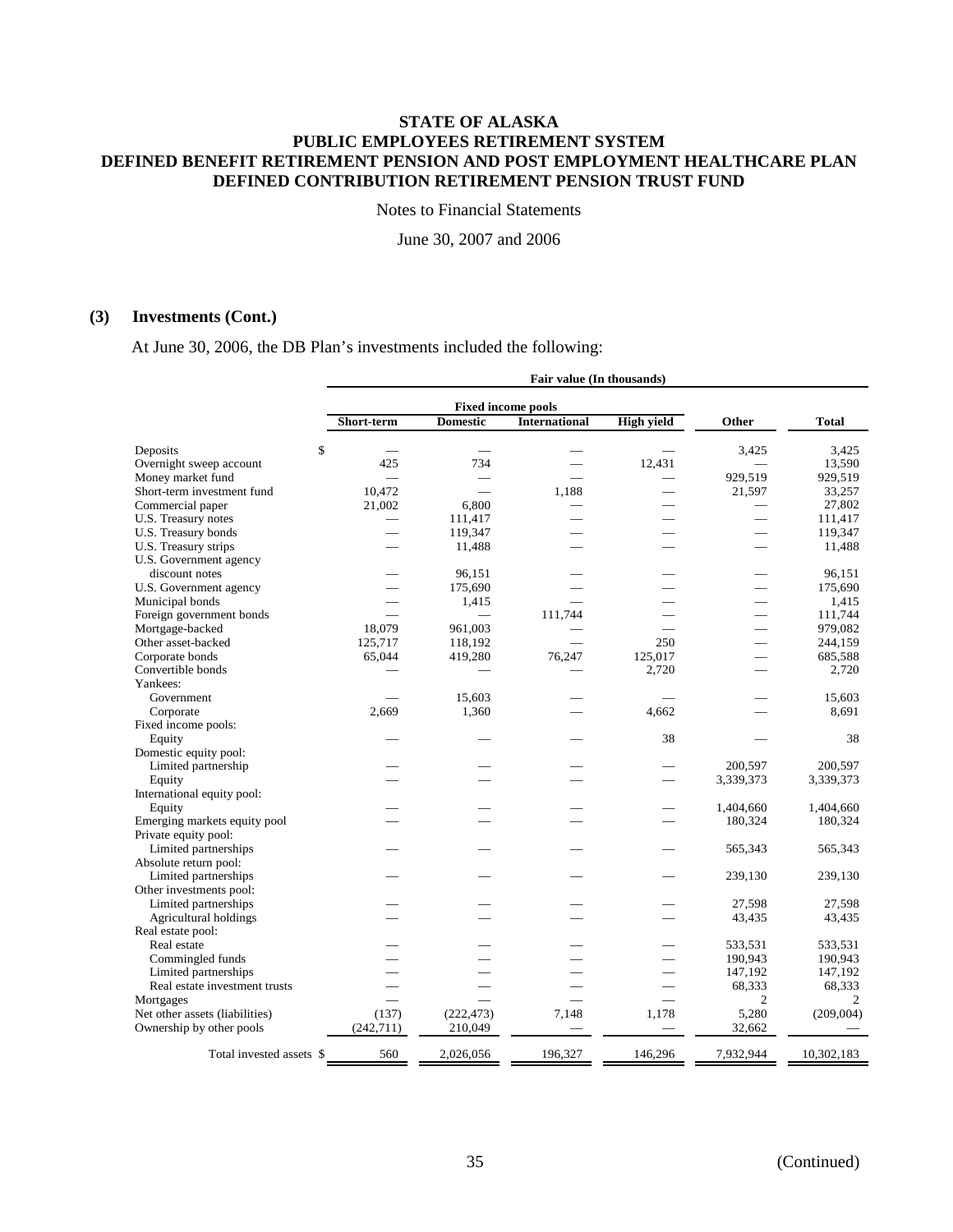Notes to Financial Statements

June 30, 2007 and 2006

# **(3) Investments (Cont.)**

## *Interest Rate Risk*

Interest rate risk is the risk that changes in interest rates will adversely affect the fair value of an investment.

## **Short-Term Fixed Income Pool**

As a means of limiting its exposure to fair value losses arising from increasing interest rates, Treasury's investment policy limits individual fixed rate securities to fourteen months in maturity or fourteen months expected average life. Floating rate securities are limited to three years in maturity or three years expected average life. Treasury utilizes the actual maturity date for commercial paper and twelve-month prepay speeds for other securities. At June 30, 2007, the expected average life of individual fixed rate securities ranged from four days to seven months and the expected average life of floating rate securities ranged from less than one year to three years.

## **Other Fixed Income Pools**

Through the ARMB's investment policy, Treasury manages the exposure to fair value losses arising from increasing interest rates by limiting the effective duration of the enhanced cash income portfolio to one year.

Through the ARMB's investment policy, Treasury manages the exposure to fair value losses arising from increasing interest rates by limiting the effective duration of the domestic fixed income portfolio to  $\pm 20\%$ of the Lehman Brothers Aggregate Bond Index. The effective duration for the Lehman Brothers Aggregate Bond Index at June 30, 2007, was 4.70 years.

Through the ARMB's investment policy, Treasury manages the exposure to fair value losses arising from increasing interest rates by limiting the effective duration of the international fixed income portfolio to  $\pm$ 25% of the Citigroup Non-U.S. World Government Bond Index. The effective duration for the Citigroup Non-U.S. World Government Bond Index at June 30, 2007, was 6.00 years.

Through the ARMB's investment policy, Treasury manages the exposure to fair value losses arising from increasing interest rates by limiting the effective duration of the high yield portfolio to  $\pm$  20% of the Merrill Lynch U.S. High Yield Master II Index. The effective duration for the Merrill Lynch U.S. High Yield Master II Index at June 30, 2007, was 4.59 years.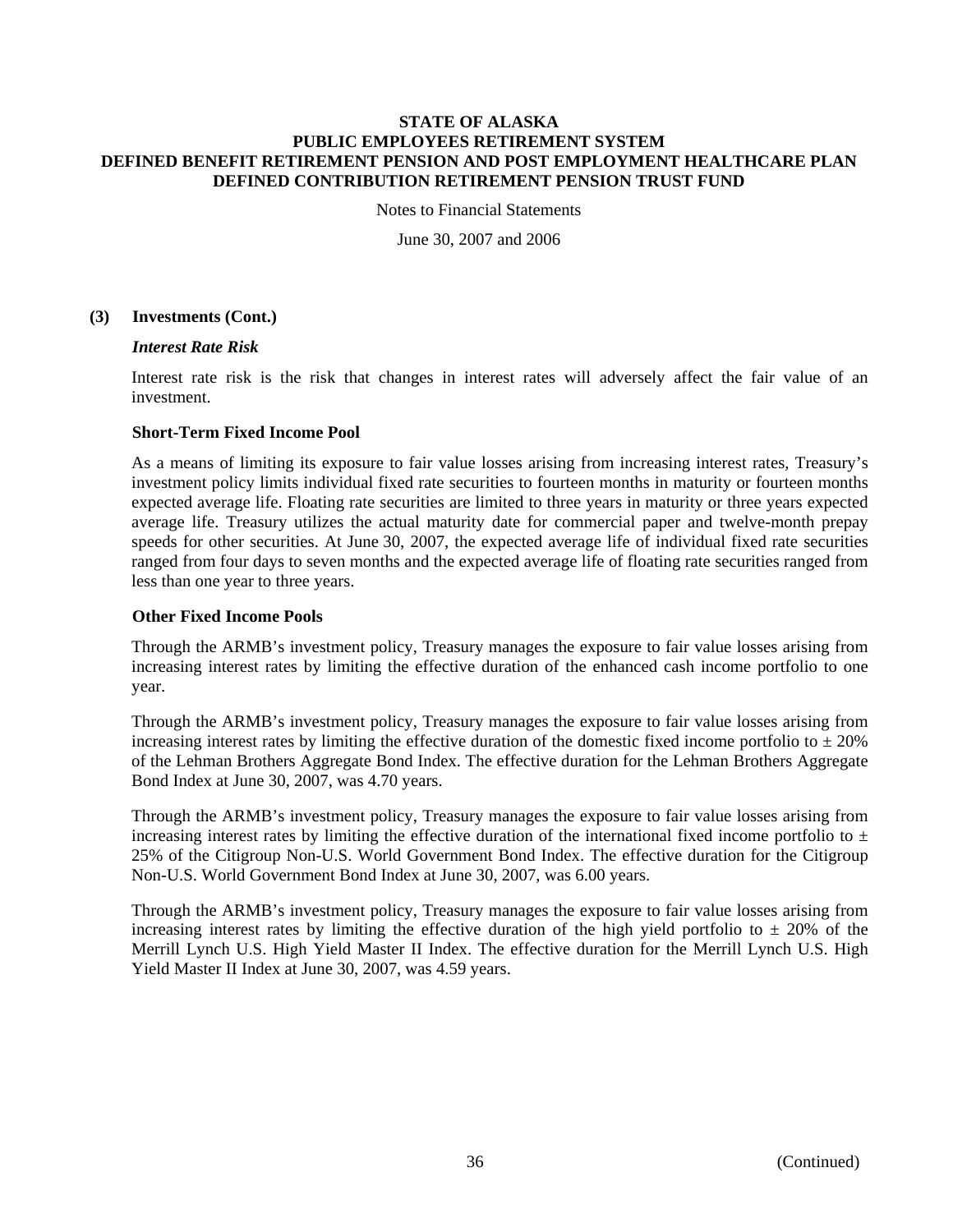Notes to Financial Statements

June 30, 2007 and 2006

# **(3) Investments (Cont.)**

## **Defined Contribution Pooled Investment Funds**

The ARMB contracts with an external investment manager who is given the authority to invest funds in a wholly owned pooled environment to accommodate four participant directed funds. Through the ARMB's investment policy, exposure to fair value losses arising from increasing interest rates is managed by limiting the duration as follows:

For government and corporate debt securities, duration is limited to  $\pm$  0.25 years of the Lehman Brothers Government/Credit Index. At June 30, 2007, the duration of the government and corporate debt securities was 5.12 years and the duration of the Lehman Brothers Government Credit Index was 5.01 years.

For mortgage-backed securities, duration is limited to  $\pm$  0.25 years of the Lehman GNMA Index. At June 30, 2007, the duration of the mortgage-backed securities was 4.29 years and the duration of the Lehman GNMA Index 4.31 years.

The weighted average maturity of the money market portfolio was fifty-three days at June 30, 2007.

The ARMB does not have a policy to limit interest rate risk for funds held in foreign currency, the custodian's short-term investment fund or commercial paper.

# **ERISA Commingled and Mutual Funds**

The ARMB does not have a policy to limit interest rate risk for these investments. The weighted average maturity of the ERISA commingled investment funds that consists solely of debt securities, domestic fixed income, international fixed income, and TIPS were 4.70, 6.16, and 7.80 years at June 30, 2007, respectively.

## **Collective Investment Funds**

The ARMB does not have a policy to limit interest rate risk for these investments. The weighted average maturity of the collective investment fund that consisted solely of debt securities, the government/corporate bond fund, was 5.33 years at June 30, 2007.

Duration is a measure of interest rate risk. It measures a security's sensitivity to a 100-basis point change in interest rates. The duration of a pool is the average fair value weighted duration of each security in the pool taking into account all related cash flows.

Treasury uses industry-standard analytical software developed by The Yield Book Inc. to calculate effective duration. The software takes into account various possible future interest rates, historical and estimated prepayment rates, options and other variable cash flows for purposes of the effective duration calculation.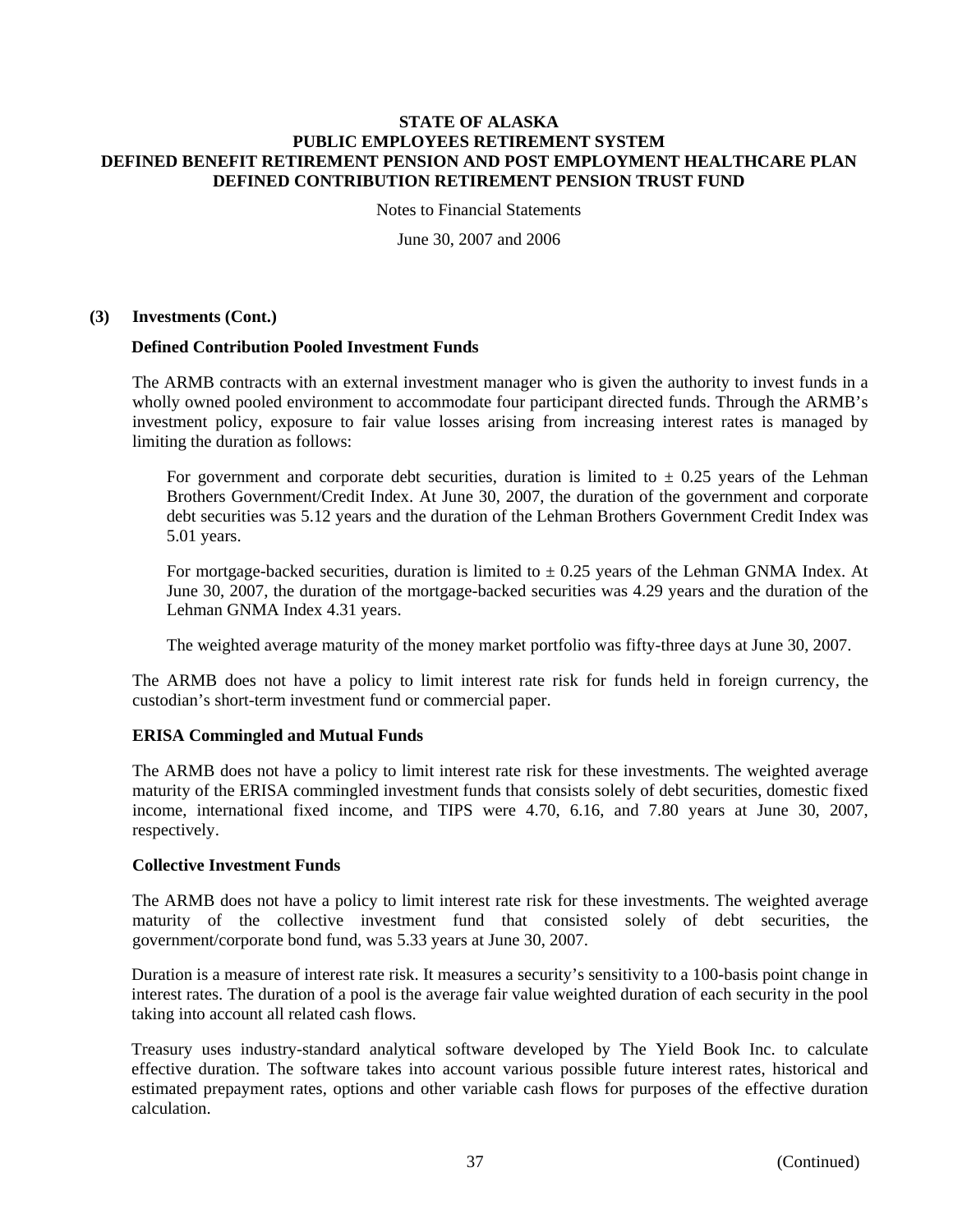Notes to Financial Statements

June 30, 2007 and 2006

# **(3) Investments (Cont.)**

At June 30, 2007, the effective duration of the DB Plan's fixed income pools, by investment type, was as follows:

|                              | <b>Effective duration</b> (In years) |                 |                      |                   |  |  |
|------------------------------|--------------------------------------|-----------------|----------------------|-------------------|--|--|
|                              | <b>Enhanced cash</b>                 | <b>Domestic</b> | <b>International</b> | <b>High yield</b> |  |  |
| U.S. Treasury notes          |                                      | 4.07            |                      |                   |  |  |
| U.S. Government agency       |                                      | 4.52            |                      |                   |  |  |
| Municipal bonds              |                                      | 12.33           |                      |                   |  |  |
| Mortgage-backed              |                                      | 4.26            |                      |                   |  |  |
| Other asset-backed           | 1.84                                 | 4.82            |                      | 4.39              |  |  |
| Corporate bonds              | 0.22                                 | 5.36            | 3.80                 | 4.21              |  |  |
| Convertible bonds            |                                      |                 |                      | 2.20              |  |  |
| Yankees:                     |                                      |                 |                      |                   |  |  |
| Government                   |                                      | 6.46            |                      |                   |  |  |
| Corporate                    |                                      | 11.03           | 8.86                 | 3.88              |  |  |
| Portfolio effective duration | 0.08                                 | 3.99            | 4.81                 | 3.82              |  |  |

# *Credit Risk*

Credit risk is the risk that an issuer or other counter party to an investment will not fulfill its obligations.

The ARMB does not have a policy to limit the concentration of credit risk for the collective investment, ERISA commingled, and mutual funds.

The DCR Pension Trust Fund's invested assets in externally managed pools may lend assets or transfer securities to broker agents or other entities for collateral in the form of cash or securities and simultaneously agree to return the collateral for the same securities in the future. There is credit risk associated with the lending transactions. The risk exists that an issuer or other counter party to an investment will not fulfill its obligations and a loss results from counterparty failure or default on a loaned security.

Treasury's investment policy has the following limitations with regard to credit risk:

With the exception of the sweep account, short-term fixed income pool investments are limited to instruments with a long-term credit rating of at least A3 or equivalent and instruments with a short-term credit rating of at least A1 or equivalent. For securities with long-term credit ratings, they may be purchased if the median rating of Standard & Poor's Corporation, Moody's and Fitch is A3 or equivalent. Asset-backed and non-agency mortgage securities may be purchased if only rated by one of the rating agencies mentioned above if they are rated AAA. Unexpected daily cash surpluses that arise in this pool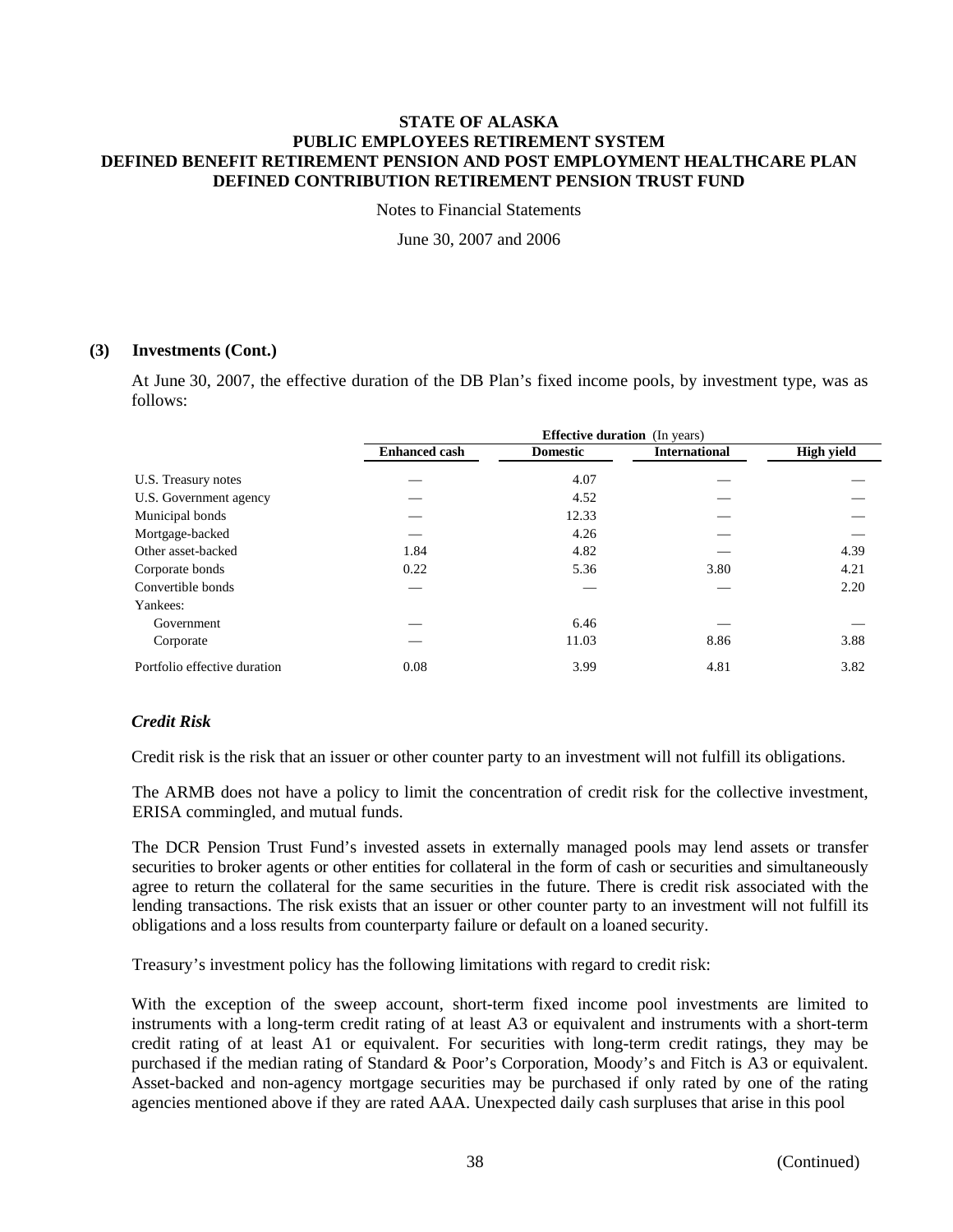Notes to Financial Statements

June 30, 2007 and 2006

## **(3) Investments (Cont.)**

are invested overnight in the custodian's repurchase agreement sweep account. Treasury does not have a policy to limit credit risk associated with the sweep account.

The ARMB's investment policy has the following limitations with regard to credit risk:

Domestic fixed income:

Commercial paper must carry a rating of at least A1 or equivalent;

Corporate debt securities must be investment grade;

Corporate, asset-backed and non-agency mortgage securities must be investment grade. Investment grade is defined as the median rating of Standard & Poor's Corporation, Moody's and Fitch. Asset-backed and non-agency mortgage securities may be purchased if only rated by one of these agencies if they are rated AAA. Corporate bonds may be purchased if rated by two of these agencies.

Enhanced Cash Fixed Income:

Commercial paper must carry a rating of at least A1 or equivalent;

- No more than five percent of the portfolio's assets may be invested in securities rated below investment grade as determined by the Lehman Brothers rating methodology.
- No more than two percent of the portfolio's assets may be invested in the bonds of any non-U.S. government agency or instrumentality rated below investment grade.

International fixed income:

Corporate debt and asset-backed securities must be investment grade.

Domestic and international equity:

Corporate debt obligations must carry a rating of at least A or equivalent.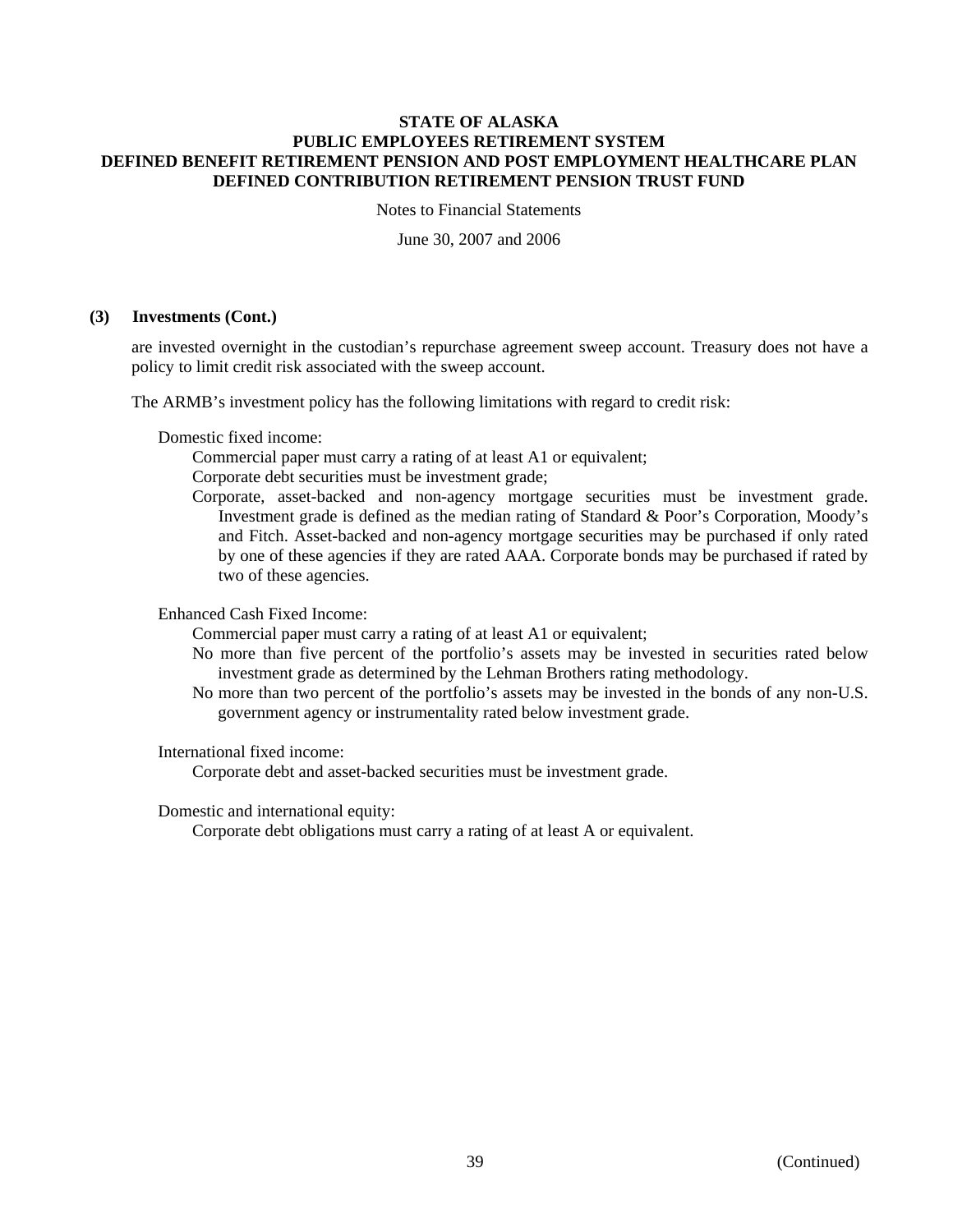Notes to Financial Statements

June 30, 2007 and 2006

# **(3) Investments (Cont.)**

High yield:

No more than 10% of the portfolio's assets may be invested in securities rated A3 or higher. No more than 25% of the portfolio's assets may be invested in securities rated below B3. No more than 5% of the portfolio's assets may be invested in unrated securities.

The lower of any Standard & Poor's Corporation, Moody's or Fitch rating will be used for limits on securities rated below B3 and the higher rating will be used for limits on securities rated A3 or higher.

Daily cash surpluses that arise in this pool are invested in the custodian's repurchase agreement sweep account. This account is secured by U.S. Government or Agency securities. As such, the ARMB does not consider this investment subject to the credit risk limitations above.

Defined Contribution Pooled Investments Funds:

- All government and corporate fixed income securities must be rated BBB or better at the time of purchase
- All mortgage-backed securities must be issued by the Government National Mortgage Association and

Commercial paper and other short-term debt obligations must be rated A1 or equivalent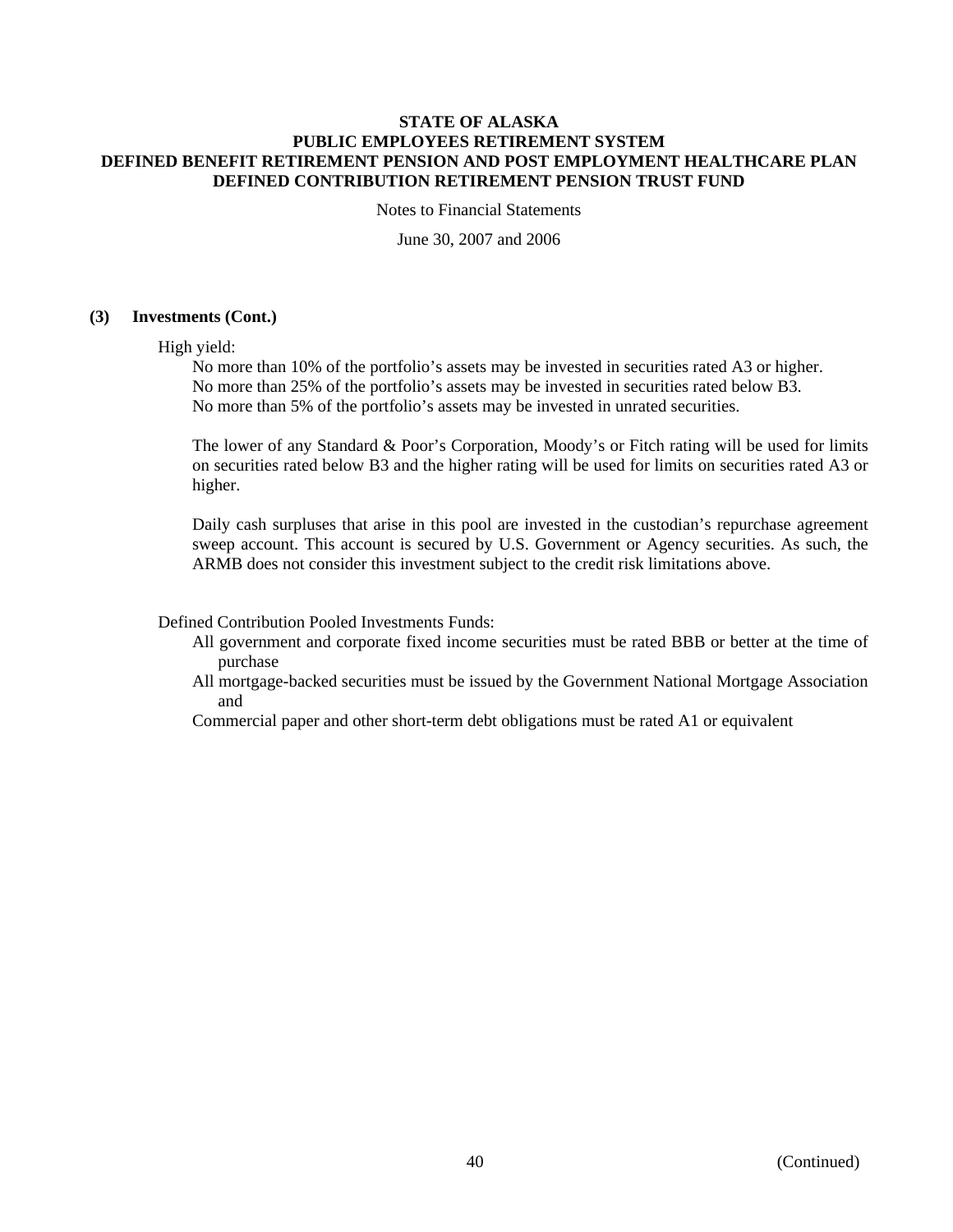Notes to Financial Statements

June 30, 2007 and 2006

# **(3) Investments (Cont.)**

At June 30, 2007, the DB Plan and DCR Pension Trust Fund's investments consisted of securities with credit quality ratings issued by nationally recognized statistical rating organizations as follows (using Standard & Poor's Corporation rating scale):

| <b>Internally managed fixed income pools</b><br><b>Pooled investment funds</b><br><b>Collective Investment</b><br>Short<br><b>Enhanced</b><br>Inter-<br>High<br>Govt/<br>Money<br>Rating <sup>1</sup><br>cash<br><b>Domestic</b><br>national<br>yield<br><b>GNMA</b><br>market<br>funds<br>-term<br>corp<br>Overnight sweep account<br>Not Rated<br>0.61%<br>$\frac{96}{6}$<br>$-$ %<br>$\frac{9}{6}$<br>6.10 %<br>$\frac{96}{6}$<br>$\frac{96}{6}$<br>$-$ %<br>$\overline{\phantom{a}}$<br>$\overline{\phantom{a}}$<br>$\overline{\phantom{0}}$<br>Money market fund<br>Not Rated<br>Short-term investment<br>Not Rated<br>account<br>3.96<br>0.36<br>7.40<br>0.84<br>AA<br>1.88<br>Commercial paper<br>Commercial paper<br>A<br>3.09<br>1.77<br>6.22<br>$\overline{\phantom{a}}$<br>$\overline{\phantom{a}}$<br>-<br>Not Rated<br>Commercial paper<br>3.86<br>0.14<br>83.66<br>U.S. government agency<br>discount notes<br>Not Rated<br>8.07<br>AAA<br>2.42<br>U.S. government agency<br>U.S. government agency<br>Not Rated<br>0.05<br>6.50<br>88.91<br>17.08<br>Mortgage-backed<br>AAA<br>51.10 |                   |  |
|-----------------------------------------------------------------------------------------------------------------------------------------------------------------------------------------------------------------------------------------------------------------------------------------------------------------------------------------------------------------------------------------------------------------------------------------------------------------------------------------------------------------------------------------------------------------------------------------------------------------------------------------------------------------------------------------------------------------------------------------------------------------------------------------------------------------------------------------------------------------------------------------------------------------------------------------------------------------------------------------------------------------------------------------------------------------------------------------------------|-------------------|--|
|                                                                                                                                                                                                                                                                                                                                                                                                                                                                                                                                                                                                                                                                                                                                                                                                                                                                                                                                                                                                                                                                                                     |                   |  |
|                                                                                                                                                                                                                                                                                                                                                                                                                                                                                                                                                                                                                                                                                                                                                                                                                                                                                                                                                                                                                                                                                                     |                   |  |
|                                                                                                                                                                                                                                                                                                                                                                                                                                                                                                                                                                                                                                                                                                                                                                                                                                                                                                                                                                                                                                                                                                     | $-$ %             |  |
|                                                                                                                                                                                                                                                                                                                                                                                                                                                                                                                                                                                                                                                                                                                                                                                                                                                                                                                                                                                                                                                                                                     | 0.58              |  |
|                                                                                                                                                                                                                                                                                                                                                                                                                                                                                                                                                                                                                                                                                                                                                                                                                                                                                                                                                                                                                                                                                                     |                   |  |
|                                                                                                                                                                                                                                                                                                                                                                                                                                                                                                                                                                                                                                                                                                                                                                                                                                                                                                                                                                                                                                                                                                     |                   |  |
|                                                                                                                                                                                                                                                                                                                                                                                                                                                                                                                                                                                                                                                                                                                                                                                                                                                                                                                                                                                                                                                                                                     |                   |  |
|                                                                                                                                                                                                                                                                                                                                                                                                                                                                                                                                                                                                                                                                                                                                                                                                                                                                                                                                                                                                                                                                                                     |                   |  |
|                                                                                                                                                                                                                                                                                                                                                                                                                                                                                                                                                                                                                                                                                                                                                                                                                                                                                                                                                                                                                                                                                                     |                   |  |
|                                                                                                                                                                                                                                                                                                                                                                                                                                                                                                                                                                                                                                                                                                                                                                                                                                                                                                                                                                                                                                                                                                     |                   |  |
|                                                                                                                                                                                                                                                                                                                                                                                                                                                                                                                                                                                                                                                                                                                                                                                                                                                                                                                                                                                                                                                                                                     |                   |  |
|                                                                                                                                                                                                                                                                                                                                                                                                                                                                                                                                                                                                                                                                                                                                                                                                                                                                                                                                                                                                                                                                                                     |                   |  |
|                                                                                                                                                                                                                                                                                                                                                                                                                                                                                                                                                                                                                                                                                                                                                                                                                                                                                                                                                                                                                                                                                                     |                   |  |
|                                                                                                                                                                                                                                                                                                                                                                                                                                                                                                                                                                                                                                                                                                                                                                                                                                                                                                                                                                                                                                                                                                     |                   |  |
| Mortgage-backed<br>A<br>0.32<br>$\equiv$<br>$\overline{\phantom{a}}$                                                                                                                                                                                                                                                                                                                                                                                                                                                                                                                                                                                                                                                                                                                                                                                                                                                                                                                                                                                                                                |                   |  |
| Not Rated<br>Mortgage-backed (agency)<br>15.36<br>3.69<br>$\overline{\phantom{a}}$<br>$\equiv$                                                                                                                                                                                                                                                                                                                                                                                                                                                                                                                                                                                                                                                                                                                                                                                                                                                                                                                                                                                                      |                   |  |
| Other asset-backed<br>AAA<br>40.98<br>2.65<br>5.14                                                                                                                                                                                                                                                                                                                                                                                                                                                                                                                                                                                                                                                                                                                                                                                                                                                                                                                                                                                                                                                  |                   |  |
| Other asset-backed<br>AA<br>0.91<br>0.27<br>$\overline{\phantom{0}}$                                                                                                                                                                                                                                                                                                                                                                                                                                                                                                                                                                                                                                                                                                                                                                                                                                                                                                                                                                                                                                |                   |  |
| Other asset-backed<br>$\boldsymbol{A}$<br>6.34<br>0.09                                                                                                                                                                                                                                                                                                                                                                                                                                                                                                                                                                                                                                                                                                                                                                                                                                                                                                                                                                                                                                              |                   |  |
| <b>BBB</b><br>$1.00\,$<br>Other asset-backed<br>0.74                                                                                                                                                                                                                                                                                                                                                                                                                                                                                                                                                                                                                                                                                                                                                                                                                                                                                                                                                                                                                                                |                   |  |
| B <sub>B</sub><br>Other asset-backed<br>0.24<br>$\overline{\phantom{a}}$<br>$\overline{\phantom{a}}$<br>$\overline{\phantom{a}}$<br>$\overline{\phantom{a}}$                                                                                                                                                                                                                                                                                                                                                                                                                                                                                                                                                                                                                                                                                                                                                                                                                                                                                                                                        |                   |  |
| Other asset-backed<br>Not Rated<br>0.78<br>1.34<br>-                                                                                                                                                                                                                                                                                                                                                                                                                                                                                                                                                                                                                                                                                                                                                                                                                                                                                                                                                                                                                                                |                   |  |
| Municipal bonds<br>AA<br>0.08<br>$\overline{\phantom{a}}$<br>-                                                                                                                                                                                                                                                                                                                                                                                                                                                                                                                                                                                                                                                                                                                                                                                                                                                                                                                                                                                                                                      |                   |  |
| Corporate bonds<br>AAA<br>1.97<br>1.89<br>25.92<br>1.67<br>3.13                                                                                                                                                                                                                                                                                                                                                                                                                                                                                                                                                                                                                                                                                                                                                                                                                                                                                                                                                                                                                                     |                   |  |
| Corporate bonds<br>AA<br>15.13<br>0.60<br>4.28<br>11.43<br>6.70<br>3.13<br>$\overline{\phantom{0}}$                                                                                                                                                                                                                                                                                                                                                                                                                                                                                                                                                                                                                                                                                                                                                                                                                                                                                                                                                                                                 |                   |  |
| Corporate bonds<br>A<br>8.31<br>3.46<br>6.98<br>15.45<br>6.25<br>$\equiv$                                                                                                                                                                                                                                                                                                                                                                                                                                                                                                                                                                                                                                                                                                                                                                                                                                                                                                                                                                                                                           |                   |  |
| <b>BBB</b><br>1.04<br>1.56<br>11.42<br>Corporate bonds<br>7.15<br>$\overline{\phantom{0}}$<br>$\overline{\phantom{0}}$<br>$\overline{\phantom{a}}$                                                                                                                                                                                                                                                                                                                                                                                                                                                                                                                                                                                                                                                                                                                                                                                                                                                                                                                                                  |                   |  |
| $_{\rm BB}$<br>Corporate bonds<br>21.55<br>-                                                                                                                                                                                                                                                                                                                                                                                                                                                                                                                                                                                                                                                                                                                                                                                                                                                                                                                                                                                                                                                        |                   |  |
| B<br>41.49<br>Corporate bonds                                                                                                                                                                                                                                                                                                                                                                                                                                                                                                                                                                                                                                                                                                                                                                                                                                                                                                                                                                                                                                                                       |                   |  |
| Corporate bonds<br>CCC<br>11.57<br>$\overline{\phantom{0}}$                                                                                                                                                                                                                                                                                                                                                                                                                                                                                                                                                                                                                                                                                                                                                                                                                                                                                                                                                                                                                                         |                   |  |
| $\mathbf D$<br>Corporate bonds<br>0.48                                                                                                                                                                                                                                                                                                                                                                                                                                                                                                                                                                                                                                                                                                                                                                                                                                                                                                                                                                                                                                                              |                   |  |
| Not Rated<br>Corporate bonds<br>1.03<br>0.28<br>3.59                                                                                                                                                                                                                                                                                                                                                                                                                                                                                                                                                                                                                                                                                                                                                                                                                                                                                                                                                                                                                                                |                   |  |
| <b>BBB</b><br>Convertible bonds<br>0.20<br>$\overline{\phantom{a}}$                                                                                                                                                                                                                                                                                                                                                                                                                                                                                                                                                                                                                                                                                                                                                                                                                                                                                                                                                                                                                                 |                   |  |
| $_{\rm BB}$<br>Convertible bonds<br>0.06<br>$\overline{\phantom{a}}$                                                                                                                                                                                                                                                                                                                                                                                                                                                                                                                                                                                                                                                                                                                                                                                                                                                                                                                                                                                                                                |                   |  |
| Convertible bonds<br>$\, {\bf B}$<br>1.19                                                                                                                                                                                                                                                                                                                                                                                                                                                                                                                                                                                                                                                                                                                                                                                                                                                                                                                                                                                                                                                           |                   |  |
| D<br>Convertible bonds<br>0.05<br>-                                                                                                                                                                                                                                                                                                                                                                                                                                                                                                                                                                                                                                                                                                                                                                                                                                                                                                                                                                                                                                                                 |                   |  |
| Yankees:                                                                                                                                                                                                                                                                                                                                                                                                                                                                                                                                                                                                                                                                                                                                                                                                                                                                                                                                                                                                                                                                                            |                   |  |
| AAA-BBB<br>Government<br>0.66<br>56.57<br>2.85                                                                                                                                                                                                                                                                                                                                                                                                                                                                                                                                                                                                                                                                                                                                                                                                                                                                                                                                                                                                                                                      |                   |  |
| Not Rated<br>3.83<br>Government<br>$\overline{\phantom{a}}$                                                                                                                                                                                                                                                                                                                                                                                                                                                                                                                                                                                                                                                                                                                                                                                                                                                                                                                                                                                                                                         |                   |  |
| AAA<br>3.09<br>0.27<br>Corporate<br>$\equiv$                                                                                                                                                                                                                                                                                                                                                                                                                                                                                                                                                                                                                                                                                                                                                                                                                                                                                                                                                                                                                                                        |                   |  |
| 1.75<br>0.96<br>Corporate<br>AA<br>$\overline{\phantom{a}}$                                                                                                                                                                                                                                                                                                                                                                                                                                                                                                                                                                                                                                                                                                                                                                                                                                                                                                                                                                                                                                         |                   |  |
| 1.47<br>0.91<br>Corporate<br>$\mathbf A$<br>$\overline{\phantom{0}}$<br>$\overline{\phantom{0}}$                                                                                                                                                                                                                                                                                                                                                                                                                                                                                                                                                                                                                                                                                                                                                                                                                                                                                                                                                                                                    |                   |  |
| <b>BBB</b><br>Corporate<br>0.61<br>0.35<br>0.71                                                                                                                                                                                                                                                                                                                                                                                                                                                                                                                                                                                                                                                                                                                                                                                                                                                                                                                                                                                                                                                     |                   |  |
| $_{\rm BB}$<br>Corporate<br>1.06                                                                                                                                                                                                                                                                                                                                                                                                                                                                                                                                                                                                                                                                                                                                                                                                                                                                                                                                                                                                                                                                    |                   |  |
| $\, {\bf B}$<br>Corporate<br>5.88                                                                                                                                                                                                                                                                                                                                                                                                                                                                                                                                                                                                                                                                                                                                                                                                                                                                                                                                                                                                                                                                   |                   |  |
| ccc<br>0.21<br>Corporate<br>-                                                                                                                                                                                                                                                                                                                                                                                                                                                                                                                                                                                                                                                                                                                                                                                                                                                                                                                                                                                                                                                                       |                   |  |
| Not Rated<br>0.52<br>0.30<br>0.32<br>Corporate<br>$\overline{\phantom{m}}$<br>-                                                                                                                                                                                                                                                                                                                                                                                                                                                                                                                                                                                                                                                                                                                                                                                                                                                                                                                                                                                                                     |                   |  |
| (6.75)<br>2.33<br>38.72<br>(2.39)<br>No credit exposure<br>91.25<br>1.61<br>100.00 %<br>100.00 %<br>100.00<br>100.00<br>100.00 %<br>100.00 %<br>100.00 %<br>100.00 %<br>Rating modifiers are not disclosed.<br>%<br>%                                                                                                                                                                                                                                                                                                                                                                                                                                                                                                                                                                                                                                                                                                                                                                                                                                                                               | 99.42<br>100.00 % |  |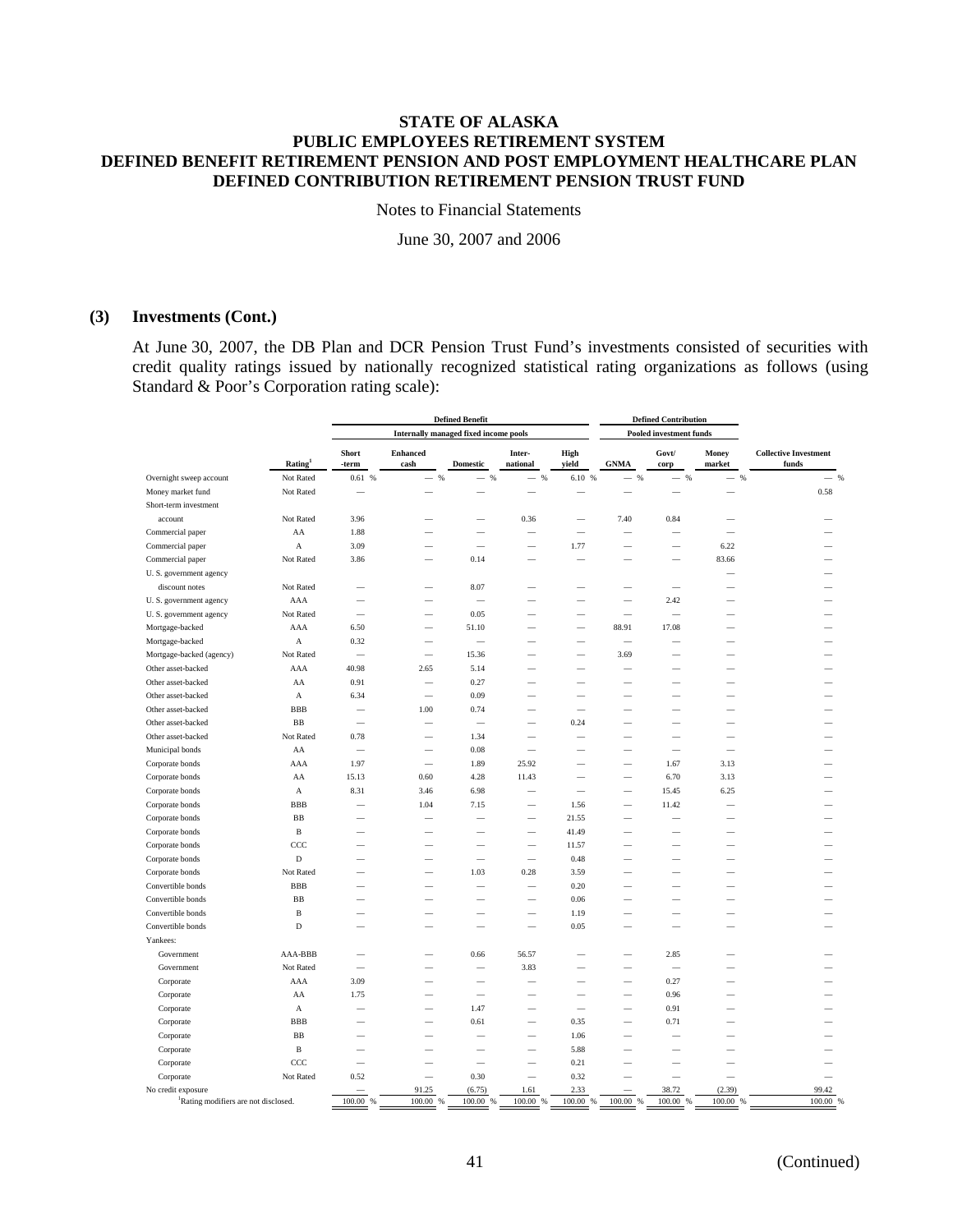Notes to Financial Statements

June 30, 2007 and 2006

# **(3) Investments (Cont.)**

Securities lending collateral was invested in a registered 2(a) -7 money market fund that was not rated.

# *Custodial Credit Risk – Deposits*

Custodial credit risk is the risk that deposits may not be returned in the event of a bank failure. The ARMB does not have a policy in relation to custodial credit risk for deposits. At June 30, 2007, the DB Plan had the following uncollateralized and uninsured deposits:

|                           | Amount<br>(In thousands) |
|---------------------------|--------------------------|
| International equity pool | 3.677                    |

# *Foreign Currency Risk*

Foreign currency risk is the risk that changes in exchange rates will adversely impact the fair value of an investment.

The ARMB's policy with regard to foreign currency risk in the international fixed income pool is to restrict obligations to those issued in the currencies of countries represented in the Citibank Non-U.S. World Government Bond Index. In addition, the ARMB's asset allocation policy permits the DB Plan to hold up to four percent of total investments in international fixed income.

The ARMB's policy with regard to foreign currency risk in the international equity pool and the emerging markets pool is to permit the DB Plan to hold up to eighteen percent of total investments in these two pools combined.

The ARMB's policy with regard to foreign currency risk in the private equity pool is to permit the DB Plan to hold up to ten percent of total investments in private equity.

The ARMB has no policy regarding foreign currency risk in the Defined Contribution Investment Trust Pool.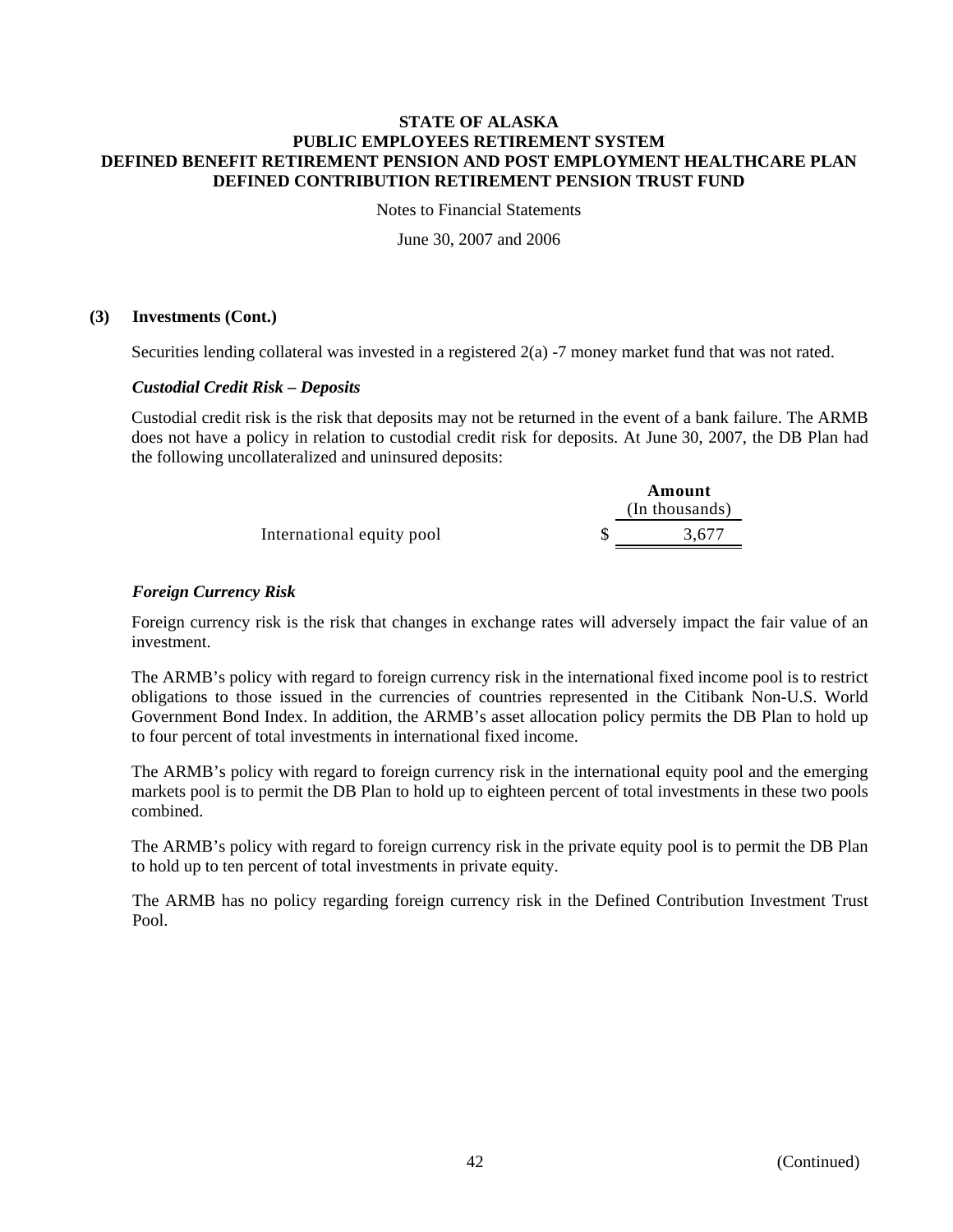Notes to Financial Statements

June 30, 2007 and 2006

## **(3) Investments (Cont.)**

At June 30, 2007, the DB Plan had exposure to foreign currency risk with the following investment pools:

|                     | <b>Amount (In thousands)</b> |                      |                        |  |  |
|---------------------|------------------------------|----------------------|------------------------|--|--|
|                     |                              |                      | <b>Defined Benefit</b> |  |  |
|                     |                              | <b>International</b> |                        |  |  |
|                     | fixed                        | income               | <b>International</b>   |  |  |
| Currency            |                              | pool                 | equity pool            |  |  |
| Australian Dollar   | \$                           |                      | 353                    |  |  |
| Canadian Dollar     |                              |                      |                        |  |  |
| Euro Currency       |                              |                      | (967)                  |  |  |
| Hong Kong Dollar    |                              |                      | 451                    |  |  |
| Japanese Yen        |                              | 257                  | 2,406                  |  |  |
| <b>Mexican Peso</b> |                              | 584                  |                        |  |  |
| New Zealand Dollar  |                              |                      | $\tau$                 |  |  |
| Norwegian Krone     |                              |                      | 116                    |  |  |
| Pound Sterling      |                              |                      | 1,240                  |  |  |
| Singapore Dollar    |                              |                      |                        |  |  |
| Swedish Krona       |                              |                      | 67                     |  |  |
| <b>Swiss Franc</b>  |                              |                      |                        |  |  |
|                     | \$                           | 841                  | 3,677                  |  |  |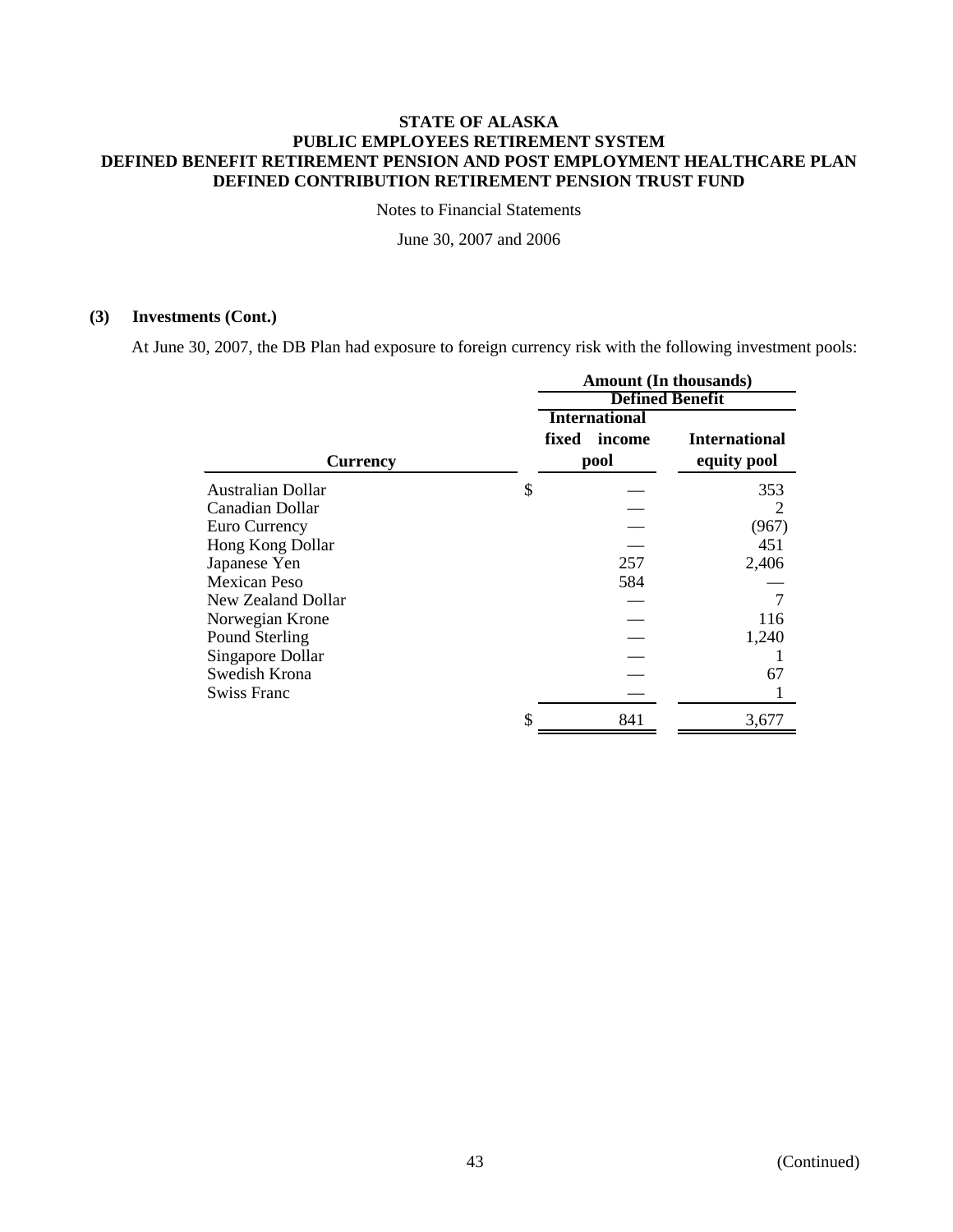Notes to Financial Statements

June 30, 2007 and 2006

# **(3) Investments (Cont.)**

At June 30, 2007, the DB Plan and DCR Pension Trust Fund had exposure to foreign currency risk with the following investments:

|                    |    | Amount (In thousands) |                                        |                      |                             |                      |  |  |
|--------------------|----|-----------------------|----------------------------------------|----------------------|-----------------------------|----------------------|--|--|
|                    |    |                       | <b>Defined Benefit</b>                 |                      | <b>Defined Contribution</b> |                      |  |  |
|                    |    |                       | <b>Fixed income</b>                    |                      |                             |                      |  |  |
|                    |    |                       |                                        | <b>International</b> | <b>Private equity</b>       | <b>International</b> |  |  |
|                    |    |                       | <b>International fixed income pool</b> | equity pool          | pool                        | trust pool           |  |  |
|                    |    | Foreign               |                                        |                      | <b>Limited</b>              |                      |  |  |
| <b>Currency</b>    |    | government            | Corporate                              | <b>Equity</b>        | partnerships                | <b>Equity</b>        |  |  |
| Australian Dollar  | \$ | 4,080                 | 1,929                                  | 40,213               |                             |                      |  |  |
| Canadian Dollar    |    |                       |                                        | 36,062               |                             |                      |  |  |
| Danish Krone       |    |                       |                                        | 2,052                |                             |                      |  |  |
| Euro Currency      |    | 95,510                |                                        | 672,454              | 60,765                      |                      |  |  |
| Hong Kong Dollar   |    |                       |                                        | 246                  |                             |                      |  |  |
| Japanese Yen       |    | 17,824                | 73,657                                 | 3,466                |                             | 1                    |  |  |
| Mexican Peso       |    | 3,897                 |                                        |                      |                             |                      |  |  |
| New Taiwan Dollar  |    |                       |                                        | 6,485                |                             |                      |  |  |
| New Zealand Dollar |    |                       |                                        | 70                   |                             |                      |  |  |
| Norwegian Krone    |    |                       |                                        | 133                  |                             |                      |  |  |
| Pound Sterling     |    |                       |                                        | 334,160              | 7,104                       |                      |  |  |
| Singapore Dollar   |    |                       |                                        | 17,969               |                             |                      |  |  |
| South African Rand |    |                       |                                        | 1,384                |                             |                      |  |  |
| South Korean Won   |    |                       |                                        | 27,069               |                             |                      |  |  |
| Swedish Krona      |    |                       |                                        | 31,346               |                             |                      |  |  |
| <b>Swiss Franc</b> |    |                       |                                        | 112,797              |                             |                      |  |  |
|                    | \$ | 121,311               | 75,586                                 | 1,285,906            | 67,869                      | $\mathbf{2}$         |  |  |

At June 30, 2007, the DB Plan also had exposure to foreign currency risk in the emerging markets equity pool. This pool represents an investment in commingled investment funds; therefore, no disclosure of specific currencies is made.

## *Concentration of Credit Risk*

Treasury's policy with regard to concentration of credit risk for the short-term fixed income pool is to prohibit the purchase of more than five percent of the portfolio's assets in corporate bonds of any one company or affiliated group.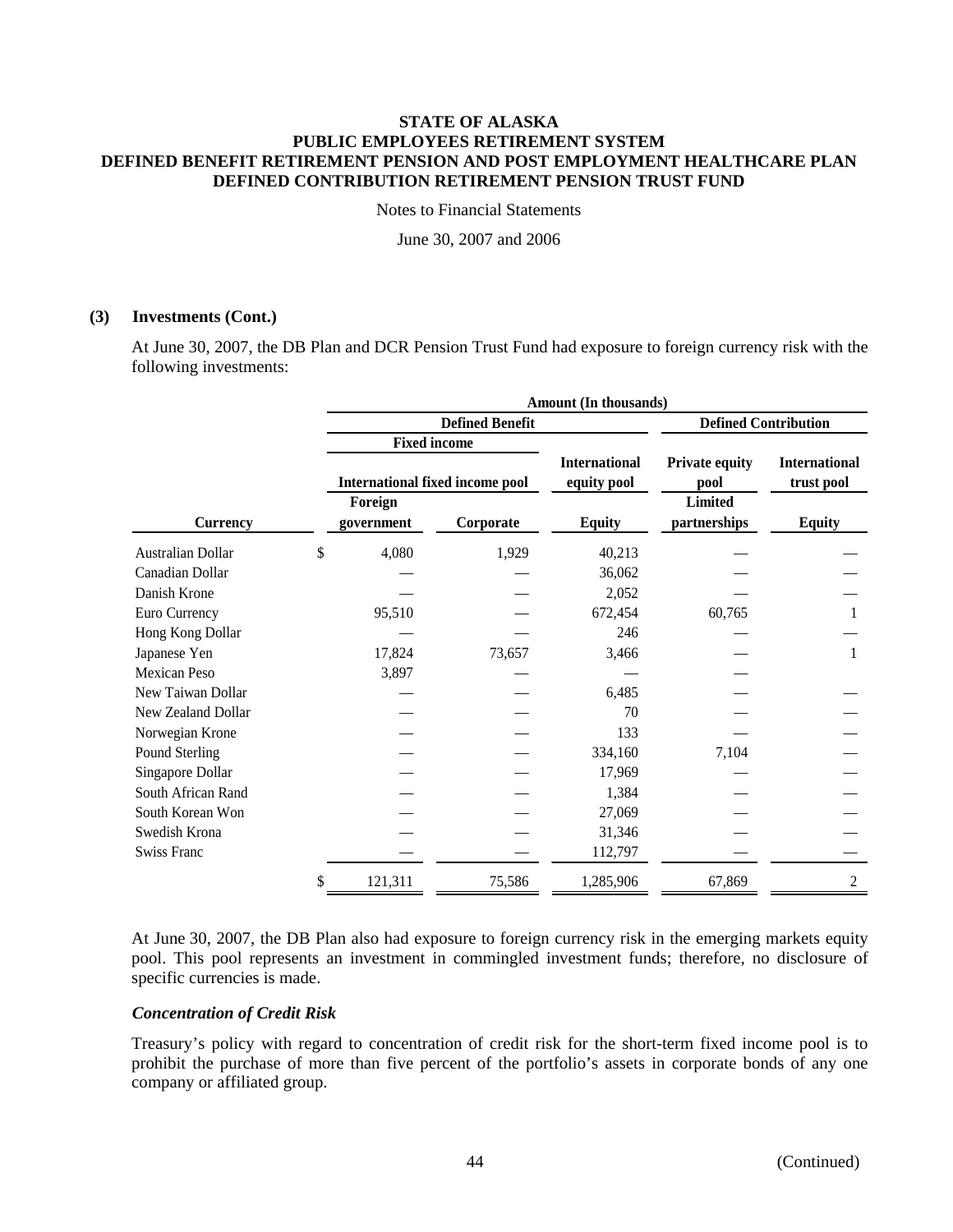Notes to Financial Statements

June 30, 2007 and 2006

## **(3) Investments (Cont.)**

The ARMB's policy with regard to concentration of credit risk for the domestic fixed income, international fixed income and high yield pools is to prohibit the purchase of more than five percent of the portfolio's assets in corporate bonds of any one company or affiliated group.

At June 30, 2007, the DB Plan had \$557 million in Federal National Mortgage Association securities which represented 5% of the DB Plan's total investments. Federal National Mortgage Association securities are not classified as corporate bonds.

The DB Plan's investments (including investments bought, sold, as well as held during the year) appreciated (depreciated) in value as follows (in thousands) for the year ended June 30:

|                                 | 2007          | 2006      |
|---------------------------------|---------------|-----------|
| Domestic equity pool            | \$<br>618,798 | 253,306   |
| Domestic fixed income pool      | 16,046        | (98,600)  |
| International equity pool       | 356,859       | 319,293   |
| Real estate pool                | 161,815       | 103,690   |
| International fixed income pool | (3,363)       | (12, 328) |
| Private equity pool             | 132,696       | 99,185    |
| Emerging markets equity pool    | 58,077        | 20,300    |
| Absolute return pool            | 39,207        | 25,794    |
| High yield pool                 | 2,242         | (3,687)   |
| Other investments pool          | 6,060         | 1,735     |
|                                 | 1,388,437     | 708,688   |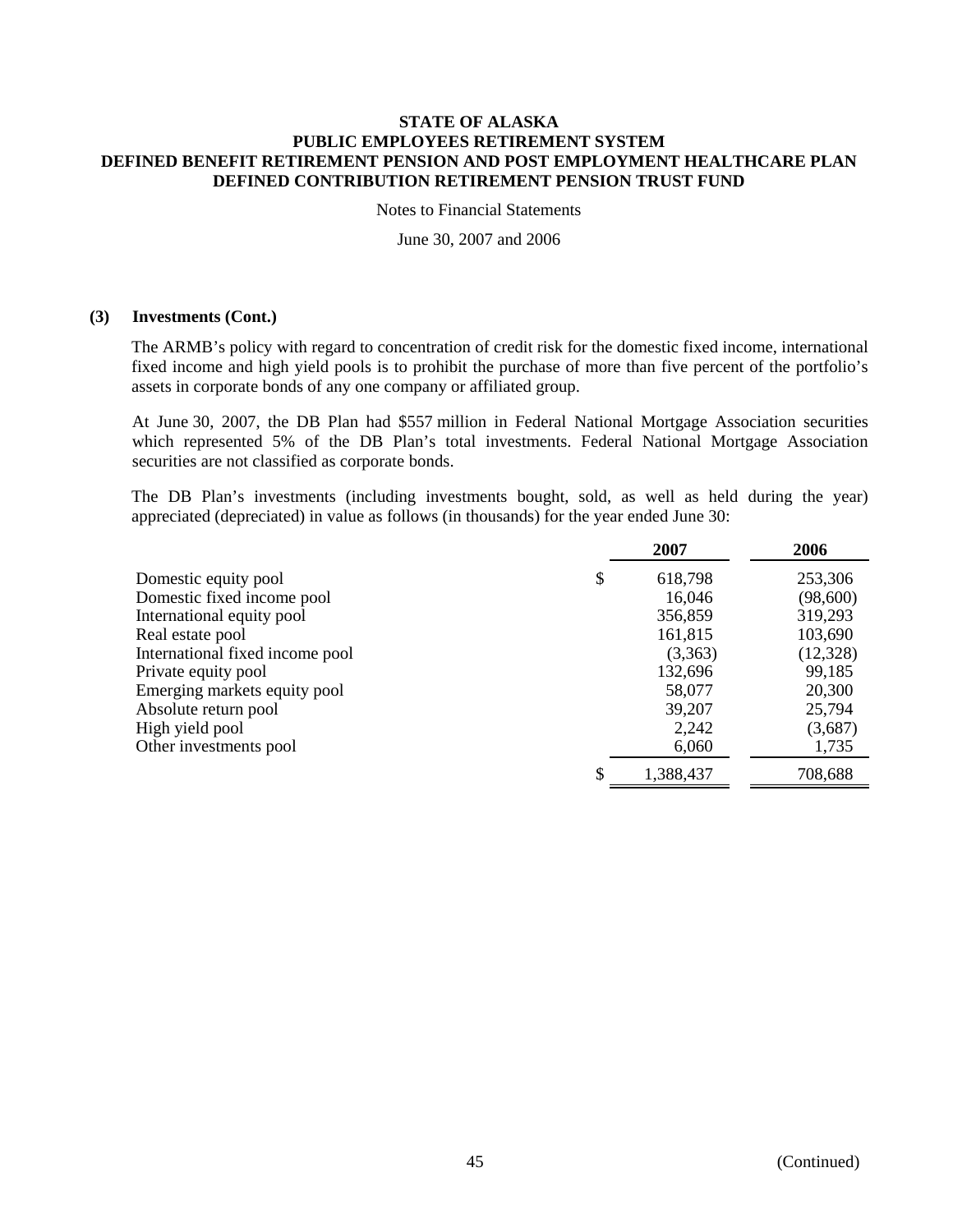Notes to Financial Statements

June 30, 2007 and 2006

# **(3) Investments (Cont.)**

## *Collective Investment Funds*

The DCR Pension Trust Fund's investments include the following collective investment funds at June 30:

|                                        |              |    | 2007   |    |                |
|----------------------------------------|--------------|----|--------|----|----------------|
|                                        | <b>Units</b> |    | Unit   |    | <b>Balance</b> |
|                                        | owned        |    | value  |    | (In thousands) |
| Global balanced fund                   | \$<br>3,486  | -S | 35.090 | -S | 122            |
| Alaska balanced trust                  | 2.169        |    | 33.828 |    | 73             |
| Brandes INST international equity fund | 75,900       |    | 26.700 |    | 2,027          |
| Citizens core growth fund              | 77,076       |    | 19.150 |    | 1,476          |
| Alaska target 2025 trust               | 1.011        |    | 12.649 |    | 13             |
| S&P 500 stock index fund               | 63,805       |    | 28.304 |    | 1,806          |
| Alaska long-term balanced trust        | 1.091        |    | 14.285 |    | 16             |
| Daily government/corporate bond fund   | 92           |    | 21.757 |    | $\mathcal{D}$  |
| T. Rowe Price small cap stock trust    | 36,179       |    | 46.090 |    | 1,668          |
| Money market fund                      | 42,155       |    | 1.000  |    | 42             |
| Unallocated Deposits in Transit        |              |    |        |    | 103            |
| Total collective investment funds      |              |    |        |    | 7,348          |

# **(4) Foreign Exchange, Foreign Exchange Contracts and Off-Balance Sheet Risk**

The international fixed income and international equity pool's investment income includes the following at June 30:

|                                                 | 2007       | 2006       |
|-------------------------------------------------|------------|------------|
| Net realized gain on foreign currency           | 43.067.735 | 21.661.967 |
| Net unrealized gain (loss) on foreign currency  | (13.875)   | (26.077)   |
| Net realized gain on foreign exchange contracts | 215.198    | 252,345    |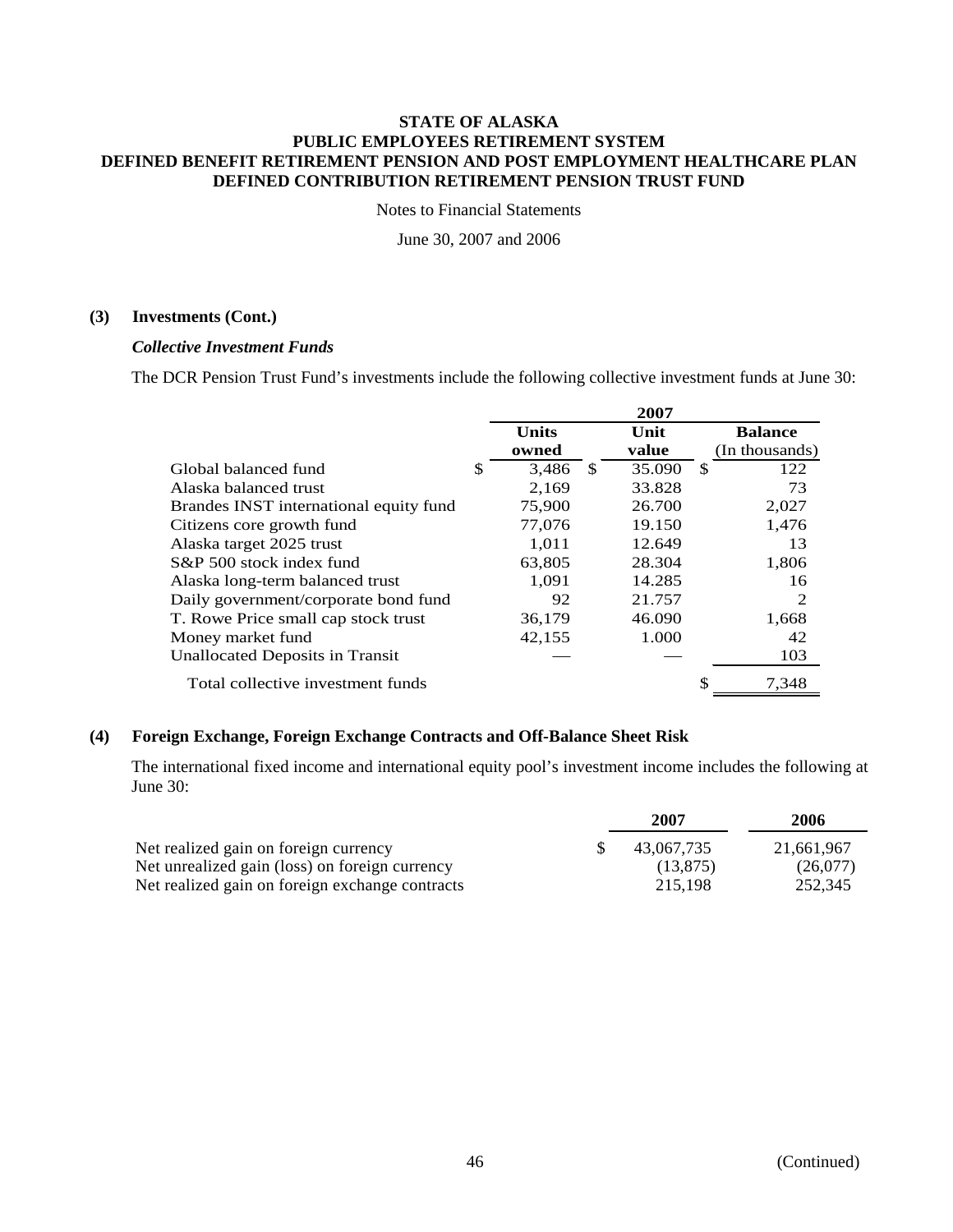Notes to Financial Statements

June 30, 2007 and 2006

# **(4) Foreign Exchange, Foreign Exchange Contracts and Off-Balance Sheet Risk (Cont.)**

The international equity pool includes foreign currency forward contracts to buy and sell specified amounts of foreign currencies at specified rates on specified future dates for the purpose of hedging existing security positions. The maturity periods for these contracts range from eight to one hundred and twenty-four days. The DB Plan had net unrealized gains (losses) with respect to such contracts, calculated using forward rates at June 30, as follows:

|                                            |   | 2007      | 2006      |
|--------------------------------------------|---|-----------|-----------|
| Contract sales                             |   | 1.379.172 | 2,976,479 |
| Less fair value                            |   | 1.370.948 | 2,984,540 |
| Net unrealized gains (losses) on contracts | S | 8.224     | (8.061    |
|                                            |   |           |           |

The counterparties to the foreign currency forward contracts consist of a diversified group of financial institutions. Credit risk exposure exists to the extent of nonperformance by these counterparties; however, the risk of default is considered to be remote. The market risk is limited to the difference between contractual rates and forward rates at the balance sheet date.

## **(5) Securities Lending**

Alaska Statute 37.10.071 authorizes the ARMB to lend assets, under an agreement and for a fee, against deposited collateral of equivalent fair value. The ARMB has entered into an agreement with State Street Corporation (the Bank) to lend equity and domestic fixed income securities. The Bank, acting as the ARMB's agent under the agreement, transfers securities to broker agents or other entities for collateral in the form of cash or securities and simultaneously agrees to return the collateral for the same securities in the future.

At June 30, 2007 and 2006, the fair value of securities on loan allocable to the DB Plan's invested assets totaled \$1,226,646,651 and \$915,963,861, respectively. There is no limit to the amount that can be loaned and the ARMB is able to sell securities on loan. International equity security loans are collateralized at not less than 105% of their fair value. All other security loans are collateralized at not less than 102% of their fair value. Loaned securities and collateral is marked to market daily and collateral is received or delivered the following day to maintain collateral levels.

Cash collateral in the amount of \$1,191,167,776 is invested in a registered 2(a) -7 money market fund. Maturities of investments in the money market fund generally did not match the maturities of the loaned securities because the lending agreements are terminable at will. Collateral securities in the amount of \$72,719,147 may be pledged or sold upon borrower default. Since the ARMB does not have the ability to pledge or sell securities collateral unless the borrower defaults, they are not recorded on the financial statements. Securities on loan, cash collateral and cash collateral payable are recorded on the financial statements at fair value. The Bank, the DB Plan and the borrower receive a fee from earnings on invested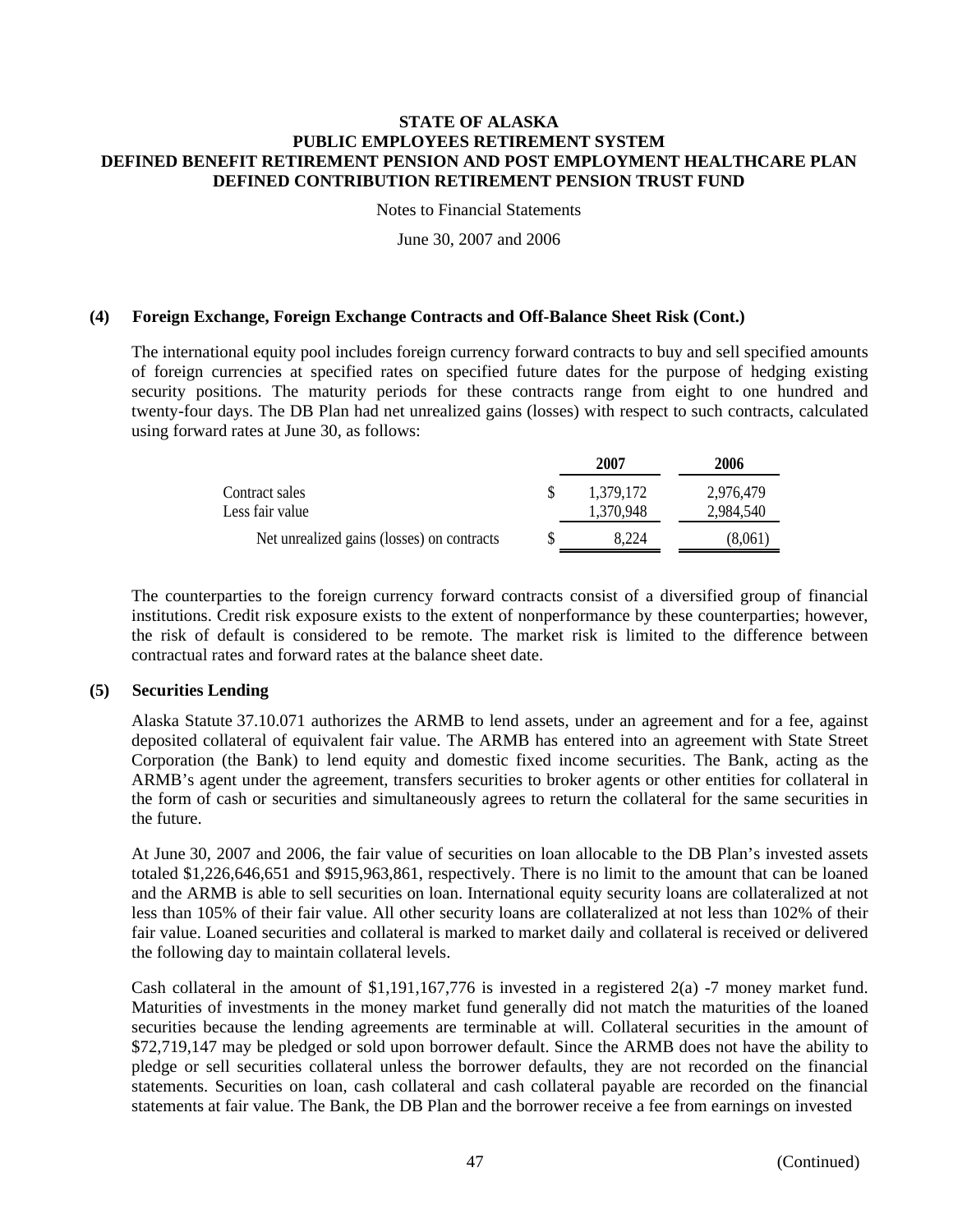Notes to Financial Statements

June 30, 2007 and 2006

# **(5) Securities Lending (Cont.)**

collateral. The Bank and the DB Plan share a fee paid by the borrower for loans not collateralized with cash.

There is limited credit risk associated with the lending transactions since the ARMB is indemnified by the Bank against any loss resulting from counterparty failure or default on a loaned security or its related income distributions. The Bank further indemnifies the ARMB against loss due to borrower rebates in excess of earnings on cash collateral. Indemnifications are subject to limitations relating to war, civil unrest or revolution, or beyond the reasonable control of the Bank.

For the years ended June 30, 2007 and 2006, there were no losses incurred as a result of securities lending transactions and there were neither significant violations of legal or contractual provisions nor failures by any borrowers to return loaned securities.

# **(6) Transfer to Retirement Systems**

During fiscal year 2006, a review was conducted of all medical reserve amounts in the Retiree Health Fund. An analysis was conducted which considered: (1) the medical portion of net assets held in trust for benefits and other purposes, (2) prior and current year amounts incurred but not paid, (3) the amount necessary for the contingency reserve, and (4) the amount necessary for a premium stabilization reserve. Such an analysis is conducted periodically to determine that reserves are adequate, but not excessive. The result was no excess reserve balances over those deemed necessary for the continued operation of the Retiree Health Fund. No review or transfer occurred in fiscal year 2007.

# **(7) Funded Status and Funding Progress – DB Plan**

The funded status of the DB Plan is as follows:

| <b>Actuarial</b><br>Valuation | Actuarial<br>Value of | <b>Actuarial</b><br>Accrued<br><b>Liability</b><br>$(AAL)$ - | <b>Unfunded</b><br><b>Actuarial</b><br><b>Accrued</b><br><b>Liability</b> | <b>Funded</b> | Covered        | <b>UAAL</b> as a<br>percentage of<br>Covered |
|-------------------------------|-----------------------|--------------------------------------------------------------|---------------------------------------------------------------------------|---------------|----------------|----------------------------------------------|
| Date                          | <b>Assets</b>         | <b>Entry Age</b>                                             | (UAAL)                                                                    | <b>Ratio</b>  | <b>Payroll</b> | <b>Payroll</b>                               |
| June 30, 2006                 | \$2,709,843           | 11,455,015                                                   | 8,745,172                                                                 | 23.7%         | \$1,590,693    | 549.8%                                       |

Actuarial valuations of an ongoing plan involve estimates of the value of reported amounts and assumptions about the probability of occurrence of events far into the future. Examples include assumptions about future employment, mortality, and healthcare cost trend. Actuarially determined amounts are subject to continual revisions as actual results are compared with past expectations and new estimates are made about the future. The schedule of funding progress, presented as required supplementary information following the notes to the financial statements, present multi-year trend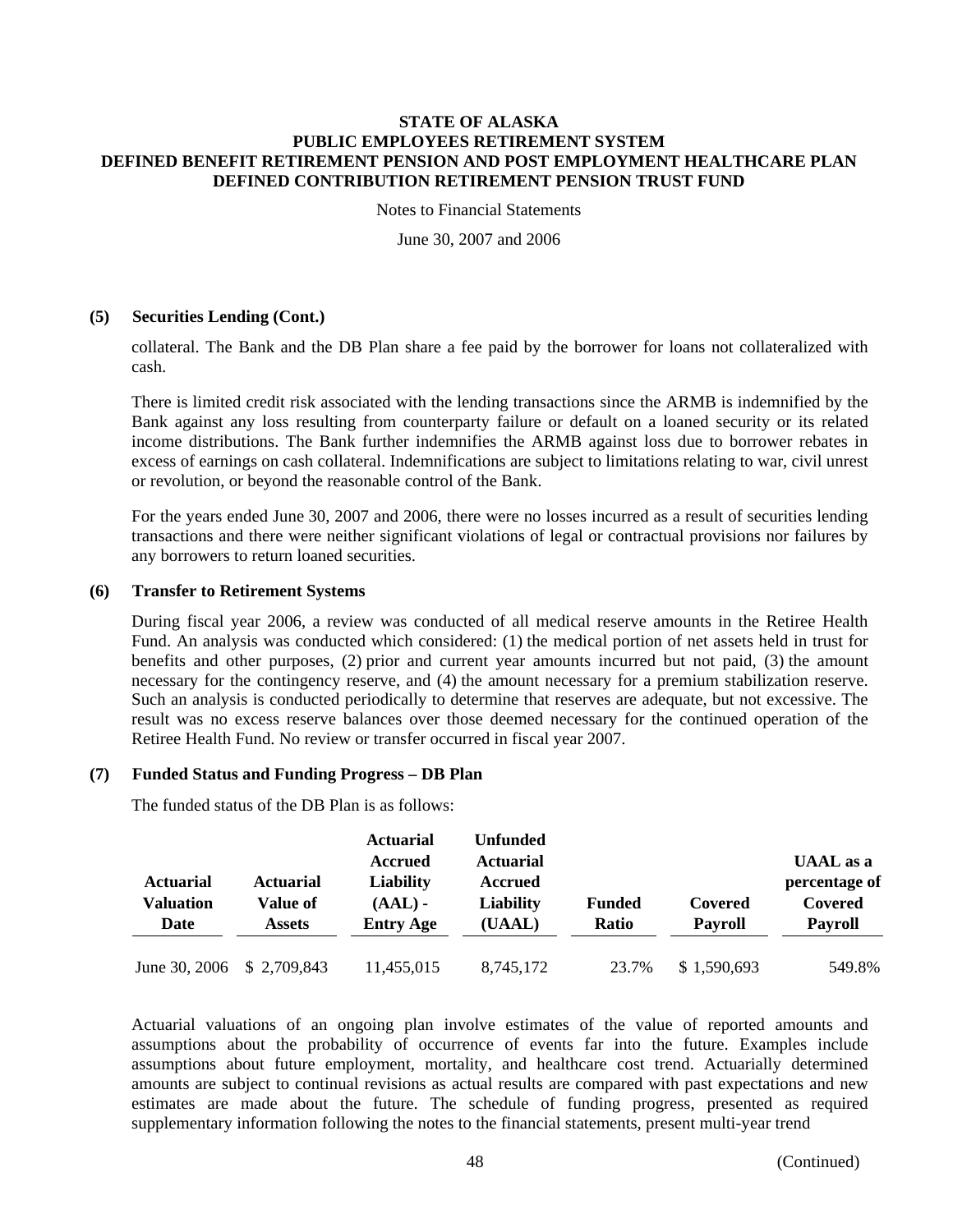Notes to Financial Statements

June 30, 2007 and 2006

# **(7) Funded Status and Funding Progress – DB Plan (Cont.)**

information about whether the actuarial values of plan assets are increasing or decreasing over time relative to the actuarial accrued liabilities for benefits.

The accompanying schedule of employer contributions presents trend information about the amounts contributed to the plan by employers in comparison to the actuarially required contribution (ARC), an amount that is actuarially determined in accordance with the parameters of GASB 43. The ARC represents a level of funding that, if paid on an on-going basis, is projected to cover normal cost for each year and amortize any unfunded actuarial liabilities (or funding excess) over a period not to exceed thirty years.

Projections of benefits for financial report purposes are based on the substantive plan (the plan as understood by the employer and plan members) and include the types of benefits provided at the time of each valuation and the historical pattern of sharing benefit costs between the employer and plan members to that point. The actuarial method and assumptions used include techniques that are designed to reduce the effects of short-term volatility in actuarial accrued liabilities and the actuarial value of assets, consistent with the long-term perspective of the calculations. Additional information as of the latest actuarial valuation follows:

| Valuation date                | June 30, 2006                   |
|-------------------------------|---------------------------------|
| Actuarial cost method         | Entry age normal                |
| Amortization method           | Level percentage of pay, closed |
| Remaining amortization period | 24 years                        |
| Asset valuation method        | 5 year smoothed market          |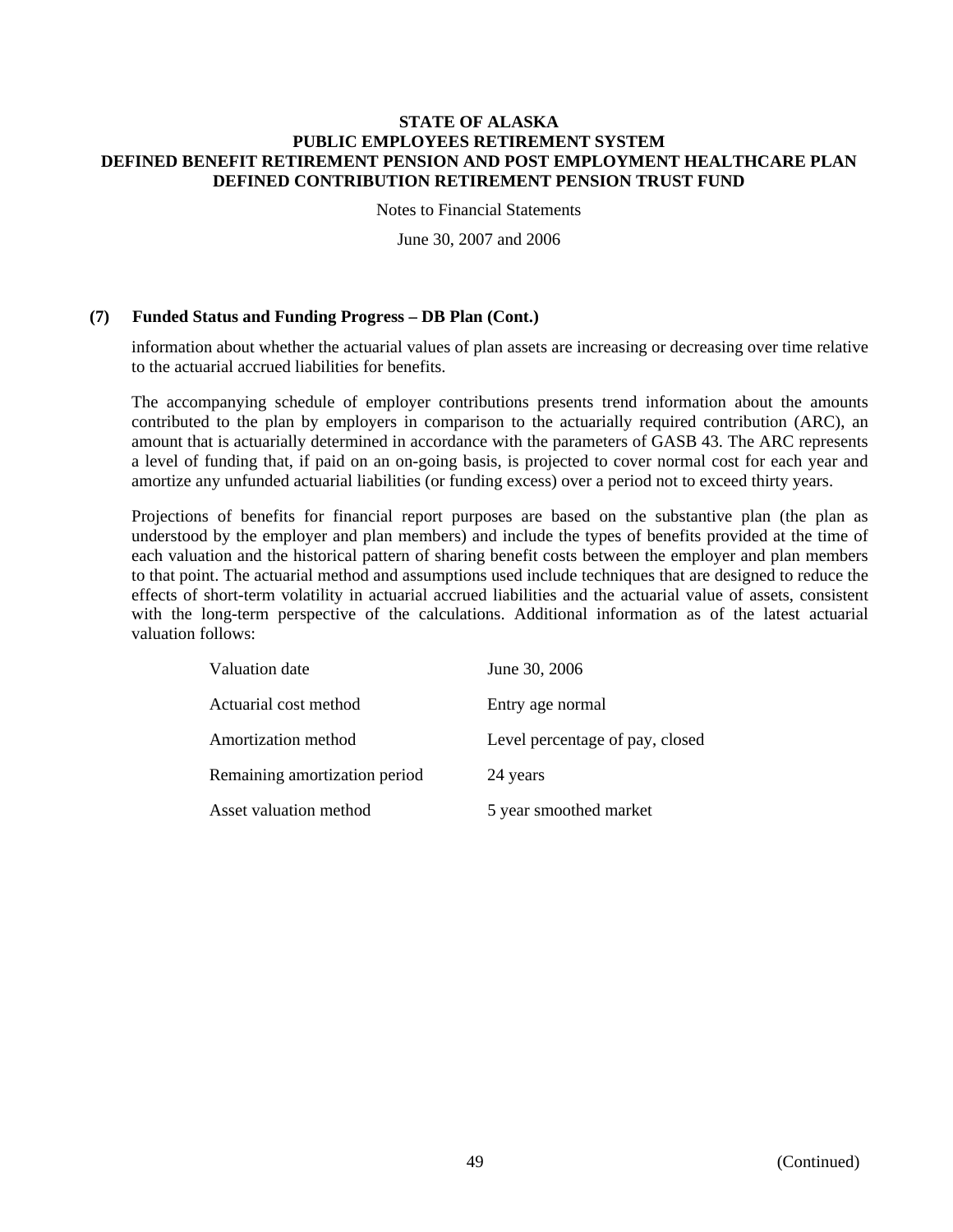Notes to Financial Statements

June 30, 2007 and 2006

# **(7) Funded Status and Funding Progress – DB Plan (Cont.)**

Actuarial Assumptions

Investment rate of return 4.50%

Health cost trend –

|                  | <b>Medical</b> | <b>Prescription Drugs</b> |
|------------------|----------------|---------------------------|
| <b>FY07</b>      | 9.0%           | 13.0%                     |
| <b>FY08</b>      | 8.5%           | 12.0%                     |
| FY <sub>09</sub> | 8.0%           | 11.0%                     |
| <b>FY10</b>      | 7.5%           | 10.0%                     |
| FY11             | 7.0%           | 9.0%                      |
| FY12             | 6.5%           | 8.0%                      |
| <b>FY13</b>      | 6.0%           | 7.0%                      |
| FY14             | 5.5%           | 6.0%                      |
| FY15             | 5.0%           | 5.0%                      |
| FY16 and later   | 5.0%           | 5.0%                      |
|                  |                |                           |

GASB 43 requires that the discount rate used in the actuarial valuation be the estimated long-term yield on investments that are expected to finance post employment benefits. Depending on the method by which a plan is financed, the relevant investments could be plan assets, employer assets, or a combination of plan and employer assets. The investment return should reflect the nature and the mix of both current and expected investments and the basis used to determine the actuarial value of assets.

PERS' retiree healthcare benefits are partially funded. GASB 43 outlines two reasonable methods of developing a blended discount rate when a plan is partially funded. These methods base the proportion of assumed plan and employer asset returns on 1) the funded ratio and 2) the percentage of annual required contributions actually being contributed to the plan. The State of Alaska has utilized the second methodology to develop a discount rate of 4.50% as of June 30, 2006 to be used for fiscal year 2007 disclosure.

## **(8) Commitments and Contingencies**

## *Commitments*

The ARMB entered into an agreement through an external investment manager to provide capital funding for a domestic equity limited partnership. At June 30, 2007, the DB Plan's share of the unfunded commitment totaled \$8,892,586. This commitment can be withdrawn annually in December with ninety days notice.

The ARMB entered into agreements through external investment managers to provide capital funding for limited partnerships as it continues to build the private equity portfolio. At June 30, 2007, the DB Plan's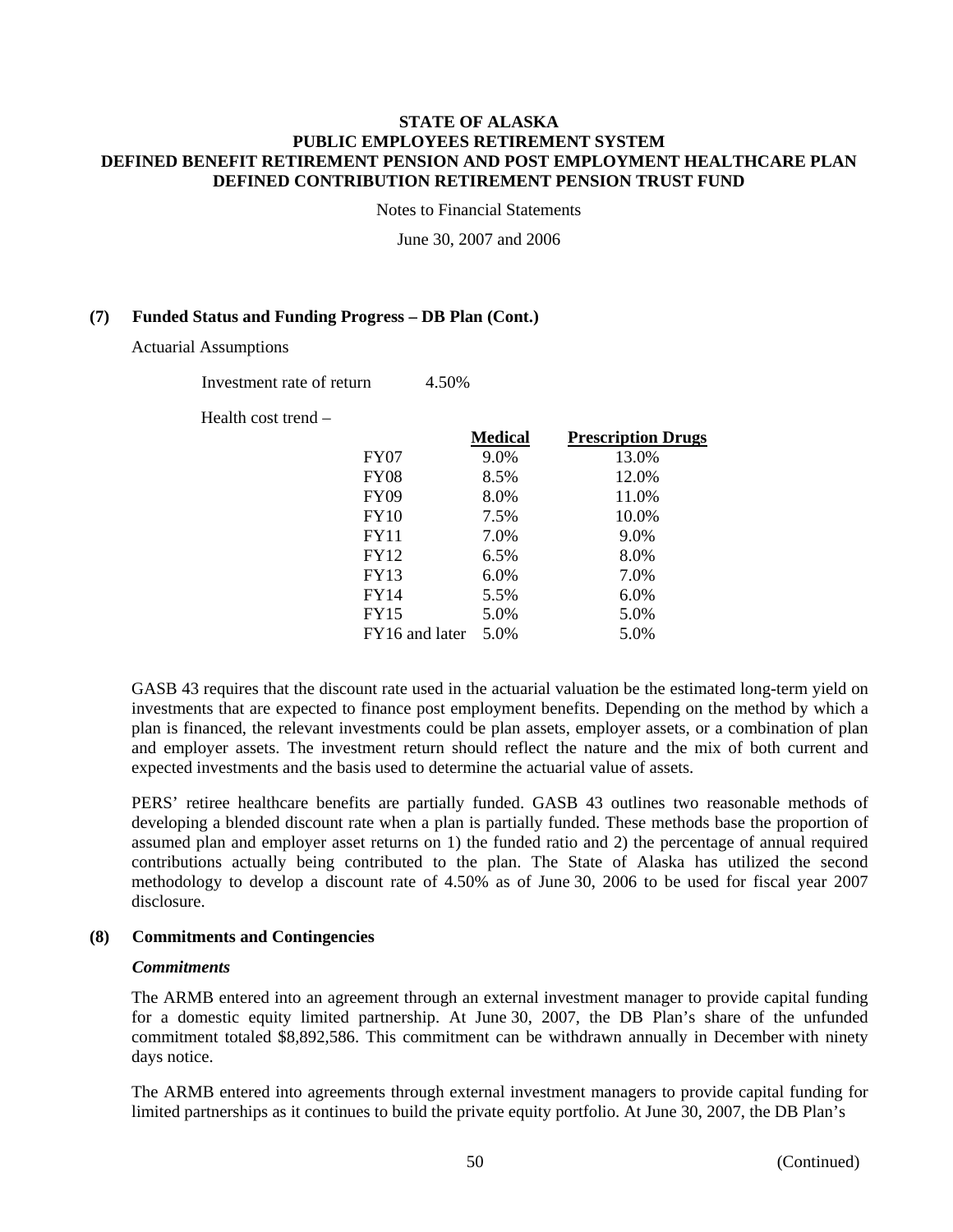Notes to Financial Statements

June 30, 2007 and 2006

# **(8) Commitments and Contingencies (Cont.)**

share of these unfunded commitments totaled \$495,067,445. These commitments are estimated to be paid through 2014.

The ARMB entered into an agreement through an external investment manager to provide capital funding for a limited partnership as it continues to build the other investment portfolio. At June 30, 2007, the DB Plan's share of this unfunded commitment totaled \$62,924,790 to be paid through the year 2017.

The ARMB entered into agreements through external investment managers to provide capital funding for real estate investments as it continues to build the real estate portfolio. At June 30, 2007, the DB Plan's share of these unfunded commitments totaled \$318,407,443 to be paid through the year 2011.

# *Contingencies*

The Department of Administration determined that statutory changes were needed to ensure that the Defined Benefit Retiree Health Program is funded in compliance with the Internal Revenue Code. Consequently, during the fiscal year 2007 legislative session, a law was enacted that created the Alaska Retiree Health Care Trusts (ARHCT), two separate irrevocable trusts. Senate Bill 123 (SB 123), effective June 7, 2007, directs all separately calculated employer contributions for the retiree health benefits, and appropriations, earning and reserves for payment of retiree medical obligations, to be credited to the ARHCT. Pursuant to SB 123, Treasury and the Department of Administration established and implemented the ARHCT effective as of July 1, 2007. The ARHCT will be funded through contributions from employers and premiums paid by retirees.

The Department of Administration intends to seek a tax determination letter from the Internal Revenue Service during the filing cycle beginning on February 1, 2008, and ending on January 31, 2009, concerning the status of the pension plans it administers as qualified governmental plans under Internal Revenue Code Sections 401(a) and 414(d). The Department of Administration also intends to seek private letter rulings regarding the status of the ARHCT. Finally, The Department of Administration intends to seek rulings and/or guidance from the Internal Revenue Service with respect to the prior structure of the Defined Benefit Retiree Health Program. As a result, invested assets may need to be reallocated between net assets available for pension benefits and net assets available for retiree health benefits, which could require a transfer of assets included in the accompanying schedule of invested assets into the ARHCT. At this time, The Department of Administration is unable to predict the exact timing of the making of its intended filing with the Internal Revenue Service, the timing of any guidance that may be obtained from the Internal Revenue Service, the results or impact of such guidance on the statements of invested assets and changes therein, or the amount of a transfer, if any to the ARHCT.

Approximately 50 Plan members have filed administrative challenges to the DB Plan administrator's refusal to include leave cash-in payments in the compensation used to calculate the members' retirement benefits. The members were all first hired by DB Plan employers before July 1, 1977, and claim that they have a constitutional right, based on the DB Plan statutes in effect before that date, to have leave cash-in payments included. The DB Plan's prior board, which heard appeals from decisions of the Plan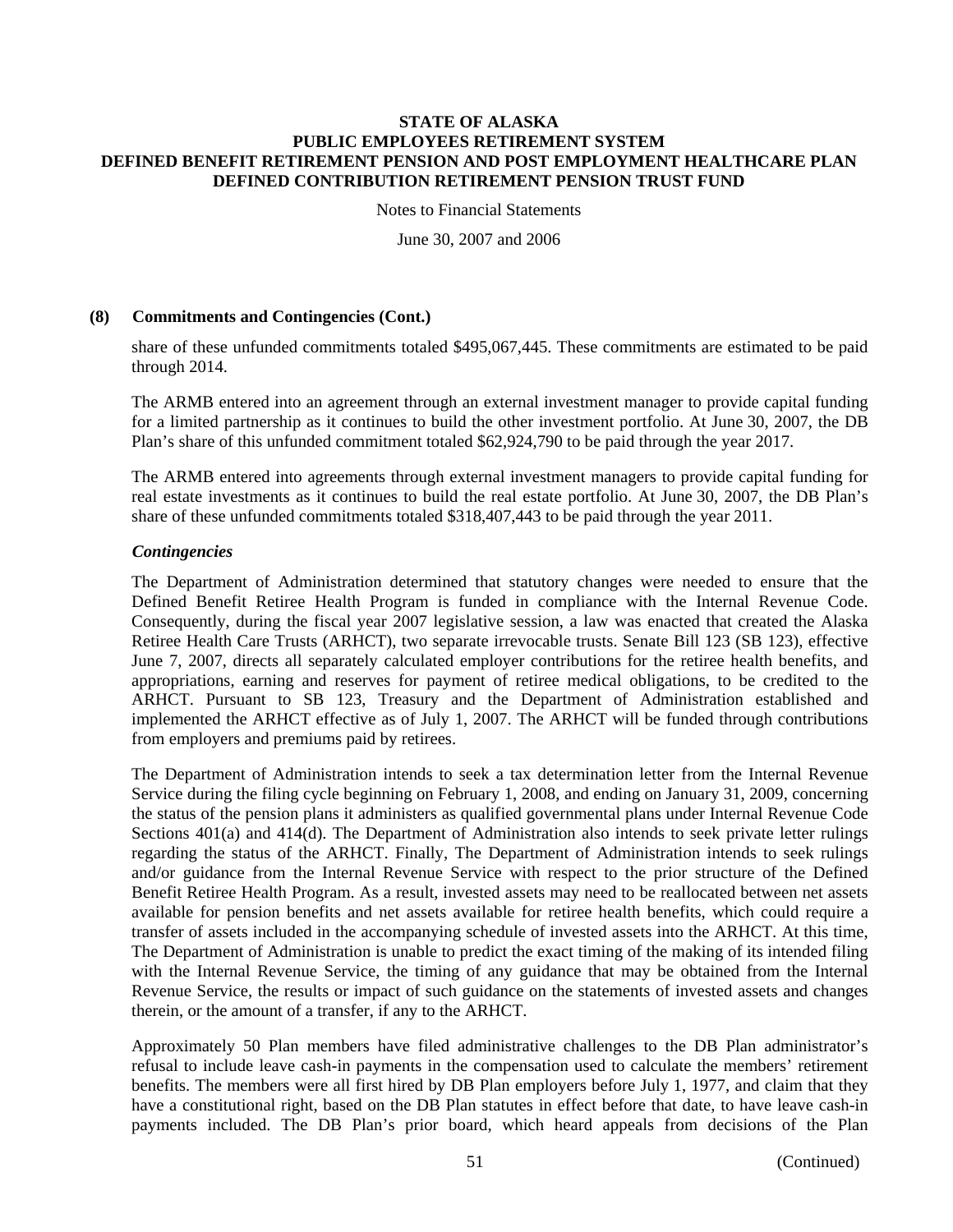Notes to Financial Statements

June 30, 2007 and 2006

## **(8) Commitments and Contingencies (Cont.)**

administrator, had ruled on two of the appeals, and those rulings had in turn been appealed to the Alaska Superior Court. The remaining appeals have been stayed by the DB Plan's board. In addition, a class action lawsuit, raising the same issues, had been filed in the superior court, but has been put on hold until final resolution of the members' claim. On January 27, 2006, the Alaska Supreme Court decided one such member's case in the State's favor. The administrator intends to vigorously contest all of the remaining claims and believes that the State's success to date will result in dismissal of the remaining cases and pending claims. The Plan has not recorded an accrual related to any of these cases or pending claims, because an unfavorable outcome in these matters is, in management's opinion, not considered probable but rather only possible, and the potential loss, if any, cannot be reasonably estimated at this time. If an unfavorable outcome occurs, the costs would be passed through to employers through the normal contribution process.

The State was a defendant in a class action lawsuit involving a constitutional challenge to DB Plan statutes that provide a 10% cost of living adjustment (COLA) to retirees and other benefit recipients who reside in the state of Alaska. The plaintiffs claimed that these statutes violate the right to travel of nonresident benefit recipients, and therefore, the 10% COLA should be paid to all benefit recipients, regardless of residence. On summary judgment motions, the Superior Court first ruled in favor of the plaintiffs on the issue of whether, if the residency requirements are unconstitutional, the residency requirements are severable from the COLA statutes. On summary judgment motions addressing the constitutionality of the statutes, the Superior Court ruled against the state, holding that the COLA statutes violate the constitutional right to travel. The court ordered payment of COLA to retirees and survivors in high-cost areas of other states. The State appealed to the Alaska Supreme Court. The Superior Court ruled against the plaintiffs on the issue of past damages, and has cross-appealed to the Alaska Supreme Court. On December 29, 2006, the State received a favorable ruling from the Alaska Supreme Court that reversed the Superior Court's ruling against the plaintiffs on the issue.

An IRS assessment may eventually result from the statutory provision and the Plan's practice under which retiree medical benefits were paid to some survivors' spouses and dependents who were not eligible dependents under the IRC, or from the manner in which retiree health benefits were funded before June 6, 2007. However, management believes that any such assessment would be paid from the State's general fund, not from the Plan's assets. Furthermore, the Plan's statutes under which payment of medical benefits was made for ineligible dependents was corrected by SB 141, effective January 1, 2006, and the funding of retiree medical benefits was clarified and corrected by SB 123, which was effective June 6, 2007. Finally, although there were press reports of possible legal action regarding amendments to the PERS and TRS statutes by HB 161 (rehired retiree legislation), no litigation has been served on the Plan challenging provisions of that legislation. Management is not aware of any other specific unasserted claims or assessments against the Plan.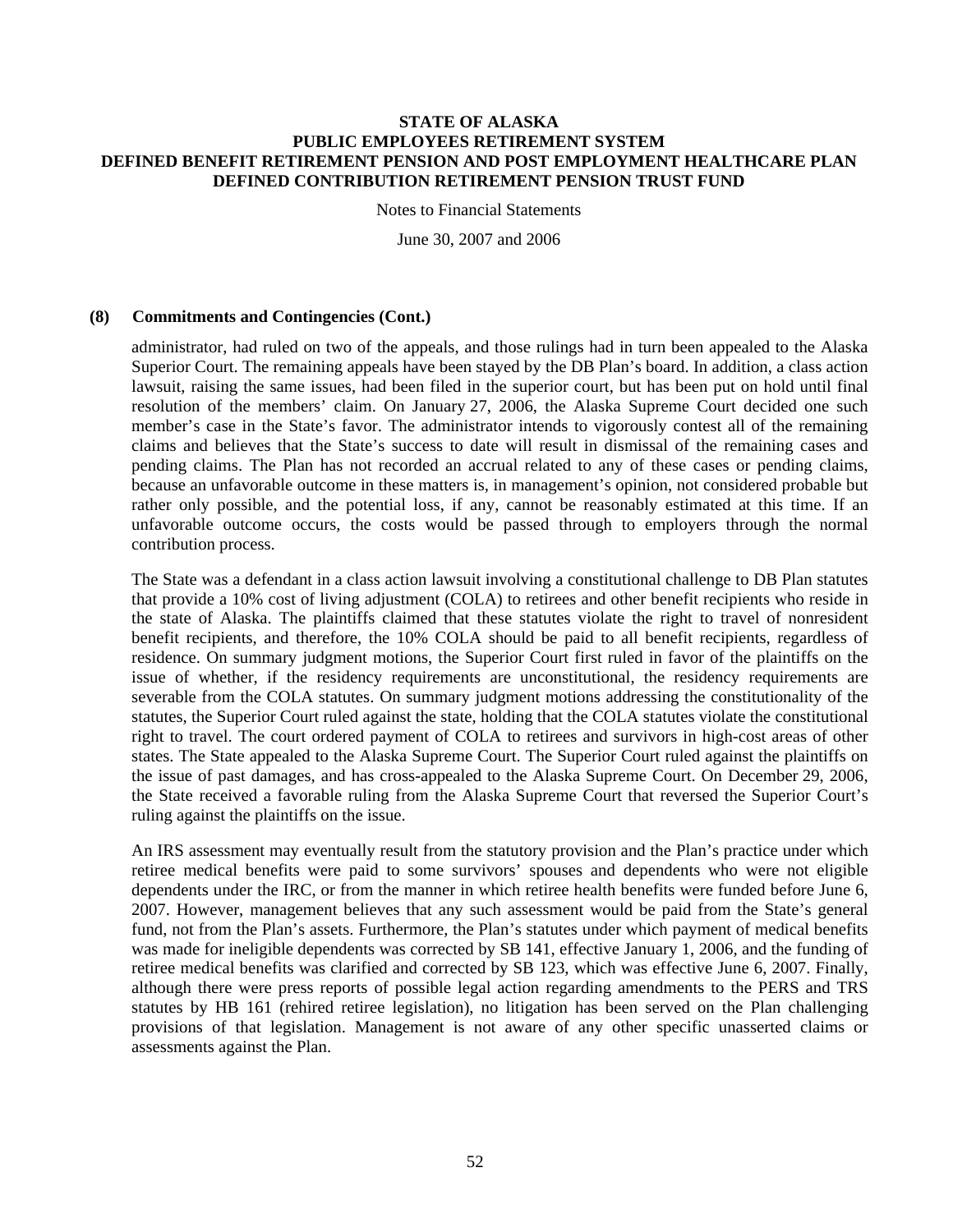Required Supplementary Information (Unaudited)

Schedule of Funding Progress

Pension Benefits

#### June 30, 2007

(Dollars in thousands)

# **Funding**

| <b>Actuarial</b><br>valuation<br>date as of<br>June 30 | Actuarial<br>value of<br>plan assets | <b>Actuarial</b><br>accrued<br>liabilities<br>(AAL) | excess (FE)<br>unfunded)<br>actuarial<br>accrued<br>liabilities)<br>(UAAL) | Funded<br>ratio | Covered<br>payroll | FE/(UAAL) as<br>a percentage<br>of covered<br>payroll |
|--------------------------------------------------------|--------------------------------------|-----------------------------------------------------|----------------------------------------------------------------------------|-----------------|--------------------|-------------------------------------------------------|
| 2001                                                   | \$<br>5,579,440                      | 5.528.026                                           | 51.414                                                                     | 100.9%          | 1.208.700          | 4.3%                                                  |
| 2002                                                   | 4.611.170                            | 6,133,182                                           | (1,522,012)                                                                | 75.2            | 1.245.054          | (122.2)                                               |
| 2003                                                   | 4.607.673                            | 6,330,541                                           | (1,722,868)                                                                | 72.8            | 1.300.041          | (132.5)                                               |
| 2004                                                   | 4,709,592                            | 6.711.507                                           | (2,001,915)                                                                | 70.2            | 1,305,670          | (153.3)                                               |
| 2005                                                   | 4.658.413                            | 7.087.191                                           | (2,428,778)                                                                | 65.7            | 1.404.043          | (173.0)                                               |
| 2006                                                   | 6,331,065                            | 8.094.043                                           | (1,762,978)                                                                | 78.2            | 1.590.693          | (110.8)                                               |

See accompanying notes to required supplementary information and independent auditors' report.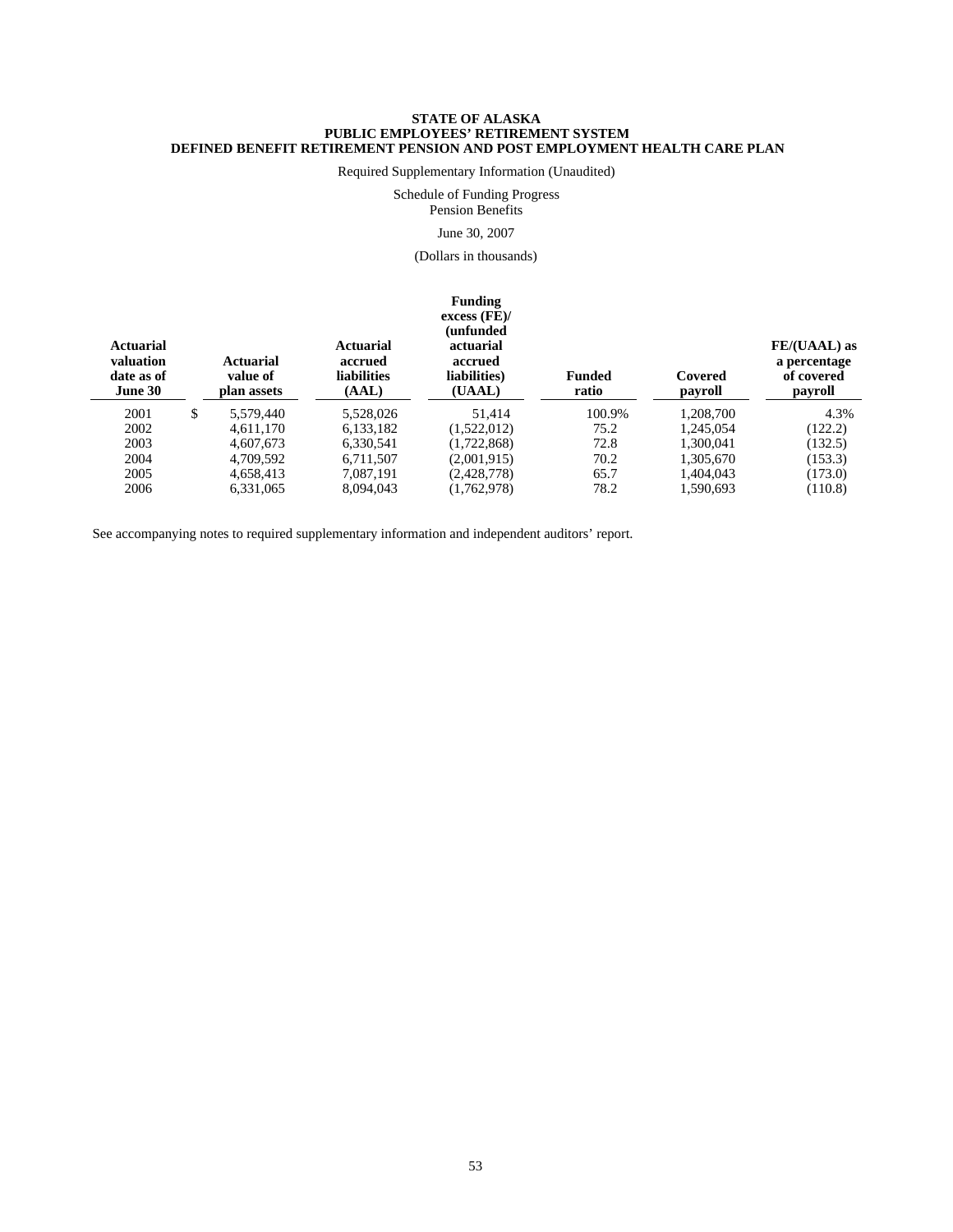Required Supplementary Information (Unaudited)

Schedule of Funding Progress Postemployment Healthcare Benefits

#### June 30, 2007

(Dollars in thousands)

#### **Funding excess (FE)/ (unfunded Actuarial Actuarial actuarial FE/(UAAL) as valuation Actuarial accrued accrued a percentage date as of value of liabilities liabilities) Funded Covered of covered June 30 plan assets (AAL) (UAAL) ratio payroll payroll** 2001 \$ 2,362,316 2,340,548 21,768 100.9% 1,208,700 1.8% 2002 2,801,663 3,726,409 (924,746) 75.2 1,245,054 (74.3) 2003 3,079,608 4,231,112 (1,151,504) 72.8 1,300,041 (88.6) 2004 3,320,822 4,732,409 (1,411,587) 70.2 1,305,670 (108.1) 2005 3,784,506 5,757,650 (1,973,144) 65.7 1,404,043 (140.5) 2006 2,709,843 11,455,015 (8,745,172) 23.7 1,590,693 (549.8)

See accompanying notes to required supplementary information and independent auditors' report.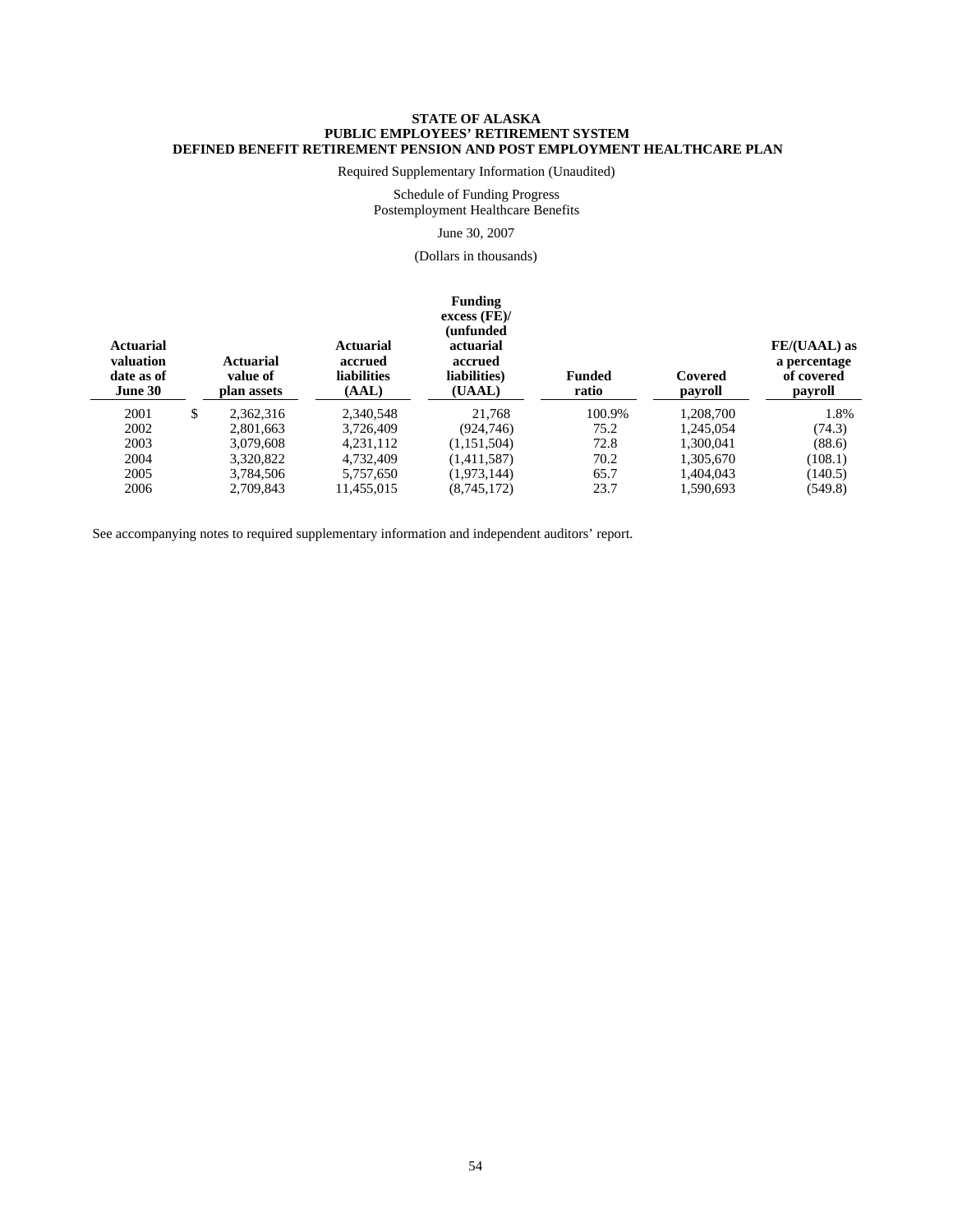Required Supplementary Information (Unaudited)

Schedule of Contributions from Employers and the State of Alaska Pension and Postemployment Healthcare Benefits

June 30, 2007

#### (Dollars in thousands)

|               | <b>Actuarial</b>        |    | <b>Annual required contribution</b> |                     | <b>Pension percentage</b><br>contributed |                | Postemployment<br>percentage contributed | healthcare     | <b>Total</b>          |                           |
|---------------|-------------------------|----|-------------------------------------|---------------------|------------------------------------------|----------------|------------------------------------------|----------------|-----------------------|---------------------------|
| Year<br>ended | valuation<br>date as of |    |                                     | Post-<br>employment |                                          | bv<br>employer | by State<br>of Alaska                    | bv<br>Employer | by State<br>of Alaska | percentage<br>contributed |
| June 30       | June 30 <sup>(1)</sup>  |    | <b>Pension</b>                      | healthcare          | Total                                    | (note 3)       | (note 3)                                 | (note 3)       | (note 3)              | (note 3)                  |
| 2002          | 1999                    | \$ | 65.485                              | 26.613              | 92,098                                   | 102.9%         | $-$ %                                    | 102.9%         | $-$ %                 | 102.9%                    |
| 2003          | 2000                    |    | 63.283                              | 26.651              | 89.934                                   | 110.3          |                                          | 110.3          |                       | 110.3                     |
| 2004          | 2001                    |    | 74.178                              | 31.407              | 105,585                                  | 100.0          |                                          | 100.0          |                       | 100.0                     |
| 2005          | 2002                    |    | 234.361                             | 142,393             | 376,754                                  | 47.3           | $-$                                      | 47.3           | $-$                   | 47.3                      |
| 2006          | 2003                    |    | 249.488                             | 166,749             | 416,237                                  | 61.0           | 4.4                                      | 61.0           | 4.4                   | 65.4                      |
| 2007          | 2005                    |    | 268,742                             | 189.495             | 458,237                                  | 73.2           | 4.1                                      | 73.2           | 4.1                   | 77.3                      |

 $(1)$  Actuarial valuation related to annual required contribution for fiscal year.

See accompanying notes to required supplementary information and independent auditors' report.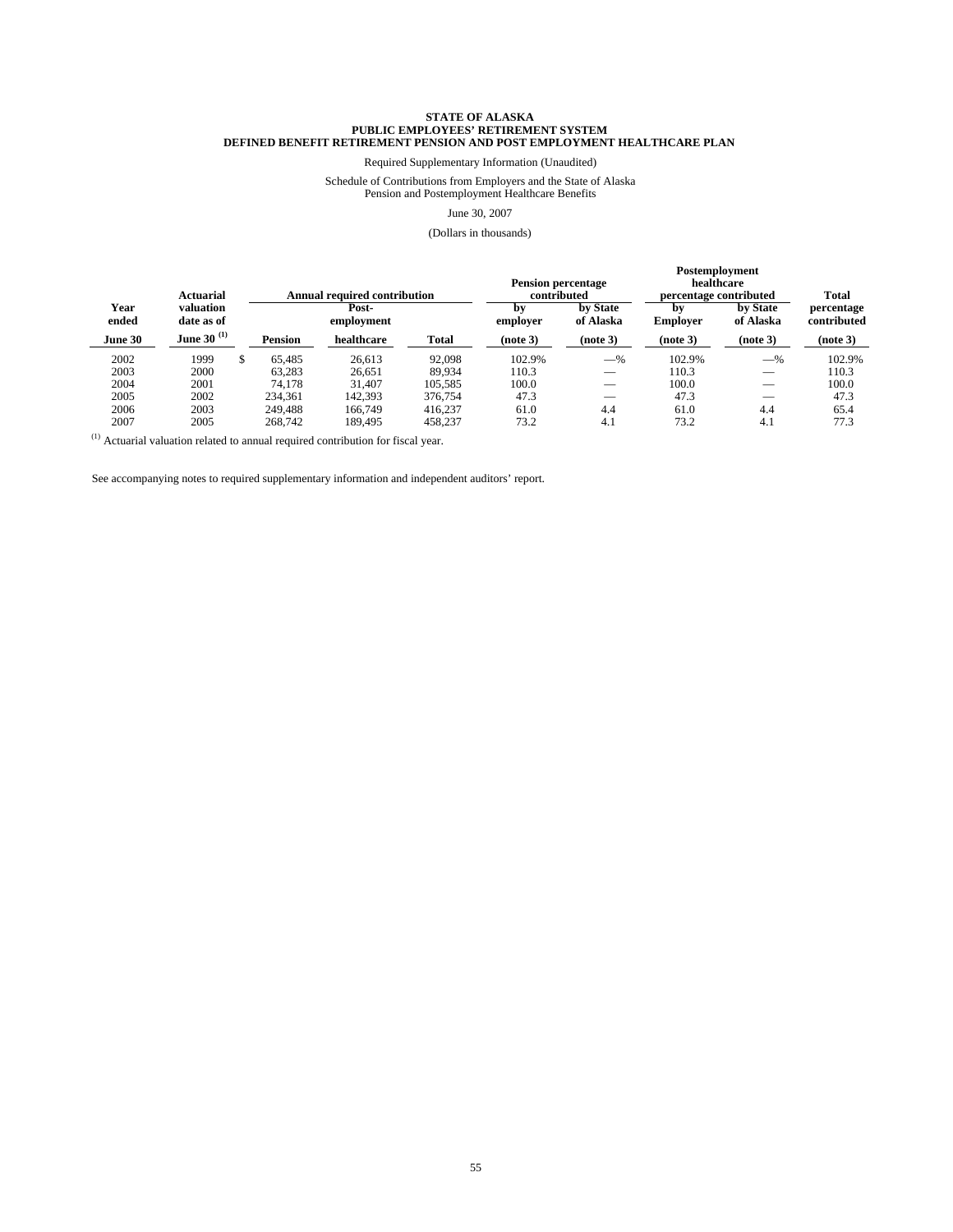Notes to Required Supplementary Information (Unaudited)

June 30, 2007

## **(1) Description of Schedule of Funding Progress**

Each time a new benefit is added which applies to service already rendered, an "unfunded actuarial accrued liability" is created. Laws governing the Plan require that these additional liabilities be financed systematically over a period of future years. Also, if actual financial experiences are less favorable than assumed financial experiences, the difference is added to the unfunded actuarial accrued liability.

In an inflationary economy, the value of the dollar is decreasing. This environment results in employee pay increasing in dollar amounts resulting in unfunded actuarial accrued liabilities increasing in dollar amounts, all at a time when the actual value of these items, in real terms, may be decreasing.

## **(2) Actuarial Assumptions and Methods**

The actuarial valuation was prepared by Buck Consultants. The significant actuarial assumptions used in the valuation as of June 30, 2006 are as follows:

- (a) Actuarial cost method entry age, unfunded actuarial accrued liability or funding excess amortized over a fixed 25-year period as a level percentage of expected payroll.
- (b) Valuation of assets recognizes 20% of the investment gain or loss in each of the current and preceding four years and phased in over the next five years. All assets are valued at market value. Valuation assets are constrained to a range of 80% to 120% of the market value of assets.
- (c) Valuation of medical and prescription drug benefits base claims cost rates are incurred healthcare cost expressed as a rate per member per year. Separate analysis is limited by the availability and credibility of cost and enrollment data for each component of cost. This valuation reflects nonprescription claims separated by Medicare status, including eligibility of free Part A coverage. Prescription costs are analyzed separately as in prior valuations. Administrative costs are assumed in the final per capita claims cost rates used for valuation purposes. Analysis to date on Medicare Part A coverage is limited since Part A coverage is not available by individual, nor is this status incorporated into historical claim data. Valuation assumes 7.5% of the current retiree population does not receive Part A coverage.
- (d) Investment return/Discount Rate 8.25% per year, compounded annually, net of expenses.
- (e) Salary scale inflation 3.5% per year. Peace Officer/Firefighter Merit 2.5% per year for the first 6 years of employment, 0.5% thereafter. Productivity 0.5% per year. Others: Merit – 5.5% per year grading down to 1.5% after 5 years; for more than 6 years of service, 1.0% grading down to 0%. Productivity  $-0.5%$  per year.
- (f) Payroll Growth 4.0% per year.
- (g) Total inflation total inflation as measured by the Consumer Price Index for urban and clerical workers for Anchorage is assumed to increase 3.5% annually.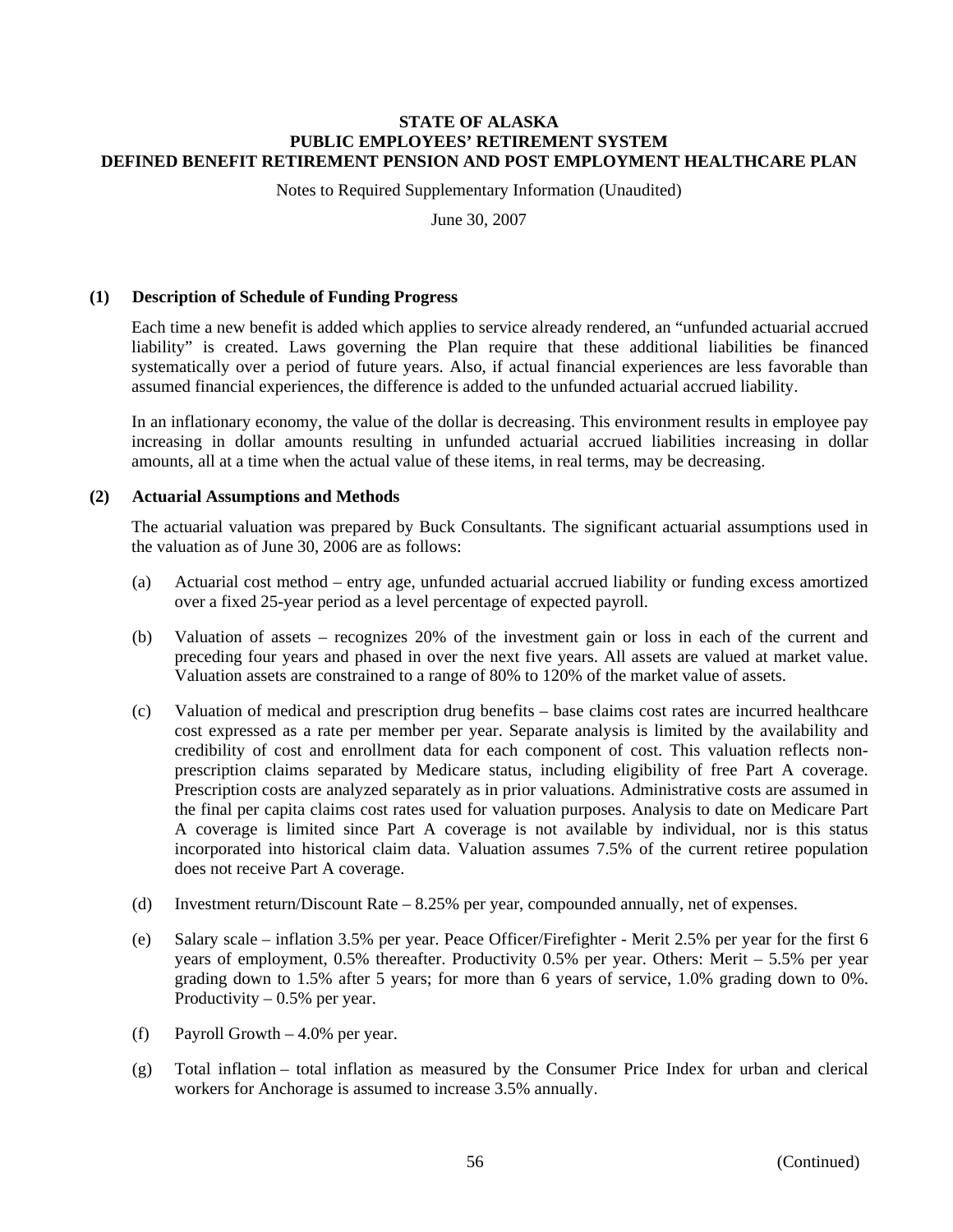Notes to Required Supplementary Information (Unaudited)

June 30, 2007

## **(2) Actuarial Assumptions and Methods (Cont.)**

- (h) Mortality (Pre-retirement) Peace Officer/Firefighters: 1994 Group Annuity Mortality Basic Table for males and females, 1994 base year. Others: based upon the 2001-2005 actual experience. 42% of 1994 Group Annuity Table 1994 Base Year for males and females. Deaths are assumed to be occupation 75% of the time for Peace Officer/Firefighters, 50% of the time for Others.
- (i) Mortality (Post-retirement) 1994 Group Annuity Table Base Year for males and females, 1994 Base year.
- (j) Turnover based upon the 2001–2005 actual withdrawal experience.
- (k) Disability incidence rates based upon the 2001–2005 actual experience. Post–disability mortality in accordance with the 1974 Pension Benefit Guaranty Corporation Disability Mortality Table to reflect mortality of those receiving disability benefits under Social Security. Disabilities are assumed to be occupational 75% of the time for Peace Officers/Firefighters, 50% of the time for Others.
- (l) Retirement retirement rates based on the 2001–2005 actual experience. Deferred vested members are assumed to retire at their earliest retirement date.
- (m) Marriage and age difference wives are assumed to be three years younger than husbands. 80% of male members and 70% of female members are assumed to be married.
- (n) Dependent children benefits to dependent children have been valued assuming members who are married and between the ages of 25 and 45 have two dependent children.
- (o) Contribution refunds 15% of those terminating are assumed to have their contributions refunded.
- (p) Cost of Living Allowance (COLA) of those benefit recipients who are eligible for the COLA, 60% are assumed to remain in Alaska and receive the COLA.
- (q) Post-Retirement Pension Adjustment (PRPA) 50% and 75% of assumed inflation, of 1.75% and 2.625% respectively, is valued for the annual automatic PRPA as specified in the statute.
- (r) Expenses all expenses are included in the investment return assumption.
- (s) Part–time status part–time members are assumed to earn 1.00 years of credited service per year for Peach Officer/Firefighters and 0.65 years for credited service per year for Other members.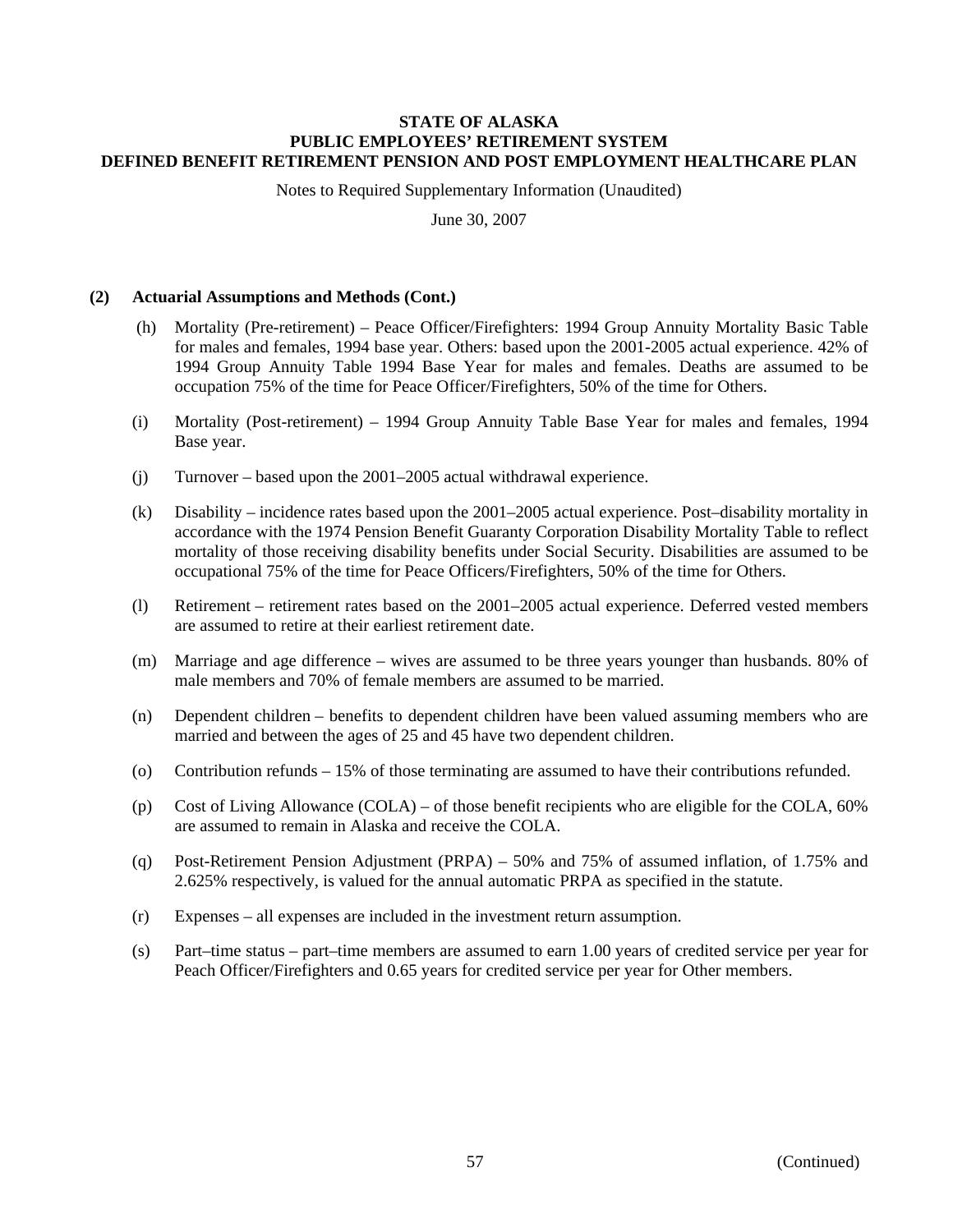Notes to Required Supplementary Information (Unaudited)

June 30, 2007

## **(2) Actuarial Assumptions and Methods (Cont.)**

(t) Per capita claims cost – sample claims cost rates for FY07 medical benefits are shown below:

|                      | <b>Medical</b> | <b>Prescription Drugs</b> |
|----------------------|----------------|---------------------------|
| Total                | \$9,095        | \$2,414                   |
| Medicare Part A & B  | \$8,133        | N/A                       |
| Medicare Part B Only | \$7.171        | N/A                       |
| Medicare Part D      | N/A            | 516                       |

# (u) Health cost trend –

|                | <b>Medical</b> | <b>Prescription</b> |
|----------------|----------------|---------------------|
| FY07           | 9.0%           | 13.0%               |
| <b>FY08</b>    | 8.5            | 12.0                |
| <b>FY09</b>    | 8.0            | 11.0                |
| <b>FY10</b>    | 7.5            | 10.0                |
| <b>FY11</b>    | 7.0            | 9.0                 |
| <b>FY12</b>    | 6.5            | 8.0                 |
| <b>FY13</b>    | 6.0            | 7.0                 |
| FY14           | 5.5            | 6.0                 |
| <b>FY15</b>    | 5.0            | 5.0                 |
| FY16 and later | 5.0            | 5.0                 |

For the June 30, 2005 valuation, graded Healthcare Cost Trend Rates (HCCTR) were reinitialized. A survey of healthcare trends in the past year has revealed a general lowering of HCCTR. No reinitialization is required this year, so the trend rates will follow the same pattern as of the 2005 valuation.

| (v) | Aging Factors – | <u>Age</u> | <b>Medical</b> | <b>Prescription Drugs</b> |
|-----|-----------------|------------|----------------|---------------------------|
|     |                 | $0 - 44$   | 2.0%           | 4.5%                      |
|     |                 | 45-54      | 2.5%           | 3.5%                      |
|     |                 | 55-64      | 3.5%           | 3.0%                      |
|     |                 | 65-74      | 4.0%           | 1.5%                      |
|     |                 | 75-84      | 1.5%           | 0.5%                      |
|     |                 | $85+$      | 0.5%           | $0.0\%$                   |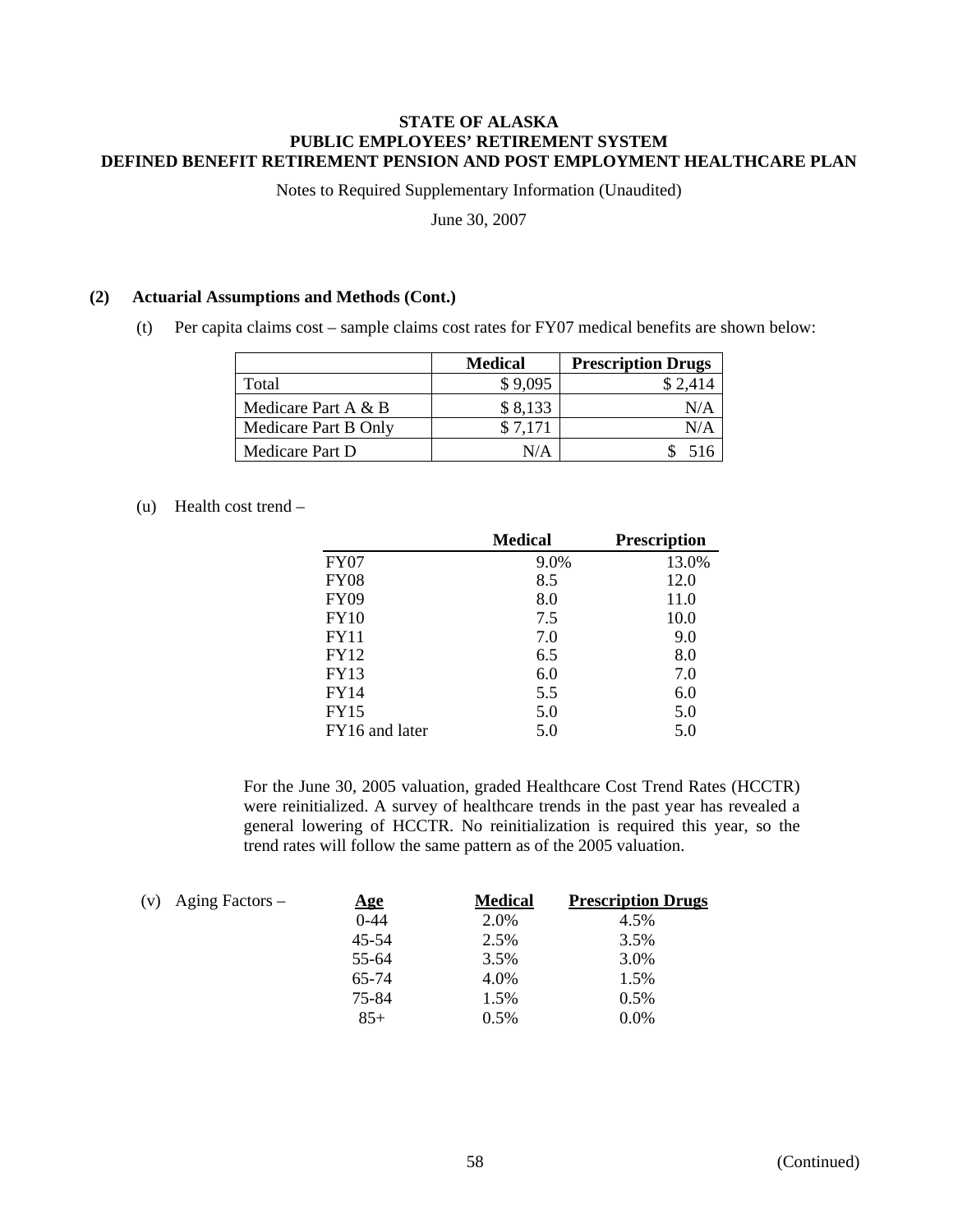Notes to Required Supplementary Information (Unaudited)

June 30, 2007

# **(2) Actuarial Assumptions and Methods (Cont.)**

(w) Retired member contributions for medical Benefits – currently contributions are required for PERS members who are under age 60 and have less than 30 years of service (25 for Peace Officer/ Firefighter). Eligible Tier 1 members are exempt from contribution requirements. Annual FY07 contributions based on monthly rates shown below for calendar 2006 and 2007 are assumed based on the coverage category for current retirees. The composite rate shown is used for current active and inactive members assumed to retire prior to age 60 with less than 30 years of service:

| <b>Coverage Category</b> | Calendar 2007<br><b>FY07 Annual</b><br><b>Monthly</b><br><b>Contribution</b><br><b>Contribution</b> |    |       | Calendar<br>2006 Monthly<br>Contribution |
|--------------------------|-----------------------------------------------------------------------------------------------------|----|-------|------------------------------------------|
| <b>Retiree Only</b>      | 7,080                                                                                               | S  | 590   | 590                                      |
| Retiree and Spouse       | 14,148                                                                                              |    | 1.179 | 1,179                                    |
| Retiree and Child(ren)   | 9.996                                                                                               | J) | 883   | 883                                      |
| Retiree and Family       | 17,076                                                                                              | S  | 1.423 | \$<br>1,423                              |
| Composite                | 10.512                                                                                              |    | 876   | 876                                      |

(x) Trend Rate for Retired Member Contributions  $-$ 

| (x) | Trend Rate for Retired Member Contributions - | <b>FY08</b>    | 8.0% |
|-----|-----------------------------------------------|----------------|------|
|     |                                               | <b>FY09</b>    | 7.7% |
|     |                                               | FY10           | 7.3% |
|     |                                               | <b>FY11</b>    | 7.0% |
|     |                                               | <b>FY12</b>    | 6.7% |
|     |                                               | <b>FY13</b>    | 6.3% |
|     |                                               | <b>FY14</b>    | 6.0% |
|     |                                               | <b>FY15</b>    | 5.7% |
|     |                                               | FY16           | 5.3% |
|     |                                               | FY17 and later | 5.0% |

Graded trend rates for retired member medical contributions were reinitialized for the June 30, 2005 valuation. A study of the required contribution history along with assumptions related to the impact of recent accounting regulations leads us to recommend the new assumptions above for the contribution trends. Note that actual FY07 retired member medical contributions are reflected in the valuation so trend on such contribution during FY07 is not applicable.

The assumptions and methods, when applied in combination, fairly represent past and anticipated future experience of the Plan. The foregoing actuarial assumptions are based on the presumption that the Plan will continue. Were the Plan to terminate, different actuarial assumptions and other factors might be applicable in determining the actuarial present value of accumulated benefits.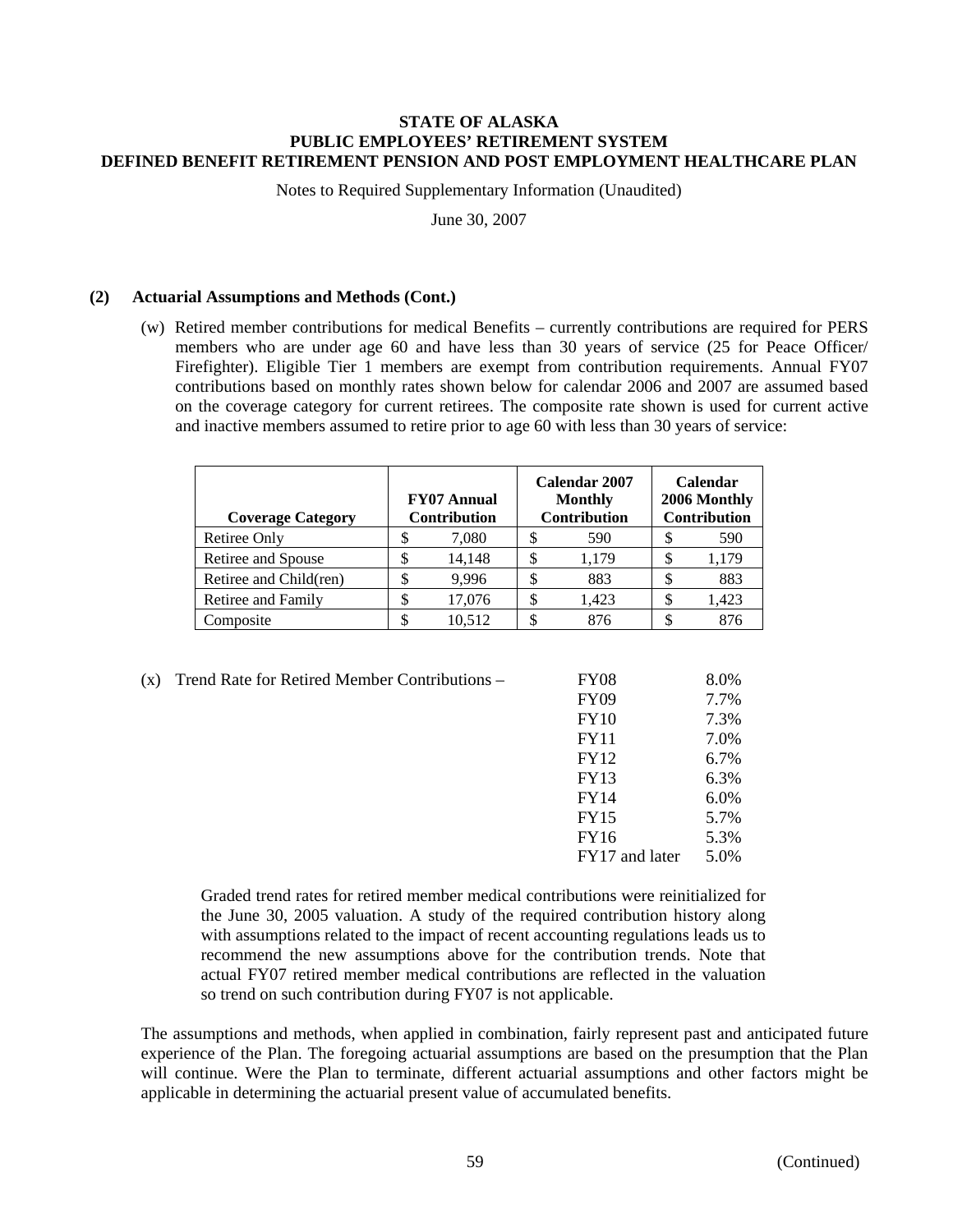Notes to Required Supplementary Information (Unaudited)

June 30, 2007

## **(2) Actuarial Assumptions and Methods (Cont.)**

Effective June 30, 2006, there was a change in the actuarial cost methods. The cost method was changed from Projected Unit Credit to Entry Age Normal. The ARMB adopted the changes to the demographic and economic assumptions recommended by the actuary based on the results of an experience analysis performed of the population experience from June 30, 2001 through June 30, 2005. The changes in assumptions were adopted by the ARMB during the October 2006 ARMB meeting.

## **Changes in Assumptions since the Last Valuation**

- (a) Salary scale Other: based on actual experience from 2001 to 2005. Peace Officer/Firefighter: rates are increased for the first 6 years. Based on actual experience 2001 to 2005.
- (b) Payroll Growth  $-4.0\%$
- (c) Pre-retirement mortality Peace Officers/Firefighter: no change. Others: 42.0% of the 1994 GAM table, 1994 base year.
- (d) Turnover rates adjusted based on actual experience form 2001 to 2005.
- (e) Disability Peace Officer/Firefighter: no change. Others: male/female rates increased by 5% based on actual experience form 2001 to 2005.
- (f) Retirement rates adjusted based on actual experience from 2001 to 2005.
- (g) Marriage and age difference male 80% married, female 70% married, and males 3 years older.
- (h) Dependent children married members have two dependent children from age 25 thorough 45.
- (i) Contribution refunds 15% for all ages and vested status.
- (j) COLA of all benefit recipients who are eligible for the COLA, 60% are assumed to remain in Alaska and receive COLA.
- (k) Part-time status part-time employees are assumed to earn 0.65 years of credited service per year. All Peace Officer/Firefighters are assumed to be full-time.
- (l) Occupational death and disability other 50% and Peace Officers/Firefighters 75%.
- (m) Healthcare included effect of Medicare Part A & B vs. Medicare Part B only. Active employees hired after April 1, 1986 are assumed to be covered by Medicare Parts A& B. 7.5% of current retirees are assumed to be covered by Part B only. Changed the assumed lag between medical claims incurred and paid dates form 3 months to 2 lag months. Changed trend rate table for retiree medical contributions to start at 8.0% and grade down to 5.0%.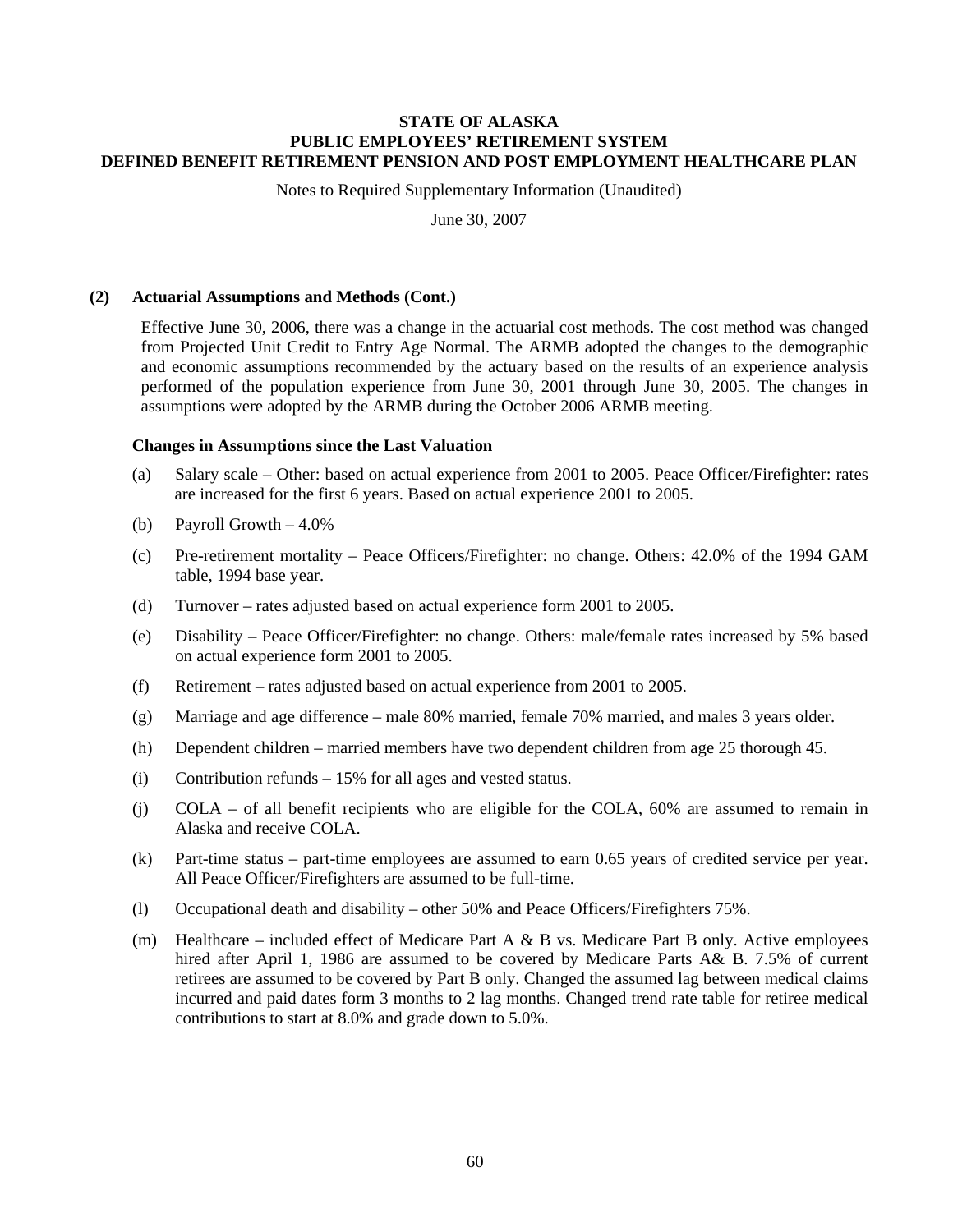Schedule of Administrative and Investment Deductions

Year ended June 30, 2007 with summarized financial information for 2006

(In thousands)

|                              |                |                   | <b>Totals</b> |        |
|------------------------------|----------------|-------------------|---------------|--------|
|                              | Administrative | <b>Investment</b> | 2007          | 2006   |
| Personal services:           |                |                   |               |        |
| \$<br>Wages                  | 2,101          | 1,174             | 3,275         | 2,927  |
| <b>Benefits</b>              | 1,548          | 539               | 2,087         | 1,500  |
| Total personal services      | 3,649          | 1,713             | 5,362         | 4,427  |
| Travel:                      |                |                   |               |        |
| Transportation               | 35             | 77                | 112           | 121    |
| Per diem                     | 8              | 11                | 19            | 15     |
| Honorarium                   |                |                   |               | 8      |
| Total travel                 | 43             | 88                | 131           | 144    |
| Contractual services:        |                |                   |               |        |
| Management and consulting    | 521            | 19,122            | 19,643        | 20,504 |
| Accounting and auditing      | 31             | 912               | 943           | 946    |
| Data processing              | 380            | 304               | 684           | 744    |
| Communications               | 211            | 43                | 254           | 172    |
| Advertising and printing     | 111            | 3                 | 114           | 100    |
| Rentals/leases               | 164            | 45                | 209           | 202    |
| Legal                        | 648            | 94                | 742           | 493    |
| Medical specialists          | 29             |                   | 29            | 12     |
| Repairs and maintenance      | 6              | 11                | 17            | 65     |
| Transportation               | 3              | 3                 | 6             | 6      |
| Securities lending           |                | 49,817            | 49,817        | 31,560 |
| Other services               | 284            | 33                | 317           | 255    |
| Total contractual services   | 2,388          | 70,387            | 72,775        | 55,059 |
| Other:                       |                |                   |               |        |
| Equipment                    | 78             | 15                | 93            | 163    |
| Supplies                     | 88             | 77                | 165           | 106    |
| Total other                  | 166            | 92                | 258           | 269    |
| Total administrative and     |                |                   |               |        |
| \$<br>Investment deducations | 6,246          | 72,280            | 78,526        | 59,899 |

See accompanying independent auditors' report.